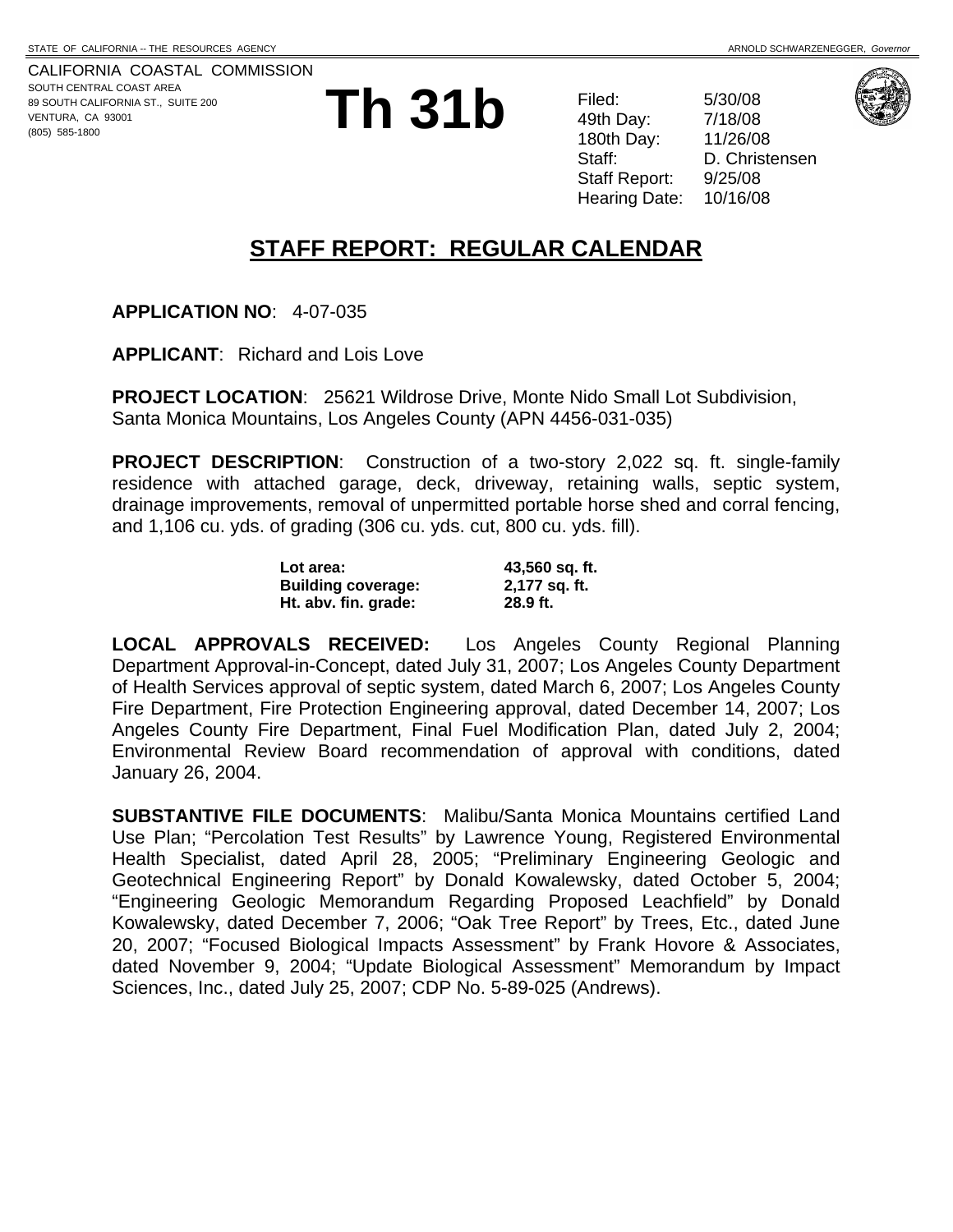# **SUMMARY OF STAFF RECOMMENDATION**

Staff recommends **approval** of CDP 4-07-035 with **twelve (12) special conditions** relating to plans conforming to geotechnical engineer's recommendations, assumption of risk, drainage and polluted runoff control, landscaping and erosion control, oak tree protection, lot combination, cumulative impact mitigation, structural appearance, lighting restriction, habitat impact mitigation, future development restriction, and deed restriction. The standard of review for the project is the Chapter 3 policies of the Coastal Act. In addition, the policies of the certified Malibu–Santa Monica Mountains Land Use Plan (LUP) serve as guidance. As conditioned, the proposed project will be consistent with the applicable policies of the Coastal Act.

# **I. STAFF RECOMMENDATION**

#### **MOTION:** *I move that the Commission approve Coastal Development Permit No. 4-07-035 pursuant to the staff recommendation.*

#### **STAFF RECOMMENDATION OF APPROVAL:**

Staff recommends a **YES** vote. Passage of this motion will result in approval of the permit as conditioned and adoption of the following resolution and findings. The motion passes only by affirmative vote of a majority of the Commissioners present.

# **RESOLUTION TO APPROVE THE PERMIT:**

The Commission hereby approves Coastal Development Permit No. 4-07-035 for the proposed development and adopts the findings set forth below on grounds that the development as conditioned will be in conformity with the policies of Chapter 3 of the Coastal Act and will not prejudice the ability of the local government having jurisdiction over the area to prepare a Local Coastal Program conforming to the provisions of Chapter 3. Approval of the permit complies with the California Environmental Quality Act because either 1) feasible mitigation measures and/or alternatives have been incorporated to substantially lessen any significant adverse effects of the development on the environment, or 2) there are no further feasible mitigation measures or alternatives that would substantially lessen any significant adverse impacts of the development on the environment.

# **II. STANDARD CONDITIONS**

**1. Notice of Receipt and Acknowledgment.** The permit is not valid and development shall not commence until a copy of the permit, signed by the permittee or authorized agent, acknowledging receipt of the permit and acceptance of the terms and conditions, is returned to the Commission office.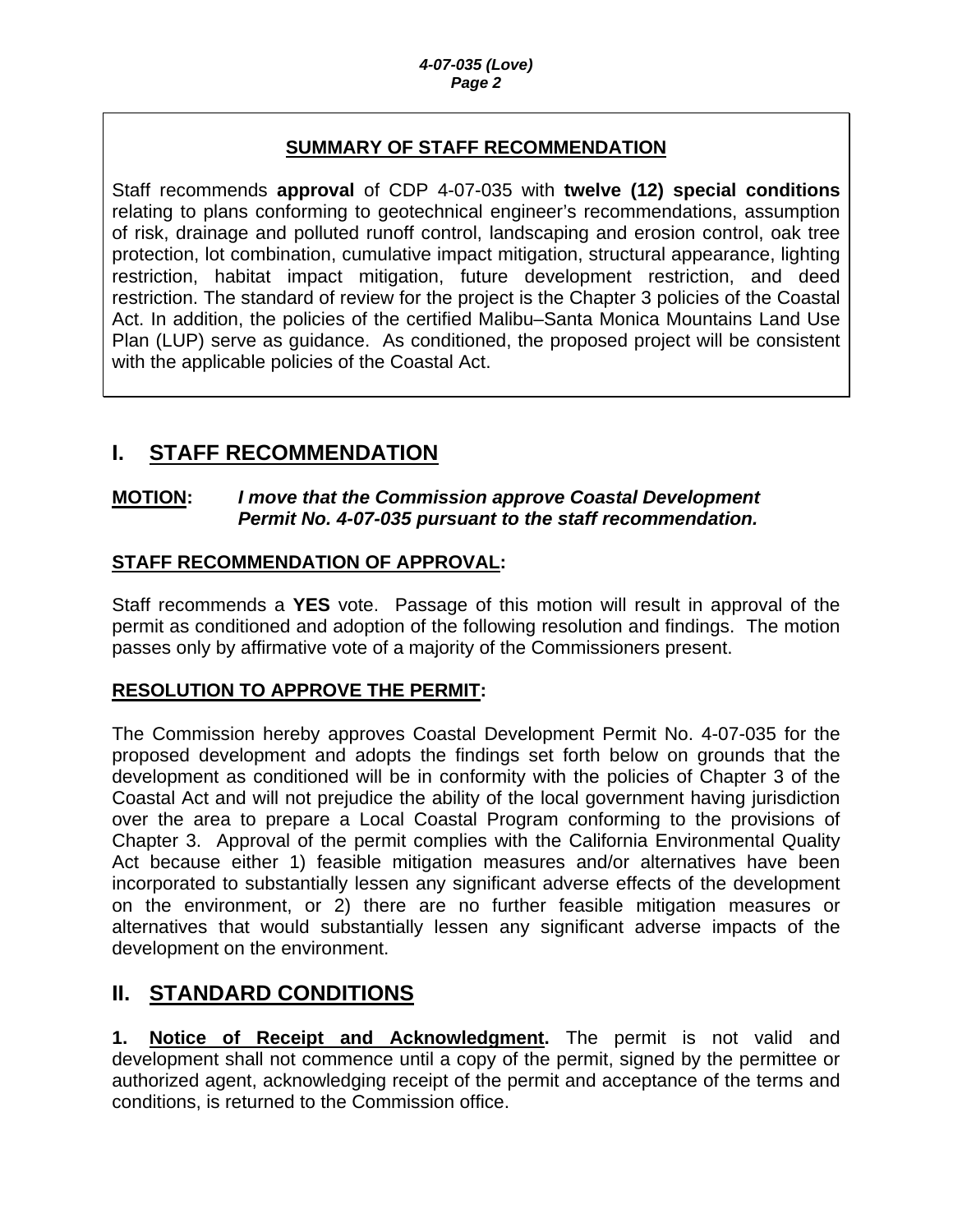**2. Expiration.** If development has not commenced, the permit will expire two years from the date on which the Commission voted on the application. Development shall be pursued in a diligent manner and completed in a reasonable period of time. Application for extension of the permit must be made prior to the expiration date.

**3. Interpretation.** Any questions of intent or interpretation of any condition will be resolved by the Executive Director or the Commission.

**4. Assignment.** The permit may be assigned to any qualified person, provided assignee files with the Commission an affidavit accepting all terms and conditions of the permit.

**5. Terms and Conditions Run with the Land.** These terms and conditions shall be perpetual, and it is the intention of the Commission and the permittee to bind all future owners and possessors of the subject property to the terms and conditions.

# **III. SPECIAL CONDITIONS**

# **1. Plans Conforming to Geotechnical Engineer's Recommendations**

By acceptance of this permit, the applicant agrees to comply with the recommendations contained in the "Preliminary Engineering Geologic and Geotechnical Engineering Report" by Donald Kowalewsky, dated October 5, 2004 and "Engineering Geologic Memorandum Regarding Proposed Leachfield" by Donald Kowalewsky, dated December 7, 2006. These recommendations, including recommendations concerning foundations, grading, and drainage, shall be incorporated into all final design and construction plans, which must be reviewed and approved by the consultant prior to commencement of development.

The final plans approved by the consultant shall be in substantial conformance with the plans approved by the Commission relative to construction, grading, and drainage. Any substantial changes in the proposed development approved by the Commission that may be required by the consultant shall require amendment(s) to the permit(s) or new Coastal Development Permit(s).

# **2. Assumption of Risk**

By acceptance of this permit, the applicant acknowledges and agrees (i) that the site may be subject to hazards from wildfire, landslide, and erosion; (ii) to assume the risks to the applicant and the property that is the subject of this permit of injury and damage from such hazards in connection with this permitted development; (iii) to unconditionally waive any claim of damage or liability against the Commission, its officers, agents, and employees for injury or damage from such hazards; and (iv) to indemnify and hold harmless the Commission, its officers, agents, and employees with respect to the Commission's approval of the project against any and all liability, claims, demands,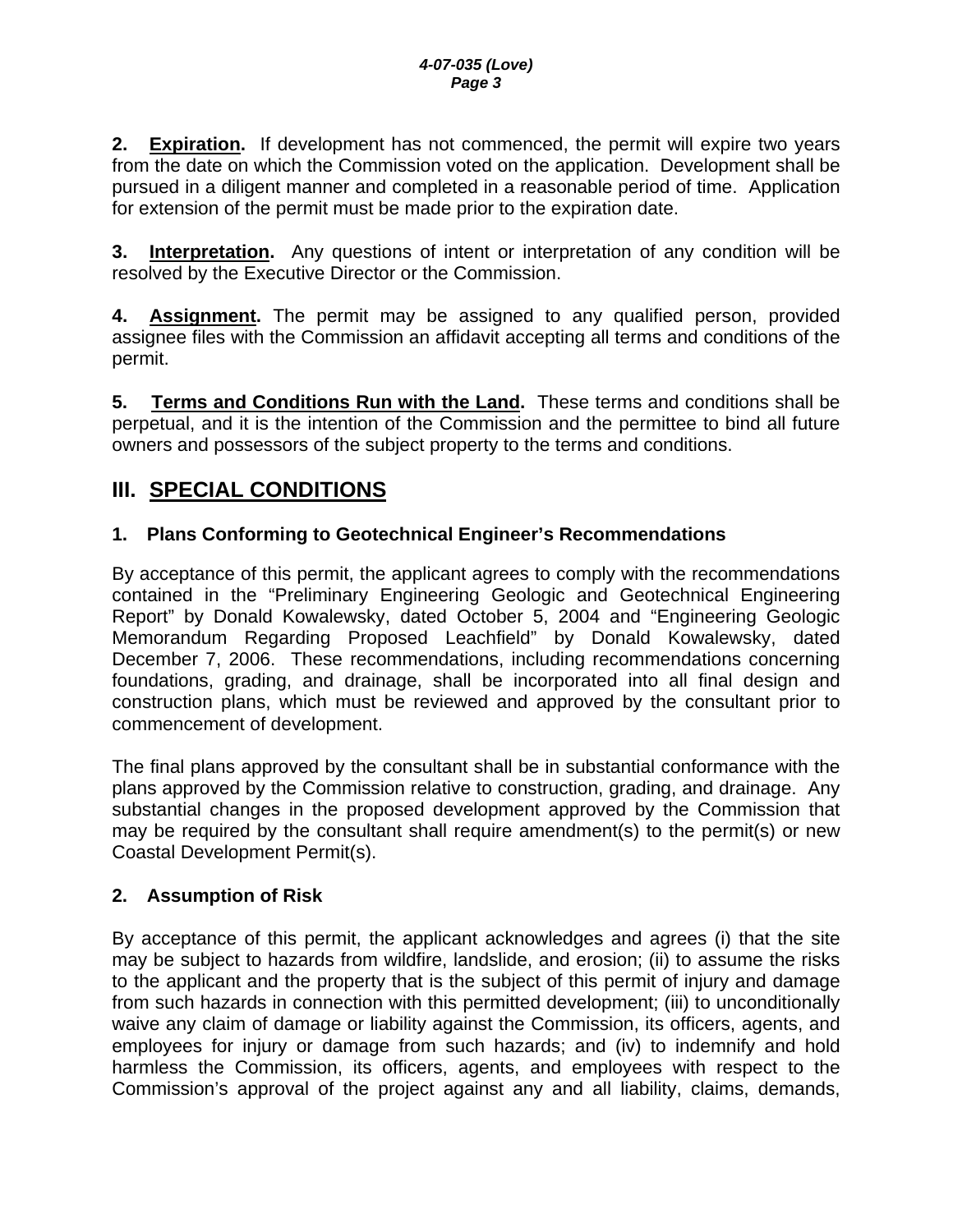damages, costs (including costs and fees incurred in defense of such claims), expenses, and amounts paid in settlement arising from any injury or damage due to such hazards.

## **3. Drainage and Polluted Runoff Control Plans**

*Prior to issuance of the coastal development permit*, the applicant shall submit for the review and approval of the Executive Director, final drainage and runoff control plans, including supporting calculations. The plan shall be prepared by a licensed engineer and shall incorporate structural and non-structural Best Management Practices (BMPs) designed to control the volume, velocity and pollutant load of stormwater leaving the developed site. The plan shall be reviewed and approved by the consulting engineering geologist to ensure the plan is in conformance with geologist's recommendations. In addition to the specifications above, the plan shall be in substantial conformance with the following requirements:

- (a) Selected BMPs (or suites of BMPs) shall be designed to treat, infiltrate or filter the amount of stormwater runoff produced by all storms up to and including the 85<sup>th</sup> percentile, 24-hour runoff event for volume-based BMPs, and/or the 85th percentile, 1-hour runoff event, with an appropriate safety factor (i.e., 2 or greater), for flow-based BMPs.
- (b) Runoff shall be conveyed off site in a non-erosive manner.
- (c) Energy dissipating measures shall be installed at the terminus of outflow drains.
- (d) The plan shall include provisions for maintaining the drainage system, including structural BMPs, in a functional condition throughout the life of the approved development. Such maintenance shall include the following: (1) BMPs shall be inspected, cleaned and repaired when necessary prior to the onset of the storm season, no later than September  $30<sup>th</sup>$  each year and (2) should any of the project's surface or subsurface drainage/filtration structures or other BMPs fail or result in increased erosion, the applicant/landowner or successor-in-interest shall be responsible for any necessary repairs to the drainage/filtration system or BMPs and restoration of the eroded area. Should repairs or restoration become necessary, prior to the commencement of such repair or restoration work, the applicant shall submit a repair and restoration plan to the Executive Director to determine if an amendment or new coastal development permit is required to authorize such work.
- (e) The permittee shall undertake development in accordance with the approved final plans. Any proposed changes to the approved final plans shall be reported to the Executive Director. No changes to the approved final plans shall occur without a Commission amendment to this coastal development permit unless the Executive Director determines that no amendment is legally required.

# **4. Landscaping and Erosion Control Plans**

**Prior to issuance of the coastal development permit**, the applicant shall submit landscaping, erosion control, and fuel modification plans, prepared by a licensed landscape architect or a qualified resource specialist, for review and approval by the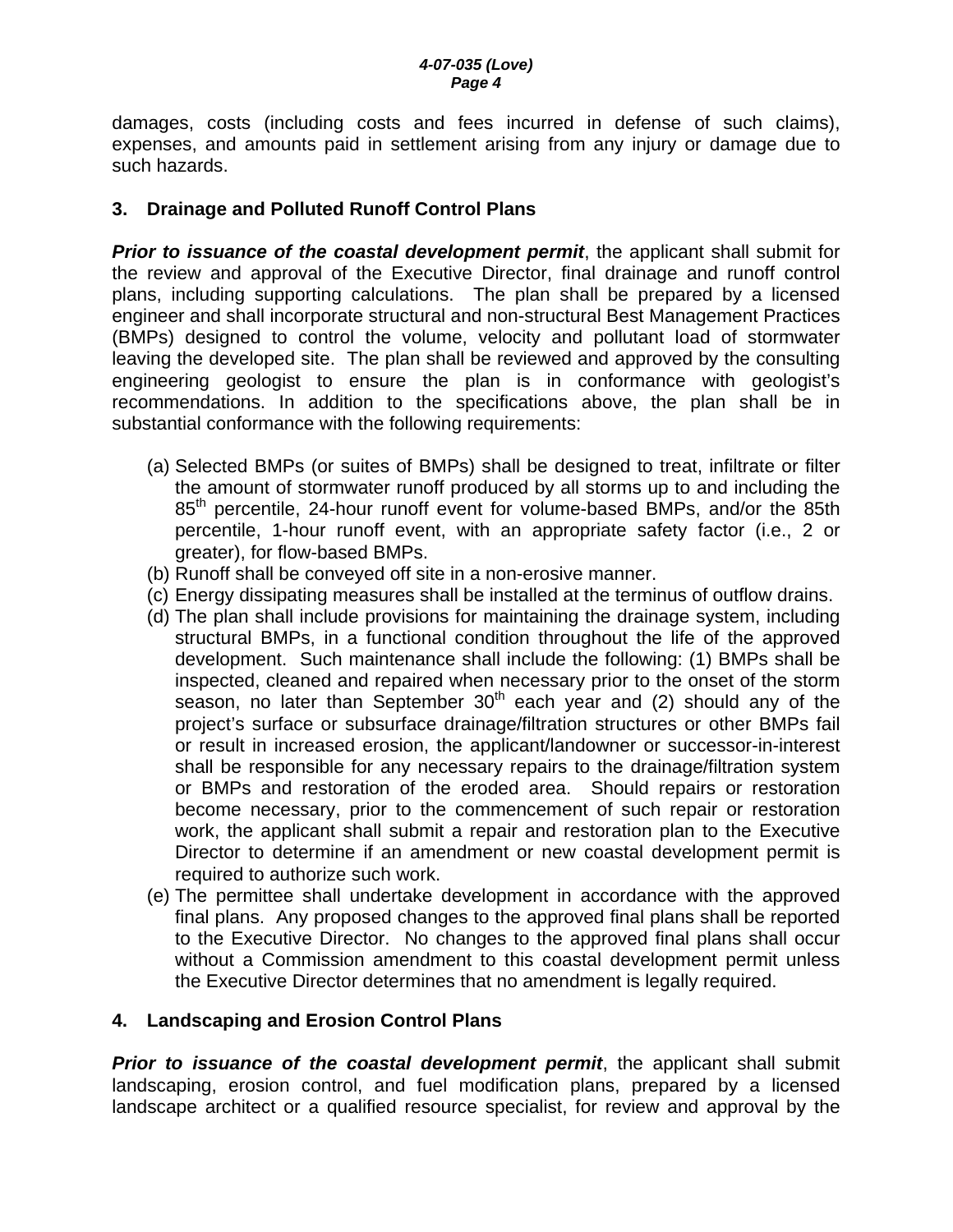Executive Director. The plans shall incorporate the criteria set forth below. All development shall conform to the approved landscaping, erosion control, and fuel modification plans:

### **A) Landscaping Plan**

- 1. All graded & disturbed areas on the subject site shall be planted and maintained for erosion control purposes within (60) days of receipt of the certificate of occupancy for the residence. To minimize the need for irrigation all landscaping shall consist primarily of native/drought resistant plants, as listed by the California Native Plant Society, Santa Monica Mountains Chapter, in their document entitled Recommended List of Plants for Landscaping in the Santa Monica Mountains, dated February 5, 1996. All native plant species shall be of local genetic stock. No plant species listed as problematic and/or invasive by the California Native Plant Society, the California Invasive Plant Council, or by the State of California shall be employed or allowed to naturalize or persist on the site. No plant species listed as a 'noxious weed' by the State of California or the U.S. Federal Government shall be utilized or maintained within the property.
- 2. All cut and fill slopes shall be stabilized with planting at the completion of final grading. Planting should be of native plant species indigenous to the Santa Monica Mountains using accepted planting procedures, consistent with fire safety requirements. All native plant species shall be of local genetic stock. Such planting shall be adequate to provide 90 percent coverage within two (2) years, and this requirement shall apply to all disturbed soils.
- 3. Plantings will be maintained in good growing condition throughout the life of the project and, whenever necessary, shall be replaced with new plant materials to ensure continued compliance with applicable landscape requirements.
- 4. Rodenticides containing any anticoagulant compounds (including, but not limited to, Warfarin, Brodifacoum, Bromadiolone or Diphacinone) shall not be used.
- 5. No permanent irrigation is permitted within the protected zone (5 feet beyond dripline or 15 feet from the trunk, whichever is greater) of any on-site oak trees and landscaping within the oak tree protected zones shall be limited to native oak tree understory plant species.
- 6. The Permittee shall undertake development in accordance with the final approved plan. Any proposed changes to the approved final plan shall be reported to the Executive Director. No changes to the approved final plan shall occur without a Coastal Commission - approved amendment to the coastal development permit, unless the Executive Director determines that no amendment is required.

# **B) Interim Erosion Control Plan**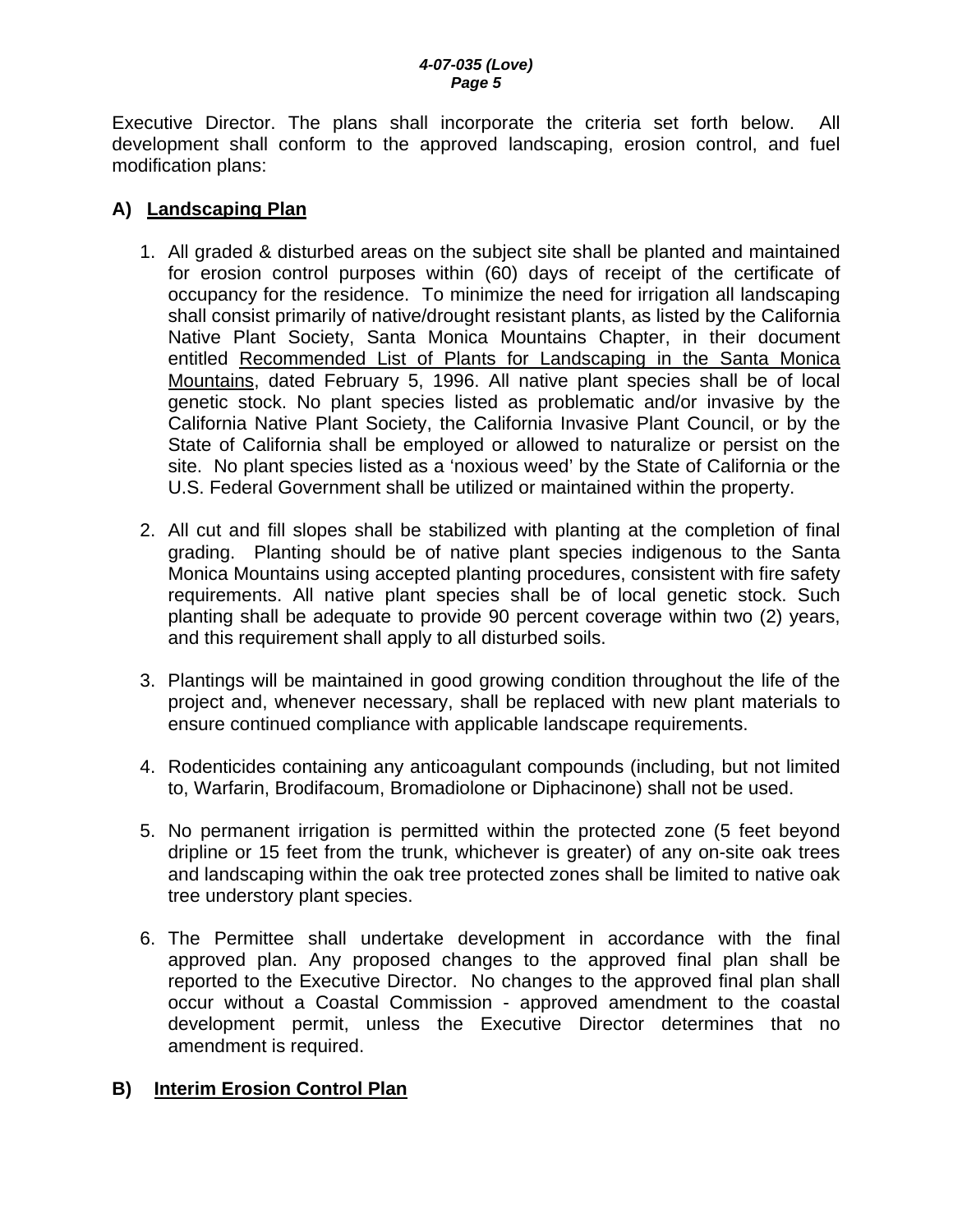- 1. The plan shall delineate the areas to be disturbed by grading or construction activities and shall include any temporary access roads, staging areas and stockpile areas. The natural areas on the site shall be clearly delineated on the project site with fencing or survey flags.
- 2. The plan shall specify that grading shall take place only during the dry season (April 1 – October 31). This period may be extended for a limited period of time if the situation warrants such a limited extension, if approved by the Executive Director. The applicant shall install or construct temporary sediment basins (including debris basins, desilting basins, or silt traps), temporary drains and swales, sand bag barriers, silt fencing, and shall stabilize any stockpiled fill with geofabric covers or other appropriate cover, install geotextiles or mats on all cut or fill slopes, and close and stabilize open trenches as soon as possible. These erosion control measures shall be required on the project site prior to or concurrent with the initial grading operations and maintained throughout the development process to minimize erosion and sediment from runoff waters during construction. All sediment should be retained on-site, unless removed to an appropriate, approved dumping location either outside of the coastal zone or within the coastal zone to a site permitted to receive fill.
- 3. The plan shall also include temporary erosion control measures should grading or site preparation cease for a period of more than 30 days, including but not limited to: stabilization of all stockpiled fill, access roads, disturbed soils and cut and fill slopes with geotextiles and/or mats, sand bag barriers, silt fencing; temporary drains and swales and sediment basins. The plans shall also specify that all disturbed areas shall be seeded with native grass species and include the technical specifications for seeding the disturbed areas. These temporary erosion control measures shall be monitored and maintained until grading or construction operations resume.

# **C) Fuel Modification Plans**

Vegetation within 20 feet of the proposed house may be removed to mineral earth, vegetation within a 200-foot radius of the main structure may be selectively thinned in order to reduce fire hazard. However, such thinning shall only occur in accordance with an approved long-term fuel modification plan submitted pursuant to this special condition. The fuel modification plan shall include details regarding the types, sizes and location of plant materials to be removed, and how often thinning is to occur. In addition, the applicant shall submit evidence that the fuel modification plan has been reviewed and approved by the Forestry Department of Los Angeles County. Irrigated lawn, turf and ground cover planted within the twenty foot radius of the proposed house shall be selected from the most drought tolerant species or subspecies, or varieties suited to the Mediterranean climate of the Santa Monica Mountains.

# **D) Monitoring**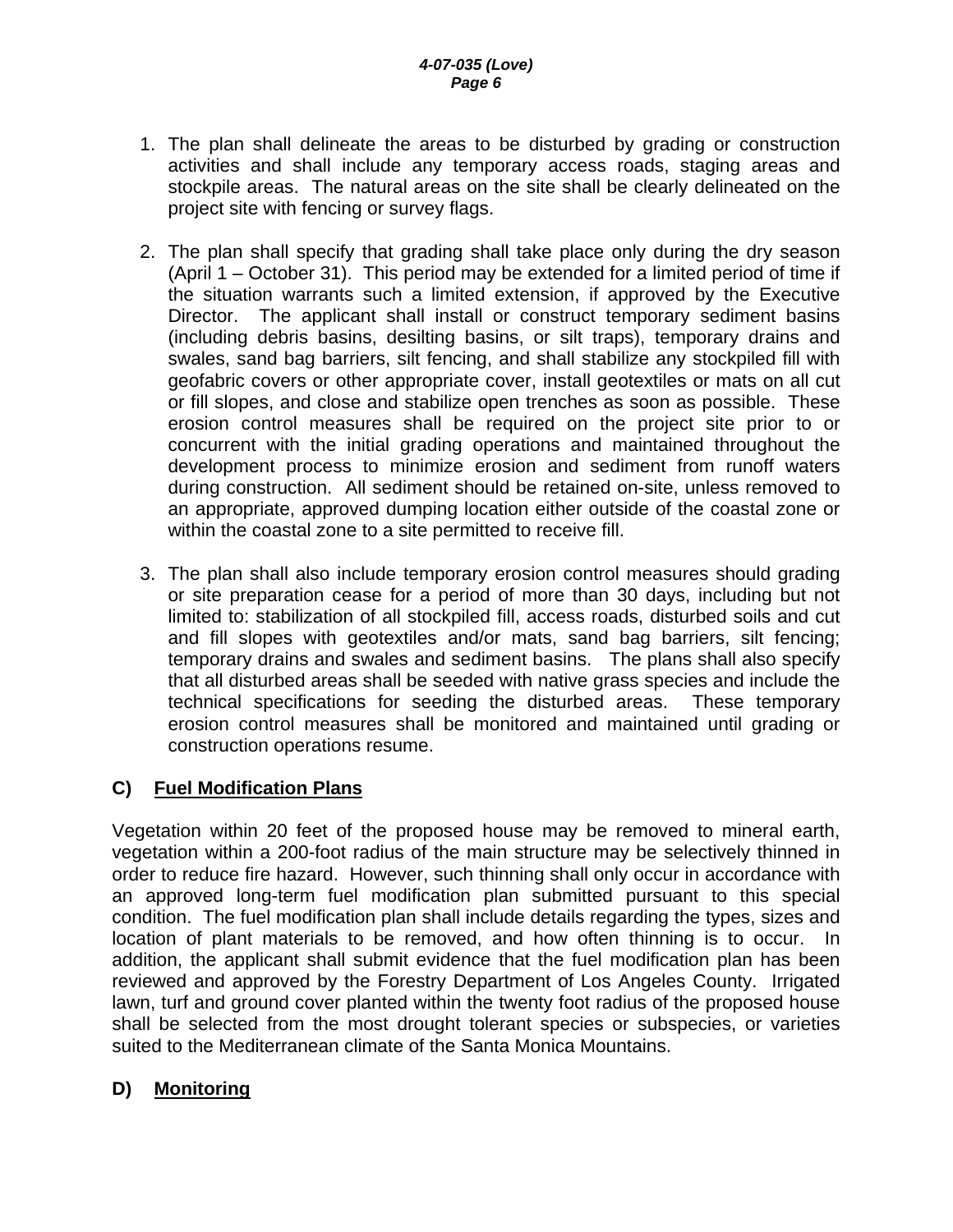Five years from the date of the receipt of the Certificate of Occupancy for the residence the applicant shall submit for the review and approval of the Executive Director, a landscape monitoring report, prepared by a licensed Landscape Architect or qualified Resource Specialist, that certifies the on-site landscaping is in conformance with the landscape plan approved pursuant to this Special Condition. The monitoring report shall include photographic documentation of plant species and plant coverage.

If the landscape monitoring report indicates the landscaping is not in conformance with or has failed to meet the performance standards specified in the landscaping plan approved pursuant to this permit, the applicant, or successors in interest, shall submit a revised or supplemental landscape plan for the review and approval of the Executive Director. The revised landscaping plan must be prepared by a licensed Landscape Architect or a qualified Resource Specialist and shall specify measures to remediate those portions of the original plan that have failed or are not in conformance with the original approved plan.

### **5. Oak Tree Protection**

To ensure that on-site oak trees are protected during grading and construction activities, protective barrier fencing shall be installed around the drip line of all oak trees during construction operations. In addition, no permanent irrigation is permitted within the protected zone (5 feet beyond dripline or 15 feet from the trunk, whichever is greater) of any on-site oak trees and landscaping within the oak tree protected zones shall be limited to native oak tree understory plant species. The permittee shall also follow the oak tree preservation recommendations that are enumerated in the "Oak Tree Report" dated June 20, 2007, prepared by Trees, Etc.

#### **6. Lot Combination**

- A. By acceptance of this permit, the applicant agrees, on behalf of themselves and all successors and assigns with respect to the subject property, that: (1) All portions of the subject ten parcels [Tract 9372, Lots Nos. 4, 5, 8, 9, 10, 11, 74, 75, 76, 77] that are now referred to as one parcel, APN 4456-031-035, shall be recombined and unified, and shall henceforth be considered and treated as a single parcel of land for all purposes, including but not limited to sale, conveyance, lease, development, taxation or encumbrance; and (2) the single parcel created thereby shall not be divided, and none of the parcels existing at the time of this permit approval shall be alienated from each other or from any portion of the combined and unified parcel hereby created.
- B. *Prior to issuance of the coastal development permit*, the applicant shall execute and record a deed restriction, in a form acceptable to the Executive Director, reflecting the restrictions set forth above. The deed restriction shall include a legal description and graphic depiction of the subject ten parcels being recombined and unified. The deed restriction shall run with the land, binding all successors and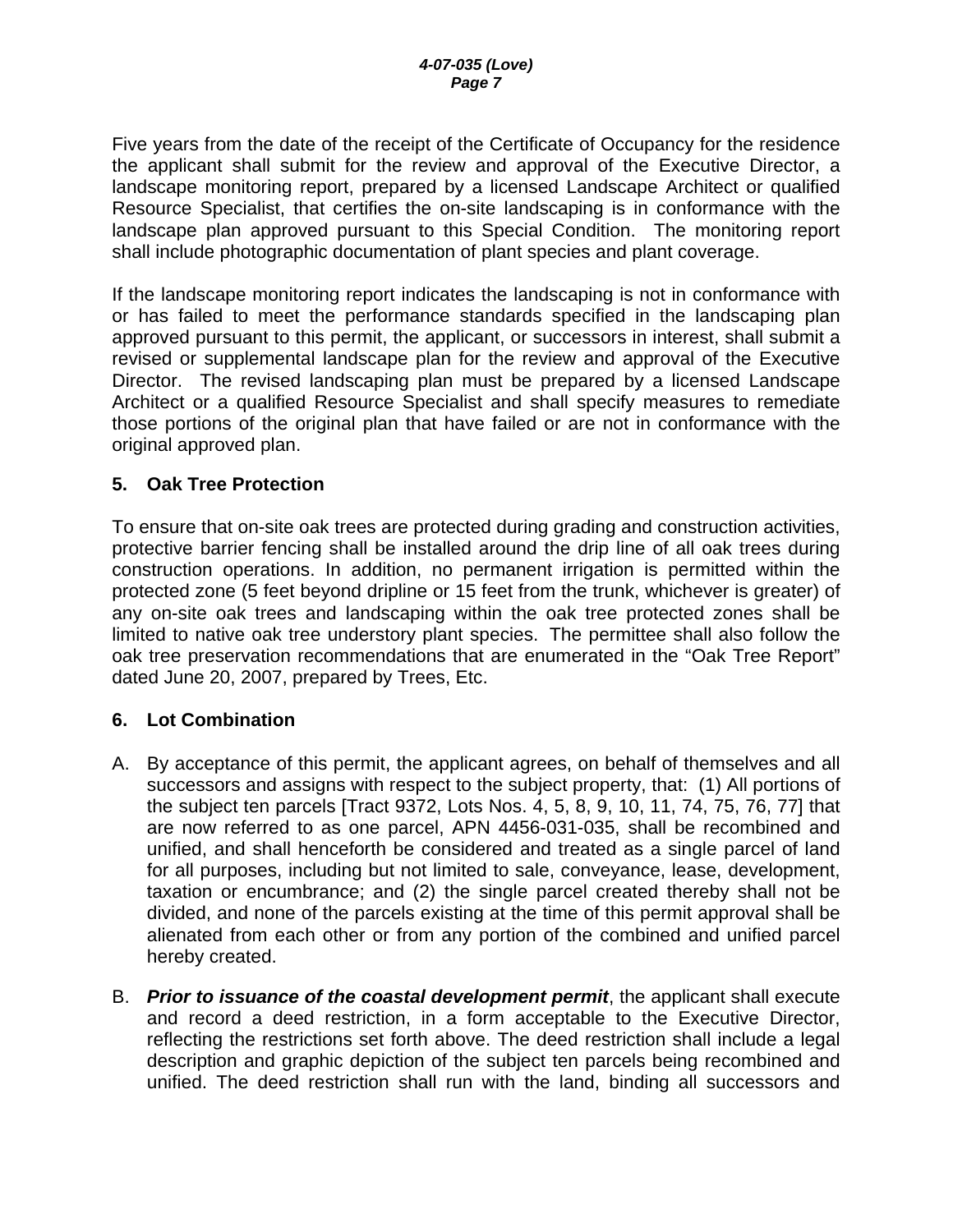assigns, and shall be recorded free of prior liens that the Executive Director determines may affect the enforceability of the restriction.

## **7. Cumulative Impact Mitigation—GSA Lot**

The applicant shall permanently extinguish all potential for future development on Lots 76 and 77 of Tract 9372 (Los Angeles County), in order to increase the maximum allowable gross structural area of the approved residence by 800 square feet, in compliance with the requirements of the slope intensity formula detailed in Policy 271(b)(2) of the certified 1986 Malibu/Santa Monica Mountains Land Use Plan.

**Prior to issuance of the coastal development permit**, the applicant shall comply with the following requirements and complete the following steps to ensure that the development rights are extinguished on the GSA lots (Lots 76 and 77 of Tract 9372):

1) No development, as defined in Section 30106 of the Coastal Act, grazing, or agricultural activities shall occur on the GSA lots except for:

Construction of the driveway and septic system authorized by Coastal Development Permit 4-07-035; brush clearance required by Los Angeles County for fully permitted structures on adjacent parcels; planting of native vegetation and other restoration activities, if approved by the Commission in a coastal development permit; construction and maintenance of public hiking trails, if approved by the Commission in a coastal development permit; and construction, maintenance, and use of roads, trails, and utilities pursuant to existing easements, if approved by the Commission in a coastal development permit.

- 2) The applicant shall execute and record a document in a form and content acceptable to the Executive Director, granting or irrevocably offering to dedicate an open space conservation easement over the GSA lots for the purpose of development right extinguishment. The recorded easement document shall include a formal legal description and graphic depiction, prepared by a licensed surveyor, of the entire parcels. The recorded document shall reflect that development in the parcels is restricted as set forth in Section 1 of this condition. The grant of easement, or irrevocable offer to dedicate, shall be recorded free of prior liens and encumbrances (other than existing easements for roads, trails, and utilities) that the Executive Director determines may affect the interest being conveyed. Such grant of easement or offer to dedicate shall run with the land in favor of the People of the State of California, binding all successors and assigns, and any such offer to dedicate shall be irrevocable.
- 3) The applicant shall provide evidence, for the review and approval of the Executive Director, that the GSA lots (Lots 76 and 77 of Tract 9372) extinguished pursuant to Section 2 above have been recombined and unified with Lots Nos. 4, 5, 8, 9, 10, 11, 74, and 75 of Tract 9372, and shall henceforth be considered and treated as a single parcel of land for all purposes, including but not limited to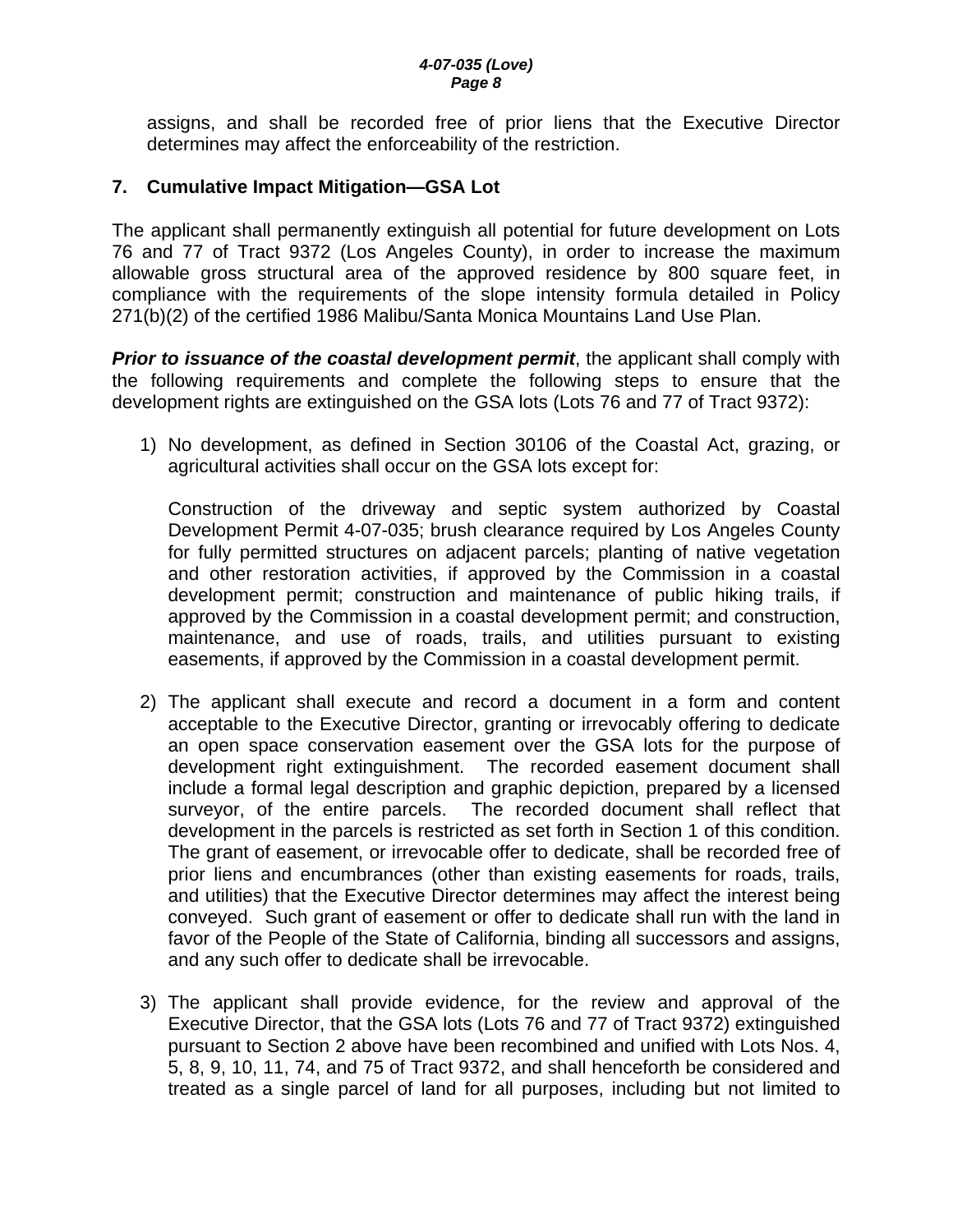#### *4-07-035 (Love) Page 9*

sale, conveyance, lease, development, taxation or encumbrance; and (2) the single parcel created thereby shall not be divided, and none of the parcels existing at the time of this permit approval shall be alienated from each other or from any portion of the combined and unified parcel hereby created, as required by Special Condition No. 6 of Coastal Development Permit 4-07-035.

4) The applicant shall submit, for the review and approval of the Executive Director, a title report for the combined lot created by the lot combination required by Special Condition No. 6 of Coastal Development Permit 4-07-035 that demonstrates that the open space easement grant or offer to dedicate required in Section 2 above is on the title.

# **8. Structural Appearance**

**Prior to issuance of the coastal development permit**, the applicant shall submit for the review and approval of the Executive Director, a color palette and material specifications for the outer surface of all structures authorized by the approval of Coastal Development Permit No. 4-07-035. The palette samples shall be presented in a format not to exceed  $8\frac{1}{2}$ " x 11" x  $\frac{1}{2}$ " in size. The palette shall include the colors proposed for the roofs, trims, exterior surfaces, driveways, retaining walls, and other structures authorized by this permit. Acceptable colors shall be limited to colors compatible with the surrounding environment (earth tones) including shades of green, brown and gray with no white or light shades and no bright tones. All windows shall be comprised of non-glare glass.

The approved structures shall be colored with only the colors and window materials authorized pursuant to this special condition. Alternative colors or materials for future repainting or resurfacing or new windows may only be applied to the structures authorized by Coastal Development Permit No. 4-07-035 if such changes are specifically authorized by the Executive Director as complying with this special condition.

#### **9. Lighting Restriction**

- A. The only outdoor night lighting allowed on the subject parcel is limited to the following:
	- 1. The minimum necessary to light walkways used for entry and exit to the structures, including parking areas on the site. This lighting shall be limited to fixtures that do not exceed two feet in height above finished grade, are directed downward and generate the same or less lumens equivalent to those generated by a 60 watt incandescent bulb, unless a greater number of lumens is authorized by the Executive Director.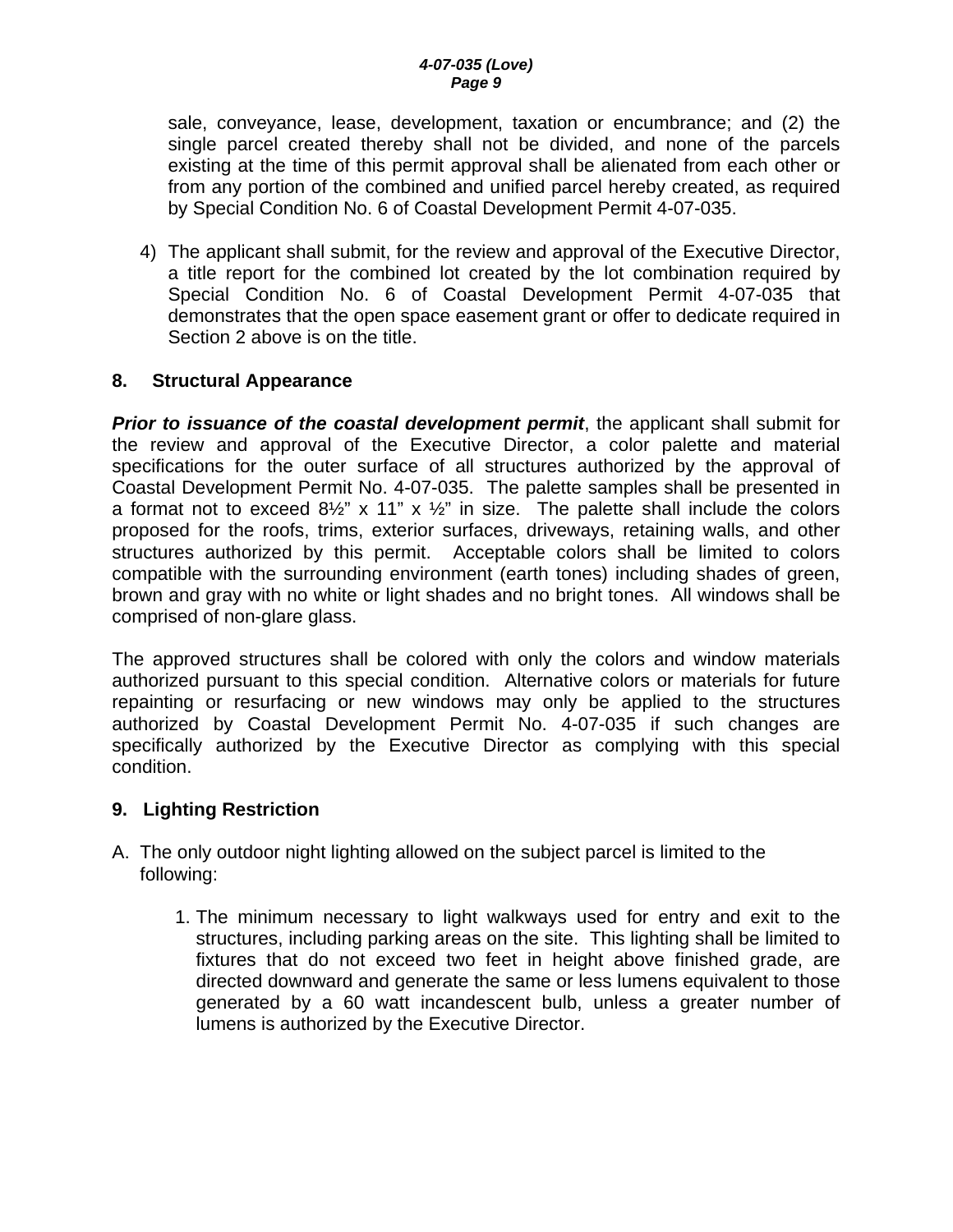#### *4-07-035 (Love) Page 10*

- 2. Security lighting attached to the residence and garage shall be controlled by motion detectors and is limited to same or less lumens equivalent to those generated by a 60 watt incandescent bulb.
- 3. The minimum necessary to light the entry area to the driveway with the same or less lumens equivalent to those generated by a 60 watt incandescent bulb.
- B. No lighting around the perimeter of the site and no lighting for aesthetic purposes is allowed.

# **10. Habitat Impact Mitigation**

**Prior to issuance of the coastal development permit**, the applicant shall submit, for the review and approval of the Executive Director, a map delineating all areas of chaparral habitat (ESHA) that will be disturbed by the proposed development, including fuel modification and brush clearance requirements on the project site and adjacent property. The chaparral ESHA areas on the site and adjacent property shall be delineated on a detailed map, to scale, illustrating the subject parcel boundaries and, if the fuel modification/brush clearance zones extend onto adjacent property, adjacent parcel boundaries. The delineation map shall indicate the total acreage for all chaparral ESHA, both on and offsite, that will be impacted by the proposed development, including the fuel modification/brush clearance areas. A 200-foot clearance zone from the proposed structures shall be used to determine the extent of off-site brush clearance for fire protection purposes. The delineation shall be prepared by a qualified resource specialist or biologist familiar with the ecology of the Santa Monica Mountains

Mitigation shall be provided for impacts to the chaparral ESHA from the proposed development and fuel modification/brush clearance requirements by one of the three following habitat mitigation methods:

# **A. Habitat Restoration**

# 1) Habitat Restoration Plan

Prior to the issuance of the coastal development permit, the applicant shall submit a habitat restoration plan, for the review and approval of the Executive Director, for an area of degraded chaparral habitat equivalent to the area of chaparral ESHA impacted by the proposed development and fuel modification/brush clearance area. The habitat restoration area may either be onsite or offsite within the coastal zone either in the City of Malibu or elsewhere in the Santa Monica Mountains. The habitat restoration area shall be delineated on a detailed site plan, to scale, that illustrates the parcel boundaries and topographic contours of the site. The habitat restoration plan shall be prepared by a qualified resource specialist or biologist familiar with the ecology of the Santa Monica Mountains and shall be designed to restore the area in question for habitat function, species diversity and vegetation cover. The restoration plan shall include a statement of goals and performance standards, revegetation and restoration methodology, and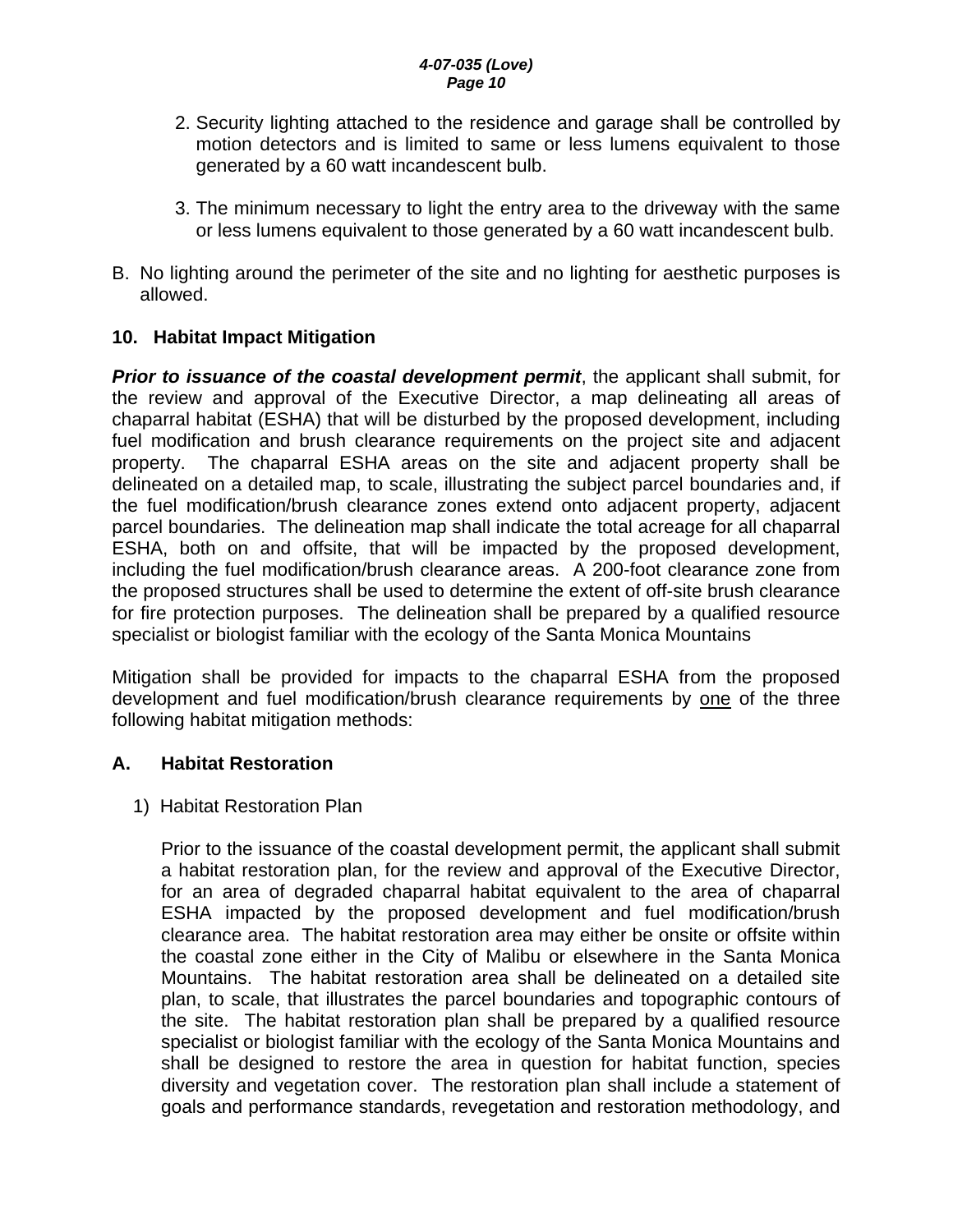maintenance and monitoring provisions. If the restoration site is offsite, the applicant shall submit written evidence to the Executive Director that the property owner has irrevocably agreed to allow the restoration work, maintenance and monitoring required by this condition and not to disturb any native vegetation in the restoration area.

The applicant shall submit, on an annual basis for five years, a written report, for the review and approval of the Executive Director, prepared by a qualified resource specialist, evaluating compliance with the performance standards outlined in the restoration plan and describing the revegetation, maintenance and monitoring that was conducted during the prior year. The annual report shall include recommendations for mid-course corrective measures. At the end of the five-year period, a final detailed report shall be submitted for the review and approval of the Executive Director. If this report indicates that the restoration project has been, in part or in whole, unsuccessful, based on the approved goals and performance standards, the applicant shall submit a revised or supplemental restoration plan with maintenance and monitoring provisions, for the review and approval of the Executive Director, to compensate for those portions of the original restoration plan that were not successful. Should supplemental restoration be required, the applicant shall submit, on an annual basis for five years, a written report, for the review and approval of the Executive Director, prepared by a qualified resource specialist, evaluating the supplemental restoration areas. At the end of the five-year period, a final report shall be submitted evaluating whether the supplemental restoration plan has achieved compliance with the goals and performance standards for the restoration area. If the goals and performance standards are not met within 10 years, the applicant shall submit an application for an amendment to the coastal development permit for an alternative mitigation program and shall implement whatever alternative mitigation program the Commission approves, as approved.

The habitat restoration work approved in the restoration plan shall be carried out prior to occupancy of the residence.

2) Open Space Deed Restriction

No development, as defined in section 30106 of the Coastal Act, shall occur in the habitat restoration area, as shown on the habitat restoration site plan required pursuant to (A)(1) above.

Prior to the issuance of the coastal development permit, the applicant shall submit evidence that the applicant has executed and recorded a deed restriction (if the applicant is not the owner, then the applicant shall submit evidence that the owner has executed and recorded the deed restriction), in a form and content acceptable to the Executive Director, reflecting the above restriction on development and designating the habitat restoration area as open space. The deed restriction shall include a graphic depiction and narrative legal descriptions of both the parcel on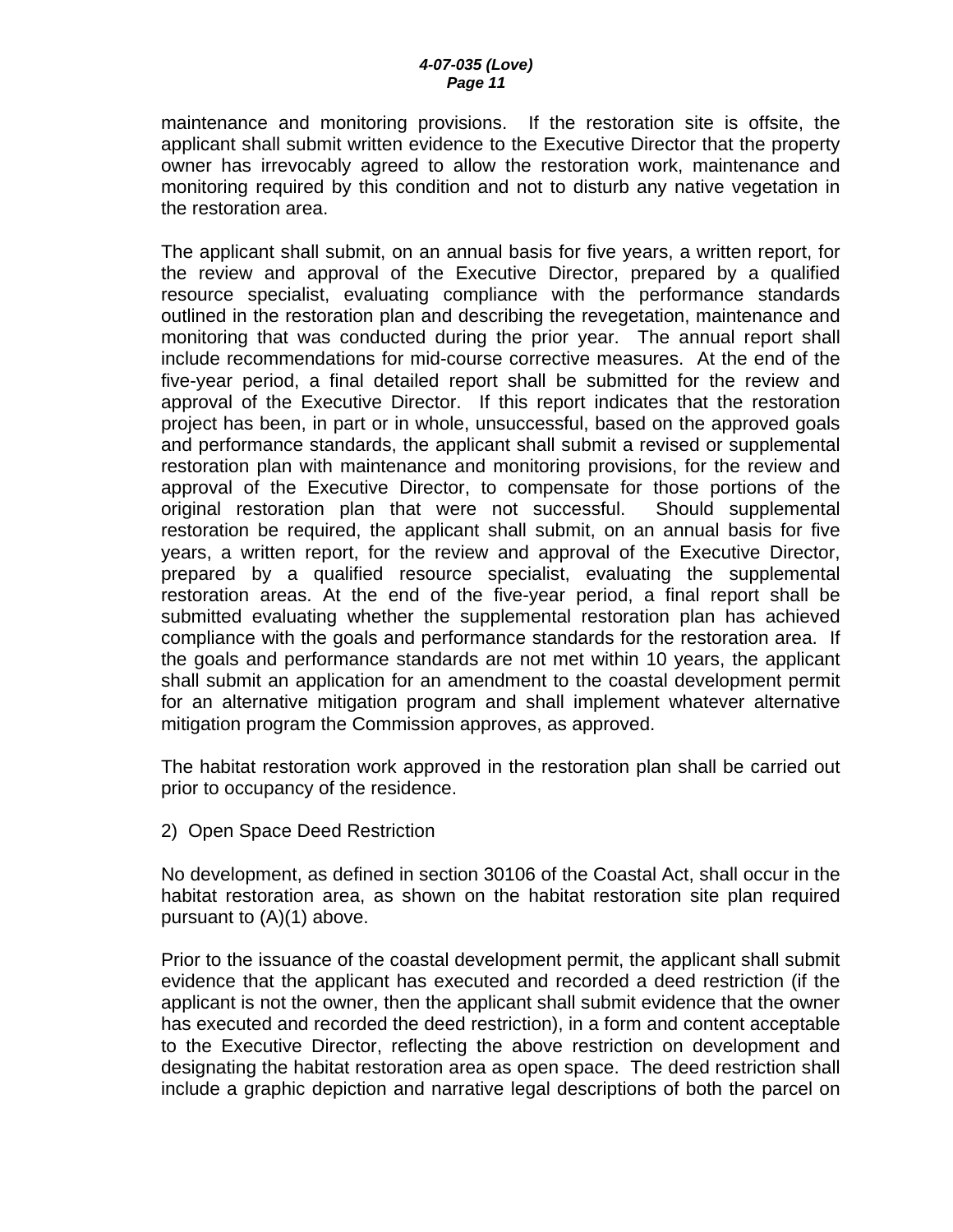which the restoration area lies and the open space area/habitat restoration area. The deed restriction shall run with the land, binding all successors and assigns, and shall be recorded free of prior liens that the Executive Director determines may affect the enforceability of the restriction. This deed restriction shall not be removed or changed without a Commission amendment to this coastal development permit.

#### 3) Performance Bond

Prior to the issuance of the permit, the applicant shall post performance bonds to guarantee implementation of the restoration plan as follows: a) one equal to the value of the labor and materials; and b) one equal to the value of the maintenance and monitoring for a period of 5 years. Each performance bond shall be released upon satisfactory completion of items (a) and (b) above. If the applicant fails to either restore or maintain and monitor according to the approved plans, the Coastal Commission may collect the security and complete the work on the property.

#### **B. Habitat Conservation**

Prior to the issuance of the coastal development permit, the applicant shall (or, if the applicant is not the owner of the habitat conservation site, then the owner of the habitat conservation site shall) execute and record an open space deed restriction in a form and content acceptable to the Executive Director, over the entirety of a legal parcel or parcels containing chaparral ESHA. The chaparral ESHA located on the mitigation parcel or parcels must be of equal or greater area than the ESHA area impacted by the proposed development, including the fuel modification/brush clearance areas. No development, as defined in section 30106 of the Coastal Act, shall occur on the mitigation parcel(s) and the parcel(s) shall be preserved as permanent open space. The deed restriction shall include a graphic depiction and narrative legal descriptions of the parcel or parcels. The deed restriction shall run with the land, binding all successors and assigns, and shall be recorded free of prior liens that the Executive Director determines may affect the enforceability of the restriction.

Prior to occupancy of the residence, the applicant shall submit evidence, for the review and approval of the Executive Director, that the recorded documents have been reflected in the Los Angeles County Tax Assessor Records.

If the mitigation parcel(s) is/are larger in size than the impacted habitat area, the excess acreage may be used to provide habitat impact mitigation for other development projects that impact like ESHA.

#### **C. Habitat Impact Mitigation Fund**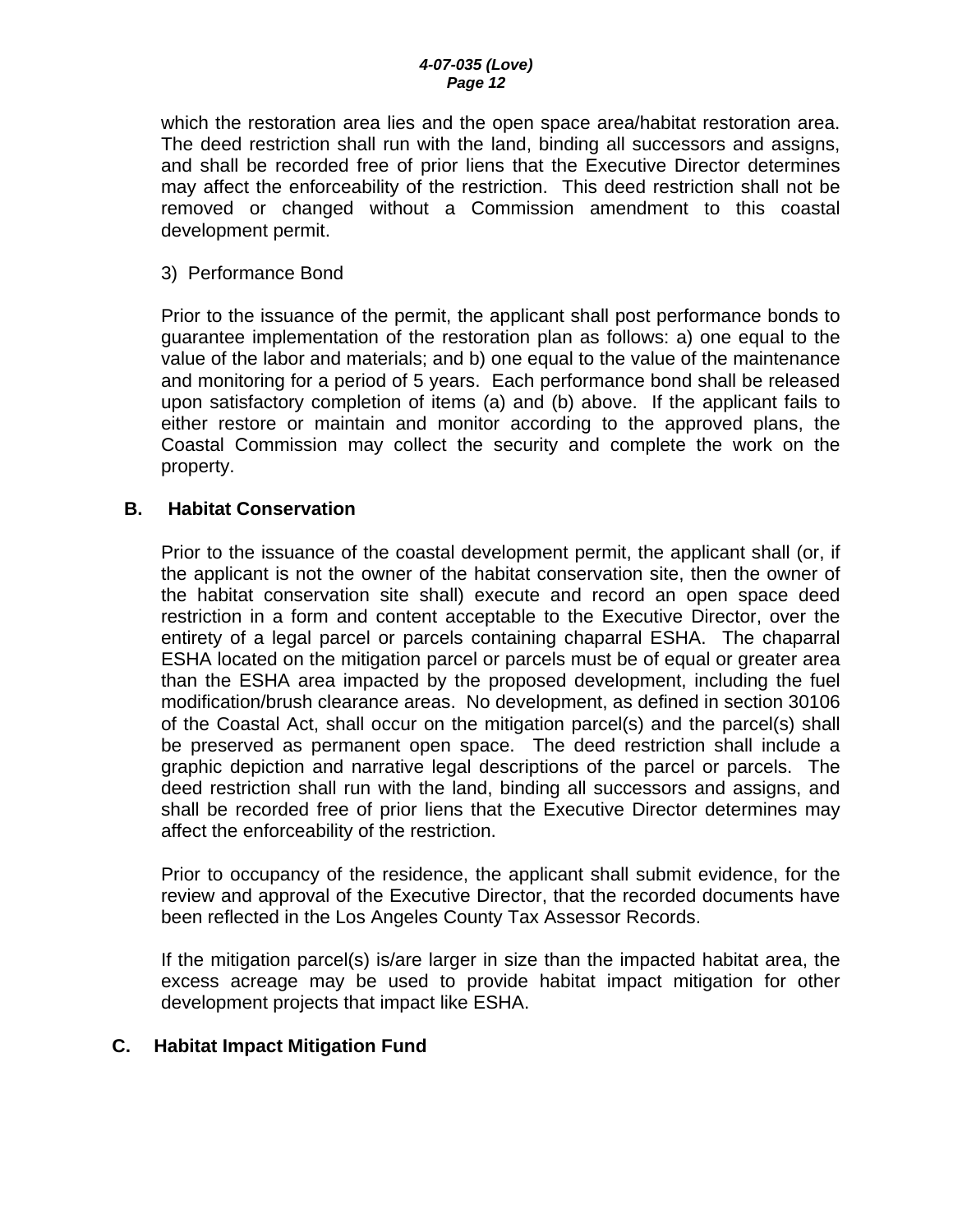#### *4-07-035 (Love) Page 13*

Prior to the issuance of the coastal development permit, the applicant shall submit evidence, for the review and approval of the Executive Director, that compensatory mitigation, in the form of an in-lieu fee, has been paid to the Mountains Recreation and Conservation Authority to mitigate adverse impacts to chaparral habitat ESHA. The fee shall be calculated as follows:

1. Development Area, Irrigated Fuel Modification Zones, Off-site Brush Clearance

The in-lieu fee for these areas shall be \$12,000 per acre within the development area and any required irrigated fuel modification zones. The total acreage shall be based on the map delineating these areas required by this condition.

2. Non-irrigated Fuel Modification Zones

The in-lieu fee for non-irrigated fuel modification areas shall be \$3,000 per acre. The total acreage shall be based on the map delineating these areas required by this condition.

Prior to the payment of any in-lieu fee to the Mountains Recreation and Conservation Authority, the applicant shall submit, for the review and approval of the Executive Director, the calculation of the in-lieu fee required to mitigate adverse impacts to chaparral habitat ESHA, in accordance with this condition. After review and approval of the fee calculation, the fee shall be paid to the Mountains Recreation and Conservation Authority's Coastal Habitat Impact Mitigation Fund for the acquisition, permanent preservation or restoration of natural habitat in the Santa Monica Mountains coastal zone, with priority given to the acquisition of or extinguishment of all development potential on properties containing environmentally sensitive habitat areas and properties adjacent to public parklands. The fee may not be used to restore areas where development occurred in violation of the Coastal Act's permit requirements.

#### **11. Future Development Restriction**

This permit is only for the development described in Coastal Development Permit No. 4- 07-035. Pursuant to Title 14 California Code of Regulations Section 13250(b)(6), the exemptions otherwise provided in Public Resources Code Section 30610(a) shall not apply to any future development on any portion of the parcel. Accordingly, any future improvements to any portion of the property, including but not limited to the residence, garage, landscaping, grading, or removal of vegetation other than as provided for in the approved fuel modification/landscape plan prepared pursuant to Special Condition 4, shall require an amendment to Coastal Development Permit No. 4-07-035 from the Commission or shall require an additional coastal development permit from the Commission or from the applicable certified local government.

#### **12. Deed Restriction**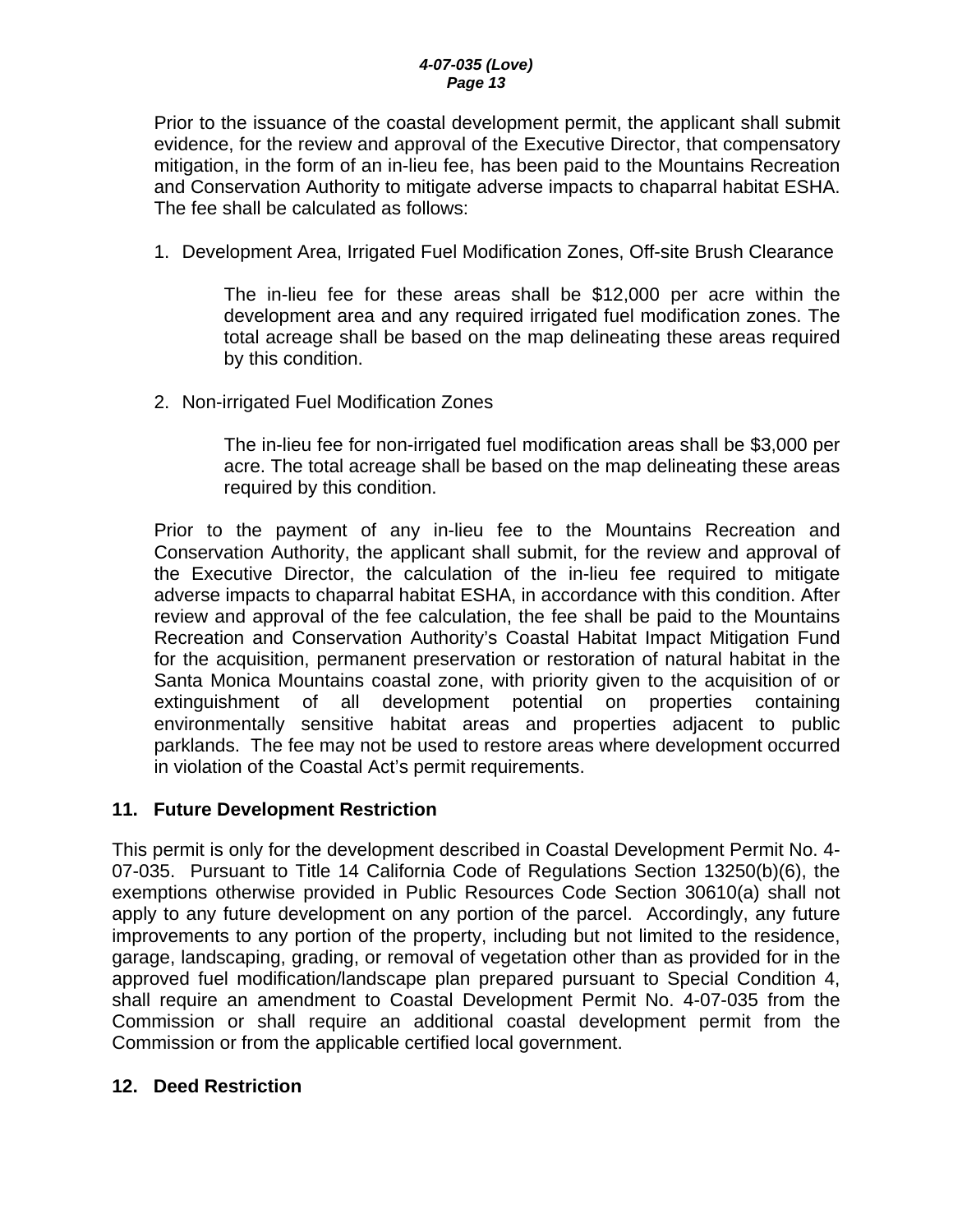#### *4-07-035 (Love) Page 14*

*Prior to issuance of the coastal development permit*, the applicant shall submit to the Executive Director for review and approval documentation demonstrating that the applicant has executed and recorded against the parcel(s) governed by this permit a deed restriction, in a form and content acceptable to the Executive Director: (1) indicating that, pursuant to this permit, the California Coastal Commission has authorized development on the subject property, subject to terms and conditions that restrict the use and enjoyment of that property; and (2) imposing the Special Conditions of this permit as covenants, conditions and restrictions on the use and enjoyment of the Property. The deed restriction shall include a legal description of the entire parcel or parcels governed by this permit. The deed restriction shall also indicate that, in the event of an extinguishment or termination of the deed restriction for any reason, the terms and conditions of this permit shall continue to restrict the use and enjoyment of the subject property so long as either this permit or the development it authorizes, or any part, modification, or amendment thereof, remains in existence on or with respect to the subject property.

# **IV. FINDINGS AND DECLARATIONS**

The Commission hereby finds and declares:

# **A. Project Description and Background**

The applicant proposes to construct a two-story, 2,022 sq. ft. single-family residence with attached garage, deck, driveway, retaining walls, septic system, drainage improvements, removal of unpermitted portable horse shed and corral fencing, and 1,106 cu. yds. of grading (306 cu. yds. cut, 800 cu. yds. fill) at 25621 Wildrose Drive, within the Monte Nido small lot subdivision in the Santa Monica Mountains (**Exhibits 1- 9**). The subject property is approximately one acre in size and flanked by two private roads: Wildrose Drive to the south and Hilltop Climb Drive to the north. Access to the site is proposed to be provided by a short driveway off Wildrose Drive to the south. Site elevations range from approximately 664 to 724 feet above mean sea level, for a total relief of 60 feet.

Unpermitted development exists on the site, consisting of grading for creation of an approximately 3,000 sq. ft. fenced corral area and placement of a 100 sq. ft. portable horse shed (**Exhibit 3**). The existing graded corral area is proposed for the residential development area. The corral fencing and portable horse shed will be removed from the site as part of the proposed project.

The subject parcel consists of ten (10) contiguous lots that were combined in 2003 to be held as one parcel, through a covenant and agreement between the owner and Los Angeles County. The development rights for residential use have been extinguished on four (4) of the ten lots per the Transfer of Development Credit (TDC) program as mitigation for a subdivision approved by the associated Coastal Development Permit 5- 89-025 (Andrews). The remaining six lots are contiguous and the applicant is proposing residential development on four of the six buildable lots (**Exhibit 5**). The project includes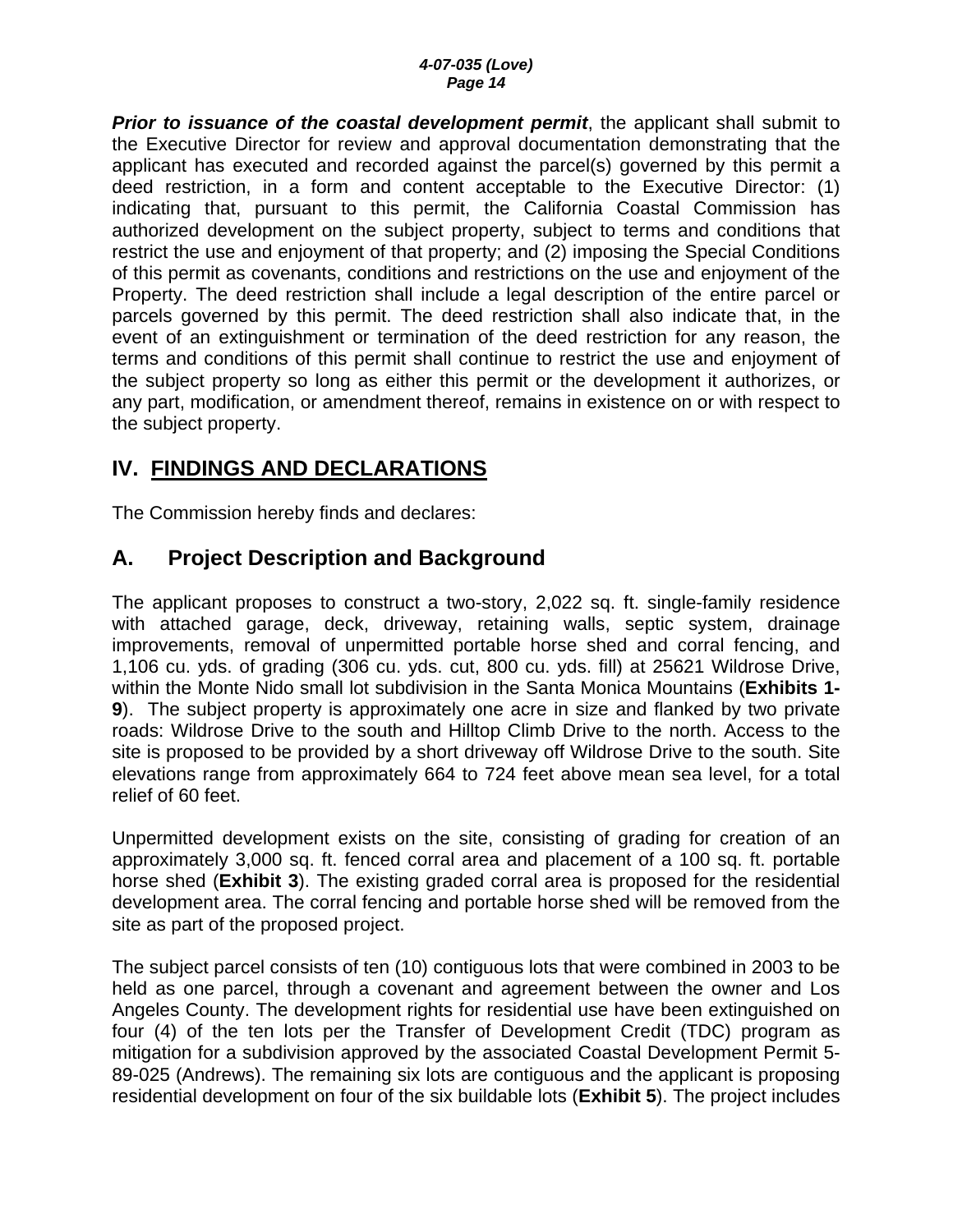an offer to retire development rights on the other two buildable lots. The applicant has provided evidence that they own the two lots and intend to retire their development rights.

The Monte Nido small lot subdivision was formerly an oak woodland that has been highly disturbed by dense residential development. Existing single family residences are situated on adjacent properties to the north, south, and west of the property. State parkland and the Cold Creek Management Area exist to the east/southeast of the site. The site is partially visible from nearby public parkland. Dark Creek, a U.S.G.S. designated blue-line stream, is situated approximately 150 feet downslope to the southwest of the property. A small drainage is conveyed across the subject site towards Dark Creek to the south (between Hilltop Climb and Wildrose Drive) via an existing 36 inch culvert.

Due to the project's proximity to adjacent roads and residences, most of the subject property has been disturbed and no longer contains intact oak woodland habitat, except for the southeastern-most portion of the property, which contains undisturbed native chaparral/oak woodland vegetation that is contiguous with a larger area of similar habitat. All proposed development, except for required fuel modification for the proposed residence, is situated in disturbed portions of the site that had been cleared for fuel modification purposes associated with adjacent development. The unpermitted grading for construction of the existing horse corral and shed on the property occurred after the site had been disturbed by fuel modification vegetation clearance associated with adjacent development. Several isolated oak trees are located near the proposed development area on the subject property; however, no trees will be removed and no development is proposed within the protected zone of any tree.

# **B. Cumulative Impacts**

The proposed project involves the construction of a new single-family residence, which is defined under the Coastal Act as new development. New development raises issues with respect to cumulative impacts on coastal resources. Sections 30250 and 30252 of the Coastal Act address the cumulative impacts of new development.

Section 30250(a) of the Coastal Act states:

*New residential, commercial, or industrial development, except as otherwise provided in this division, shall be located within, contiguous with, or in close proximity to, existing developed areas able to accommodate it or, where such areas are not able to accommodate it, in other areas with adequate public services and where it will not have significant adverse effects, either individually or cumulatively, on coastal resources. In addition, land divisions, other than leases for agricultural uses, outside existing developed areas shall be permitted where 50 percent of the usable parcels in the area have been developed and the created parcels would be no smaller than the average size of the surrounding parcels.*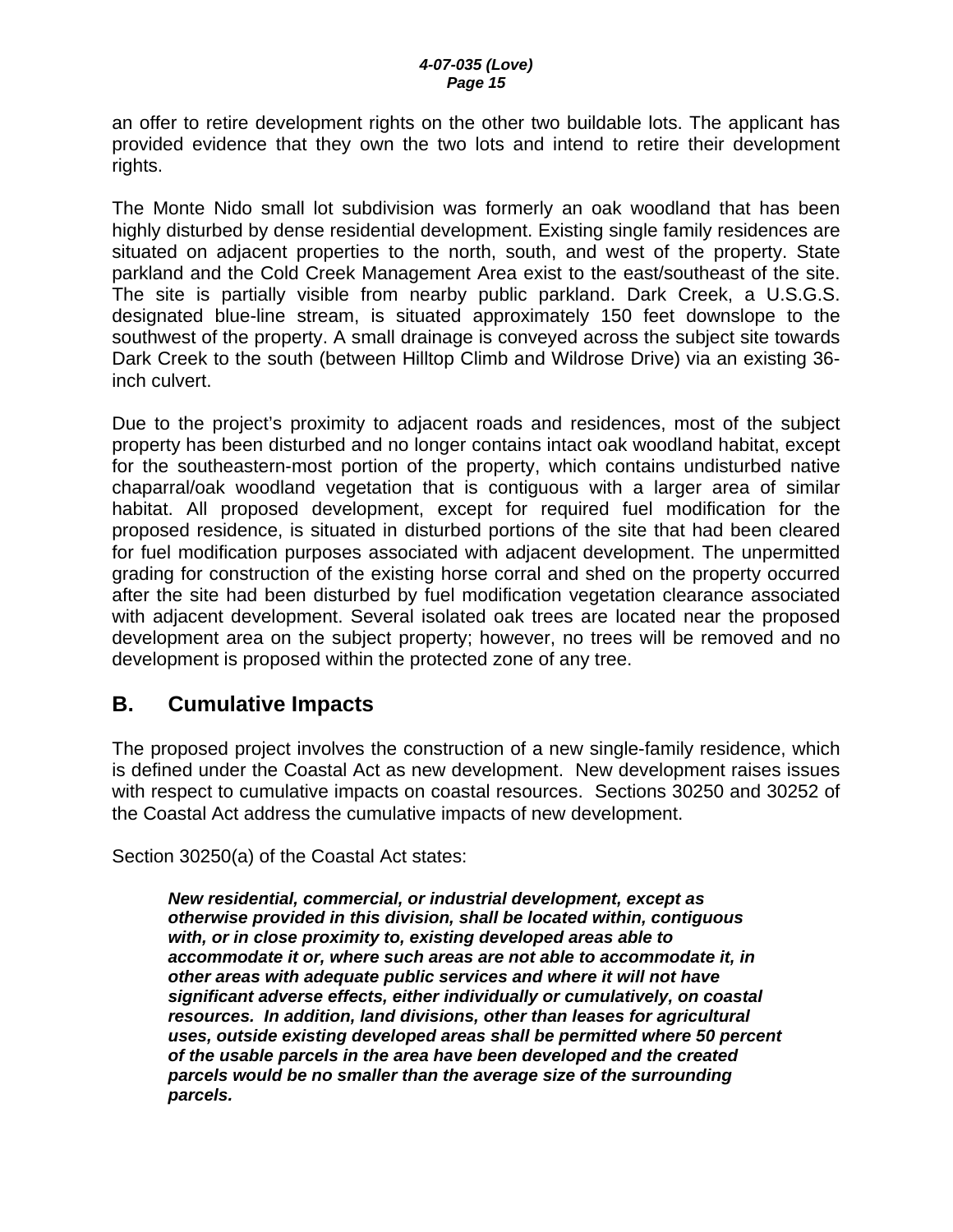Section 30252 of the Coastal Act states:

*The location and amount of new development should maintain and enhance public access to the coast by (l) facilitating the provision or extension of transit service, (2) providing commercial facilities within or adjoining residential development or in other areas that will minimize the use of coastal access roads, (3) providing non-automobile circulation within the development, (4) providing adequate parking facilities or providing substitute means of serving the development with public transportation, (5) assuring the potential for public transit for high intensity uses such as high-rise office buildings, and by (6) assuring that the recreational needs of new residents will not overload nearby coastal recreation areas by correlating the amount of development with local park acquisition and development plans with the provision of onsite recreational facilities to serve the new development*.

Section 30105.5 of the Coastal Act defines the term "cumulatively," as it is used in Section 30250(a), to mean that:

#### *the incremental effects of an individual project shall be reviewed in conjunction with the effects of past projects, the effects of other current projects, and the effects of probable future projects.*

Throughout the Malibu/Santa Monica Mountains coastal zone there are a number of areas which were subdivided in the 1920's and 30's into very small "urban" scale lots. These subdivisions, known as "small lot subdivisions" are comprised of parcels of less than one acre but more typically range in size from 4,000 to 5,000 square feet. The total buildout of these dense subdivisions would result in a number of adverse cumulative impacts to coastal resources. Cumulative development constraints common to small lot subdivisions were documented by the Coastal Commission and the Santa Monica Mountains Comprehensive Planning Commission in the January 1979 study entitled: "Cumulative Impacts of Small Lot Subdivision Development in the Santa Monica Mountains Coastal Zone".

The study acknowledged that the existing small lot subdivisions can only accommodate a limited amount of additional new development due to major constraints to buildout of these areas that include: geologic, road access, water quality, disruption of rural community character, creation of unreasonable fire hazards and others. Following an intensive one year planning effort regarding impacts on coastal resources by Coastal Commission staff, including five months of public review and input, new development standards relating to residential development on small lots in hillsides, including the Slope-Intensity/Gross Structural Area Formula (GSA) were incorporated into the Malibu District Interpretive Guidelines in June 1979. A nearly identical Slope Intensity Formula was incorporated into the 1986 certified Malibu/Santa Monica Mountains Land Use Plan under policy 271(b)(2) to reduce the potential effects of buildout as discussed below.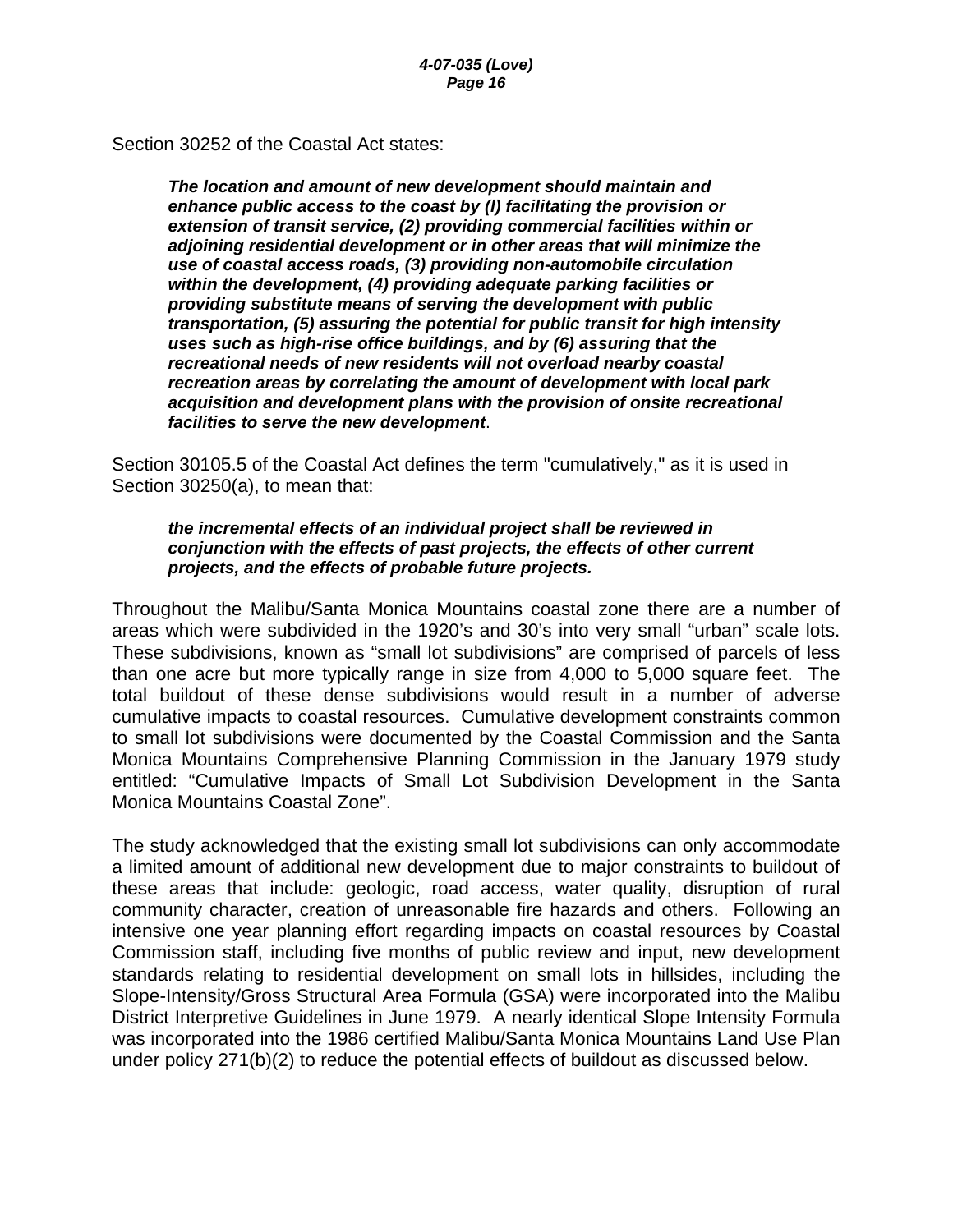#### *4-07-035 (Love) Page 17*

The Commission has found that minimizing the cumulative impacts of new development is especially critical in the Malibu/Santa Monica Mountains area because of the large number of lots that already exist, many in remote, rugged mountain and canyon areas. From a comprehensive planning perspective, the potential development of thousands of existing undeveloped and poorly sited parcels in these mountains creates cumulative impacts on coastal resources and public access over time. Because of this, the demands on road capacity, public services, recreational facilities, and beaches could be expected to grow tremendously.

Policy 271(b)(2) of the Malibu/Santa Monica Mountains LUP, which has been used as guidance by the Coastal Commission, requires that new development in small lot subdivisions comply with the Slope Intensity Formula for calculating the allowable Gross Structural Area (GSA) of a residential unit. Past Commission action certifying the LUP indicates that the Commission considers the use of the Slope Intensity Formula appropriate for determining the maximum level of development that may be permitted in small lot subdivision areas consistent with the policies of the Coastal Act. The basic concept of the formula assumes the suitability of development of small hillside lots should be determined by the physical characteristics of the building site, recognizing that development on steep slopes has a high potential for adverse impacts on resources. Following is the formula and description of each factor used in its calculation:

# *Slope Intensity Formula*

#### **GSA = (A/5)** × **((50-S)/35) + 500**

GSA = the allowable gross structural area of the permitted development in square feet. The GSA includes all substantially enclosed residential and storage areas, but does not include garages or carports designed for storage of autos.

 $A =$  the area of the building site in square feet. The building site is defined by the applicant and may consist of all or a designated portion of the one or more lots comprising the project location. All permitted structures must be located within the designated building site.

 $S =$  the average slope of the building site in percent as calculated by the formula:

#### $S = I \times I/A \times 100$

- I = contour interval in feet, at not greater than 25-foot intervals, resulting in at least 5 contour lines
- $L =$  total accumulated length of all contours of interval "I" in feet
- $A =$  the area being considered in square feet

In addition, pursuant to Policy 271 of the Malibu/Santa Monica Mountains LUP, the maximum allowable gross structural area (GSA) as calculated above, may be increased as follows: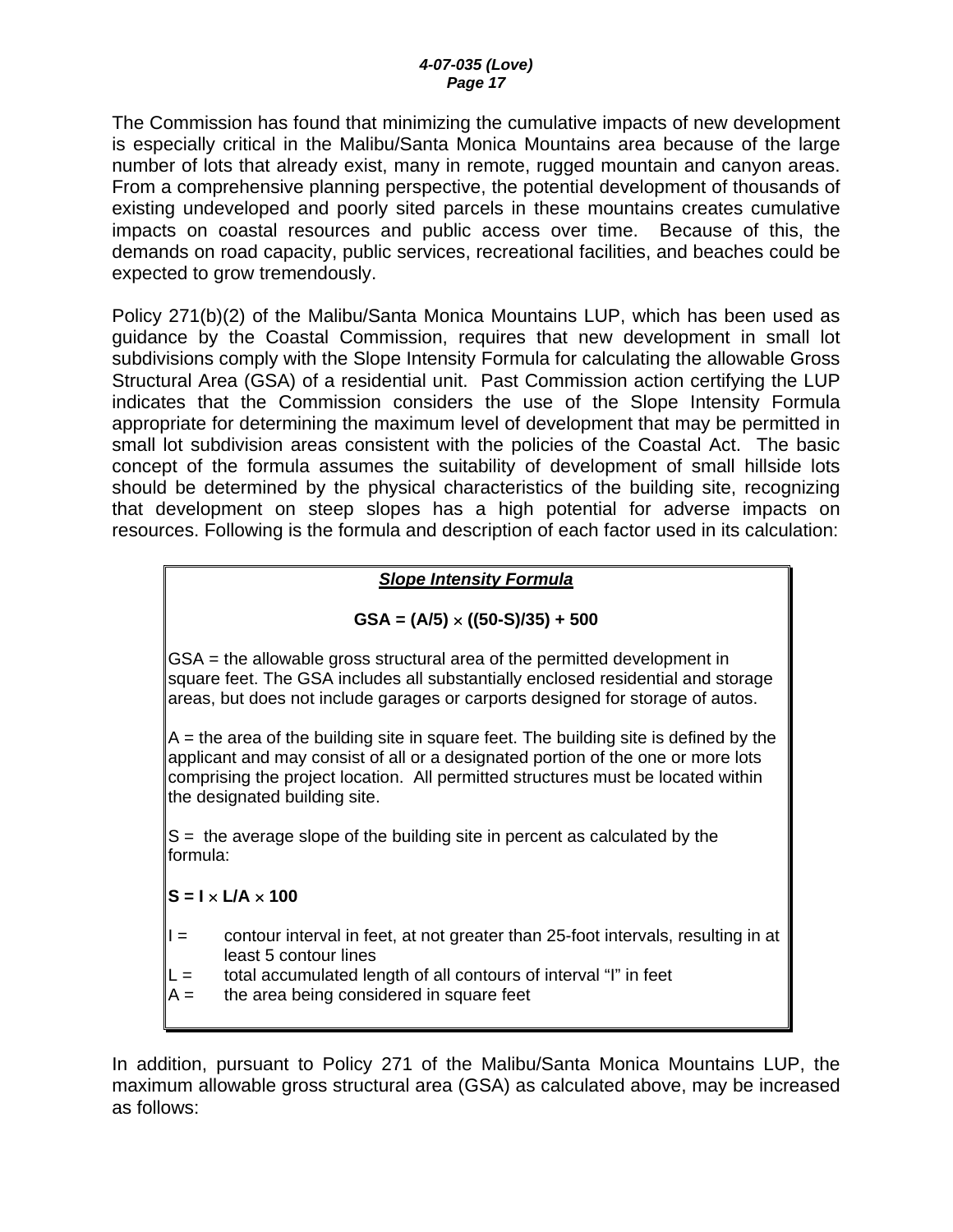- (1) Add 500 square feet for each lot which is contiguous to the designated building site provided that such lot(s) is (are) combined with the building site and all potential for residential development on such lot(s) is permanently extinguished.
- (2) Add 300 square feet for each lot in the vicinity of (e.g. in the same small lot subdivision) but not contiguous with the designated building site provided that such lot(s) is (are) combined with other developed or developable building sites, or dedicated in fee title to a public agency, and all potential for residential development on such lot(s) is permanently extinguished.

The proposed project site is located in the Monte Nido small lot subdivision, an area subject to the provisions of the slope intensity formula. As stated previously, the subject parcel consists of ten (10) contiguous lots that were combined in 2003 to be held as one parcel, through a covenant and agreement. However, this agreement is only between the County and the landowner and could be revoked in the future if both parties agree. As explained below, **Special Condition Six (6)**, lot combination, will assure that these ten parcels remain combined in perpetuity. The development rights for residential use have already been extinguished on four (4) of the ten lots per the Transfer of Development Credit (TDC) program as mitigation for a subdivision approved by the associated Coastal Development Permit 5-89-025 (Andrews). The development rights have not been extinguished on the remaining six lots and they are therefore "buildable". These six lots are contiguous and the applicant is proposing construction of a new twostory, 2,022 sq. ft. single-family residence with attached garage across four of the six buildable lots. The project includes an offer to retire development rights on the other two buildable lots in order to increase the maximum allowable gross structural area for the residence.

The applicant submitted a GSA calculation of 1,232 square feet, based on the area and slope of the project site (the four buildable parcels). Assuming the applicant provides evidence that development rights have been extinguished on the remaining two of the subject buildable lots [Tract 9372, Lots 4, 5, 8-11, 74-77] and that the ten separate subject lots are combined into a single lot, then the GSA may be increased by 800 sq. ft., for a total of 2,032. Staff has confirmed that this GSA is accurate. Therefore, the proposed 2,022 sq. ft. of habitable space will be consistent with the GSA requirements for the subject site provided that the ten separate subject lots are combined into a single lot and provided that the applicant provides evidence that development rights have been extinguished on two of the subject lots required by **Special Condition Seven (7)**.

As previously stated, the purpose of the GSA requirements is to reduce the impacts of development within small lot subdivisions and to maintain the rural character of these "rural villages". When a lot is retired within the same small lot subdivision, there is a reduced potential buildout and thus there is a reduction in the development pressures related to water usage, septic capacity, traffic, geologic hazards, and habitat loss. In addition, some additions and improvements to residences on small steep lots within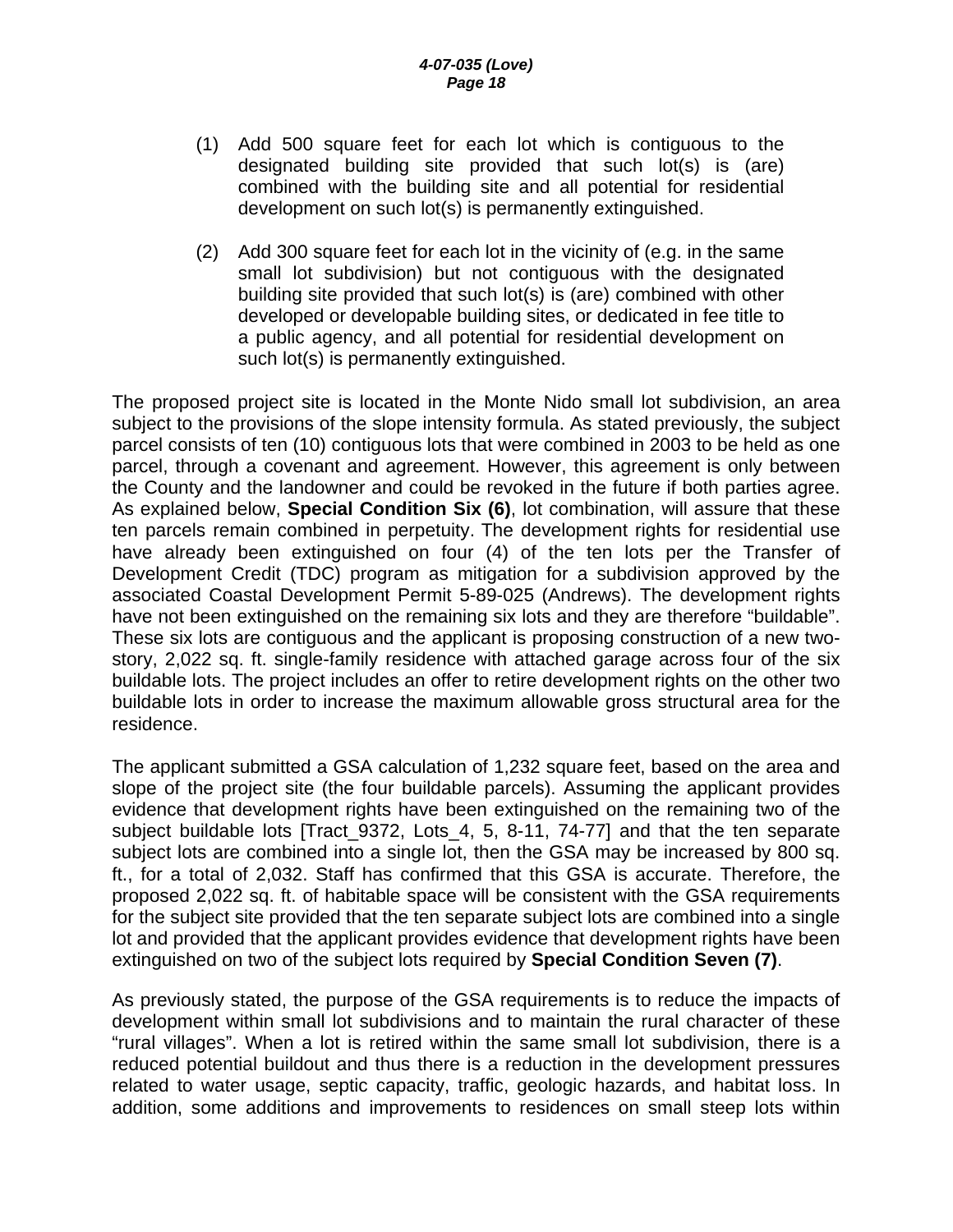these small lot subdivisions have been found to adversely impact the area. Many of the lots in these areas are so steep or narrow that they cannot support a large residence without increasing or exacerbating the geologic hazards on and/or off site. Additional buildout of small lot subdivisions affects water usage and has the potential to impact water quality of coastal streams in the area. Other impacts to these areas from the buildout of small lot subdivisions include increases in traffic along mountain road corridors and greater fire hazards.

For all these reasons, and as this lot is within a small lot subdivision, further structures, additions or improvements on the subject property, including the conversion of all or a portion of the garage to habitable space, could cause adverse cumulative impacts on the limited resources of the subdivision. The Commission, therefore, finds it necessary for the applicant to record a future development deed restriction on the subject property, as noted in **Special Conditions Eleven and Twelve (11-12)**, which would require that any future structures, additions or improvements to the property, beyond those approved in this permit, be reviewed by the Commission to ensure compliance with the policies of the Coastal Act regarding cumulative impacts. At that time, the Commission can ensure that the new project complies with the guidance of the GSA formula and is consistent with the policies of the Coastal Act.

In addition, the Commission notes that the proposed 2,022 sq. ft. residence is proposed to be built across four of the applicant's ten separate lots, although the assessor's map refers to this property as currently one parcel for tax purposes. The maximum allowable gross structural area of the proposed four buildable lots is 1,232 sq. ft. The applicant is proposing to add 800 additional square feet and extinguish development rights on one contiguous buildable lot and one non-contiguous buildable lot (2 lots total) in the same small lot subdivision. Therefore, the total maximum allowable gross structural area is 2,032 assuming the applicant provides evidence that development rights have been extinguished on two of the subject lots and that the ten separate subject lots are combined into a single lot. The Commission has long required that lots in small lot subdivisions, aggregated for purposes of the GSA formula, as noted above, be tied together and treated as a single parcel. Such a combination was required in earlier permit decisions authorizing development of a residence on two or more lots in a small lot subdivision [CDP No. 4-07-037 (Snyder), CDP No. 4-06-131 (Martin), CDP No. 4-05- 167 (Gepner), CDP No. 4-03-059 (Abshier & Nguyen), CDP No. 4-02-247 (McCain), CDP No. 4-00-092 (Worrel), 4-00-252 (Arrand), 4-00-263 (Bolander)]. Although the applicant has recorded an agreement with Los Angeles County to hold this property as one parcel, such agreements are only between the County and the landowner and could be revoked in the future if both parties agree. Therefore, to ensure that each of the lots are permanently combined as required in conjunction with the use of the GSA formula, **Special Condition Six (6)** is necessary to ensure that the ten subject lots are combined and held as such in the future. The applicant is also proposing to extinguish development rights on two of the ten subject lots in order to obtain an additional 800 sq. ft. of habitable development area. Therefore, **Special Condition Seven (7)** requires that, prior to issuance of this coastal development permit, the applicant shall submit evidence that all potential for future development has been permanently extinguished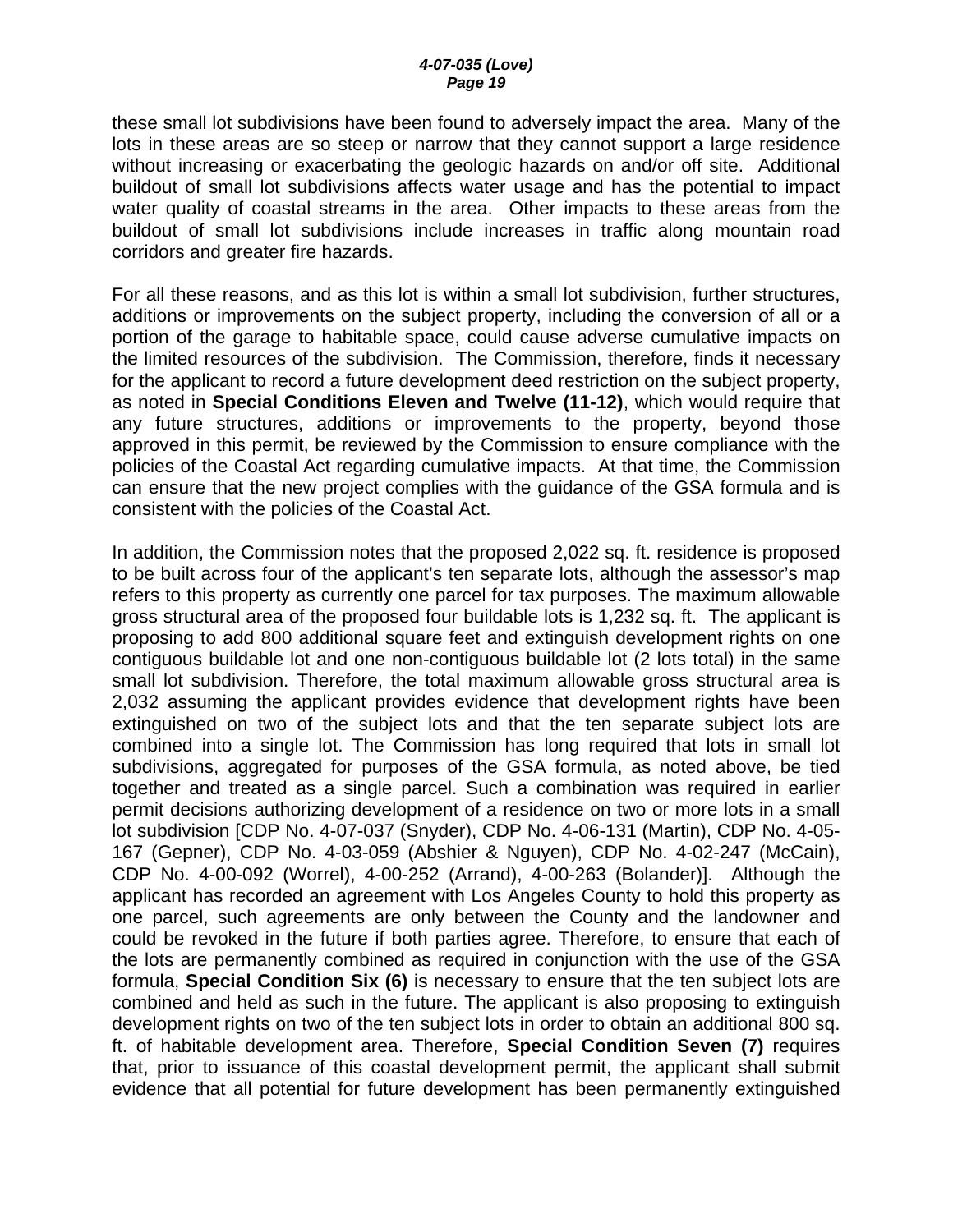on subject lot nos. 76 and 77, and provide evidence that all ten subject lots are legally merged.

Finally, **Special Condition Twelve (12)** requires the applicant to record a deed restriction that imposes the terms and conditions of this permit as restrictions on use and enjoyment of the property and provides any prospective purchaser of the site with recorded notice that the restrictions are imposed on the subject property.

The Commission therefore finds that the proposed project, only as conditioned, is consistent with Sections 30250(a) and 30252 of the Coastal Act.

# **C. Hazards and Geologic Stability**

Section 30253 of the Coastal Act states, in pertinent part, that new development shall:

- *(1) Minimize risks to life and property in areas of high geologic, flood, and fire hazard.*
- *(2) Assure stability and structural integrity, and neither create nor contribute significantly to erosion, instability, or destruction of the site or surrounding area or in any way require the construction of protective devices that would substantially alter natural landforms along bluffs and cliffs.*

The proposed development is located in the Malibu/Santa Monica Mountains area, an area historically subject to significant natural hazards including, but not limited to, landslides, erosion, flooding and wild fire. The submitted geology, geotechnical, and/or soils reports referenced as Substantive File Documents conclude that the project site is suitable for the proposed project based on the evaluation of the site's geology in relation to the proposed development. The reports contain recommendations to be incorporated into the project plans to ensure the stability and geologic safety of the proposed project, the project site, and the adjacent properties. To ensure stability and structural integrity and to protect the site and the surrounding sites, the Commission requires the applicant to comply with the recommendations contained in the applicable reports, to incorporate those recommendations into all final design and construction plans, and to obtain the geotechnical consultant's approval of those plans prior to the commencement of construction.

Additionally, to minimize erosion and ensure stability of the project site, the project must include adequate drainage and erosion control measures. In order to achieve these goals, the Commission requires the applicant to submit drainage and interim erosion control plans certified by the geotechnical engineer.

Further, the Commission finds that, for the project to ensure stability and avoid contributing significantly to erosion, all slopes and disturbed areas of the subject site must be landscaped, primarily with native plants, to stabilize disturbed soils and reduce erosion resulting from the development.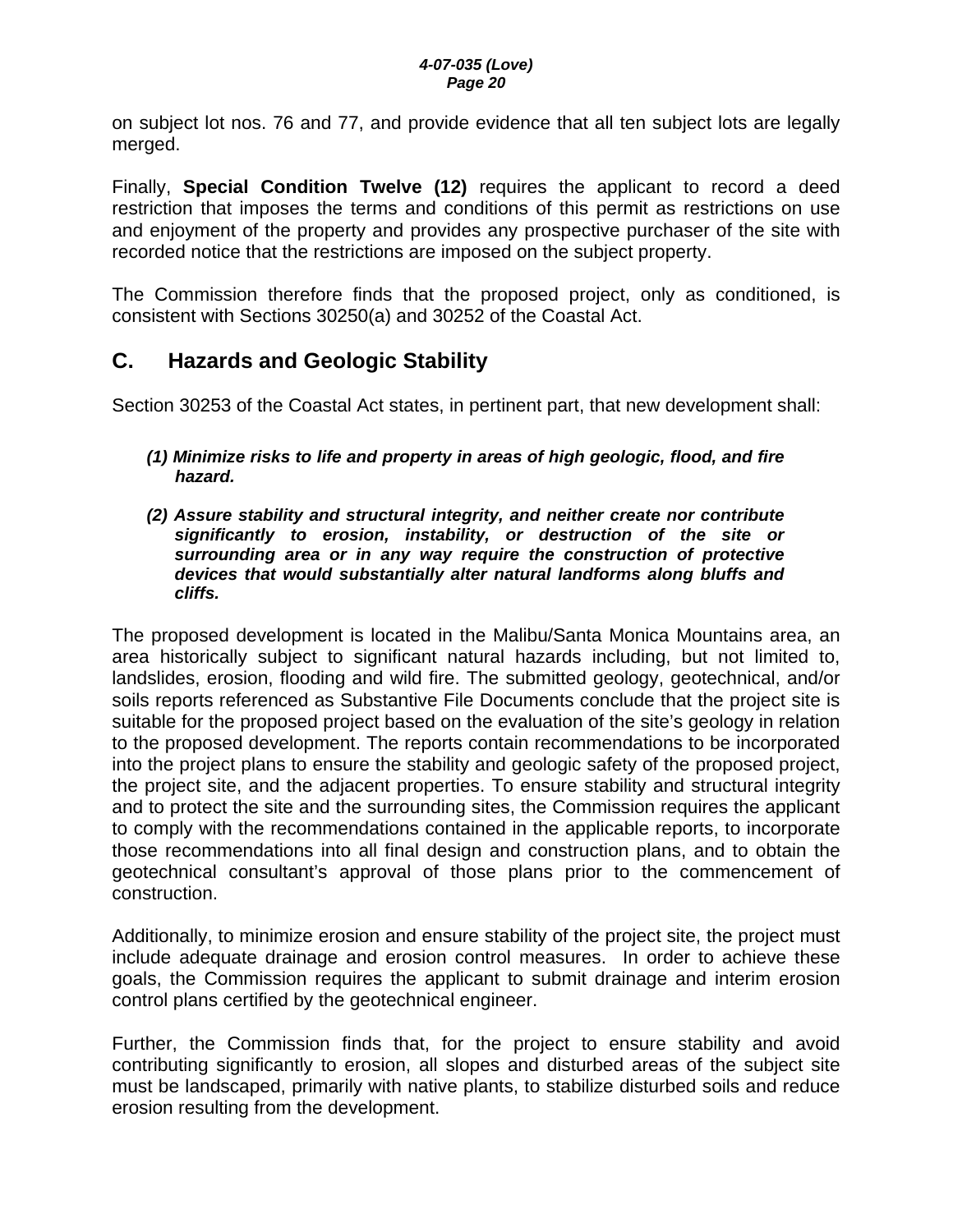Although the conditions described above render the project sufficiently stable to satisfy the requirements of Section 30253, no project is wholly without risks. Due to the fact that the proposed project is located in an area subject to an extraordinary potential for damage or destruction from natural hazards, including wildfire, those risks remain substantial here. If the applicant nevertheless chooses to proceed with the project, the Commission requires the applicant to assume the liability from these associated risks. Through the assumption of risk condition, the applicant acknowledges the nature of the fire and/or geologic hazard that exists on the site and that may affect the safety of the proposed development.

The following special conditions are required, as determined in the findings above, to assure the project's consistency with Section 30253 of the Coastal Act and as a response to the risks associated with the project:

Special Condition 1. Plans Conforming to Geotechnical Engineer Recommendations Special Condition 2. Assumption of Risk, Waiver of Liability and Indemnity Special Condition 3. Drainage and Polluted Runoff Control Plan Special Condition 4. Landscaping, Interim Erosion Control, and Fuel Modification Plans

For the reasons set forth above, the Commission finds that, as conditioned, the proposed project is consistent with Section 30253 of the Coastal Act.

# **D. Environmentally Sensitive Habitat**

Section 30240 of the Coastal Act protects environmentally sensitive habitat areas (ESHA) by restricting development in and adjacent to ESHA. Section 30240 states:

 *(a) Environmentally sensitive habitat areas shall be protected against any significant disruption of habitat values, and only uses dependent on such resources shall be allowed within such areas.* 

 *(b) Development in areas adjacent to environmentally sensitive habitat areas and parks and recreation areas shall be sited and designed to prevent impacts which would significantly degrade such areas, and shall be compatible with the continuance of such habitat areas.* 

Section 30107.5 of the Coastal Act, defines an environmentally sensitive area as:

*"Environmentally sensitive area" means any area in which plant or animal life or their habitats are either rare or especially valuable because of their special nature or role in an ecosystem and which could be easily disturbed or degraded by human activities and developments.* 

In addition, the Malibu/Santa Monica Mountains LUP provides policy guidance regarding the protection of environmentally sensitive habitats. The Coastal Commission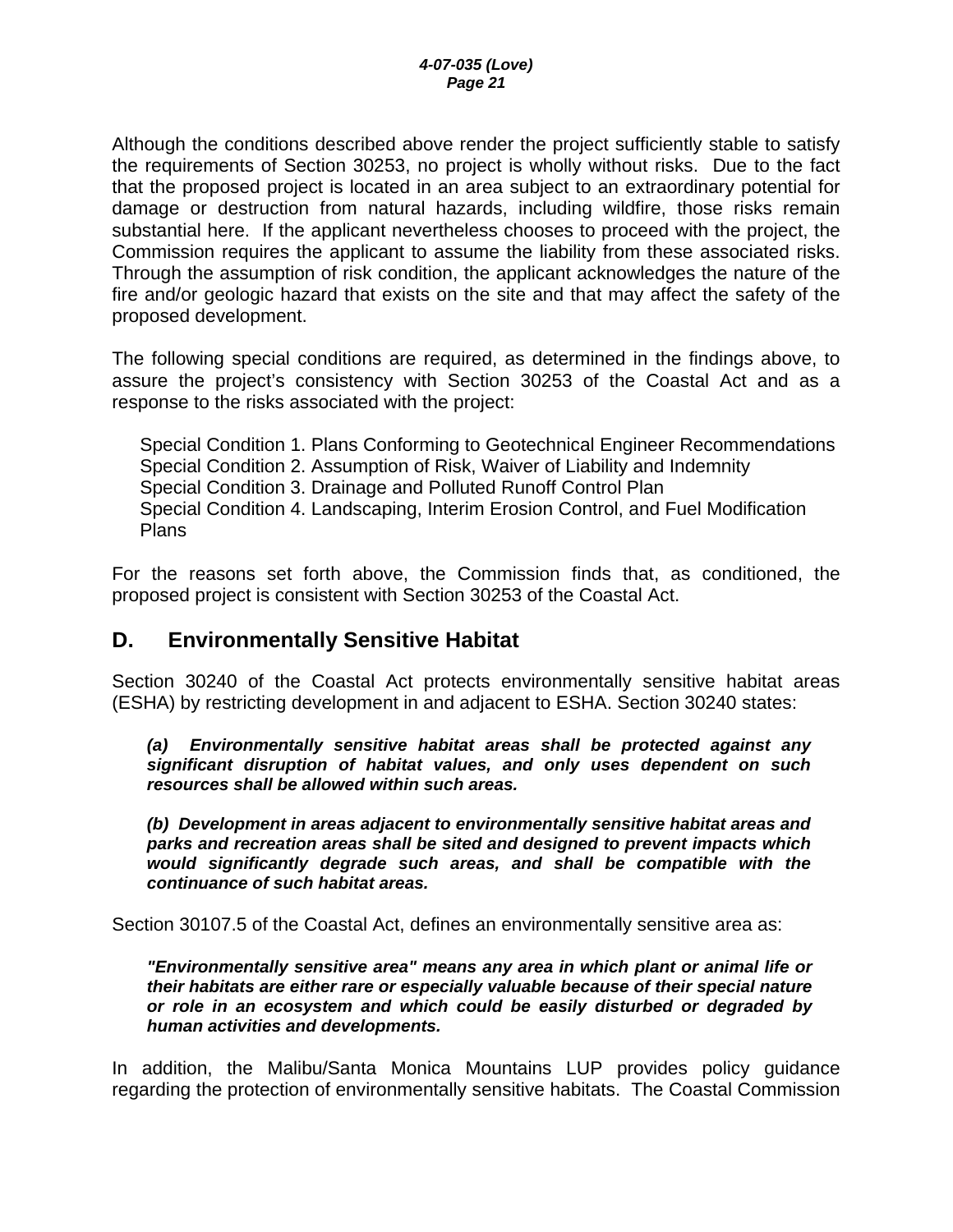has applied the following relevant policies as guidance in the review of development proposals in the Santa Monica Mountains.

- *P68 Environmentally sensitive habitat areas (ESHAs) shall be protected against significant disruption of habitat values, and only uses dependent on such resources shall be allowed within such areas. Residential use shall not be considered a resource dependent use.*
- *P69 Development in areas adjacent to environmentally sensitive habitat areas (ESHAs) shall be subject to the review of the Environmental Review Board, shall be sited and designed to prevent impacts which would significantly degrade such areas, and shall be compatible with the continuance of such habitat areas.*
- *P74 New development shall be located as close as feasible to existing roadways, services, and existing development to minimize the effects on sensitive environmental resources.*
- *P82 Grading shall be minimized for all new development to ensure the potential negative effects of runoff and erosion on these resources are minimized.*
- *P84 In disturbed areas, landscape plans shall balance long-term stability and minimization of fuel load. For instance, a combination of taller, deep-rooted plants and low-growing ground covers to reduce heat output may be used. Within ESHAs and Significant Watersheds, native plant species shall be used, consistent with fire safety requirements.*

#### **1. Project Description and Site Specific Biological Resource Information**

The proposed project is located at 25621 Wildrose Drive, within the Monte Nido small lot subdivision in the Santa Monica Mountains. The subject property is approximately one acre in size and flanked by two private roads: Wildrose Drive to the south and Hilltop Climb Drive to the north. Access to the site is proposed to be provided by a short driveway off Wildrose Drive to the south. Site elevations range from approximately 664 to 724 feet above mean sea level, for a total relief of 60 feet.

The Monte Nido small lot subdivision was formerly an oak woodland that has been highly disturbed by dense residential development. Existing single family residences are situated on adjacent properties to the north, south, and west of the property. State parkland and the Cold Creek Management Area exist to the east/southeast of the site. Dark Creek, a U.S.G.S. designated blue-line stream, is situated approximately 150 feet downslope to the southwest of the property. A small drainage is conveyed across the subject site towards Dark Creek to the south (between Hilltop Climb and Wildrose Drive) via an existing 36-inch culvert.

Due to the project's proximity to adjacent roads and residences, most of the subject property has been disturbed and no longer contains intact oak woodland habitat, except for the southeastern-most portion of the property (Lots 4 and 5), which contains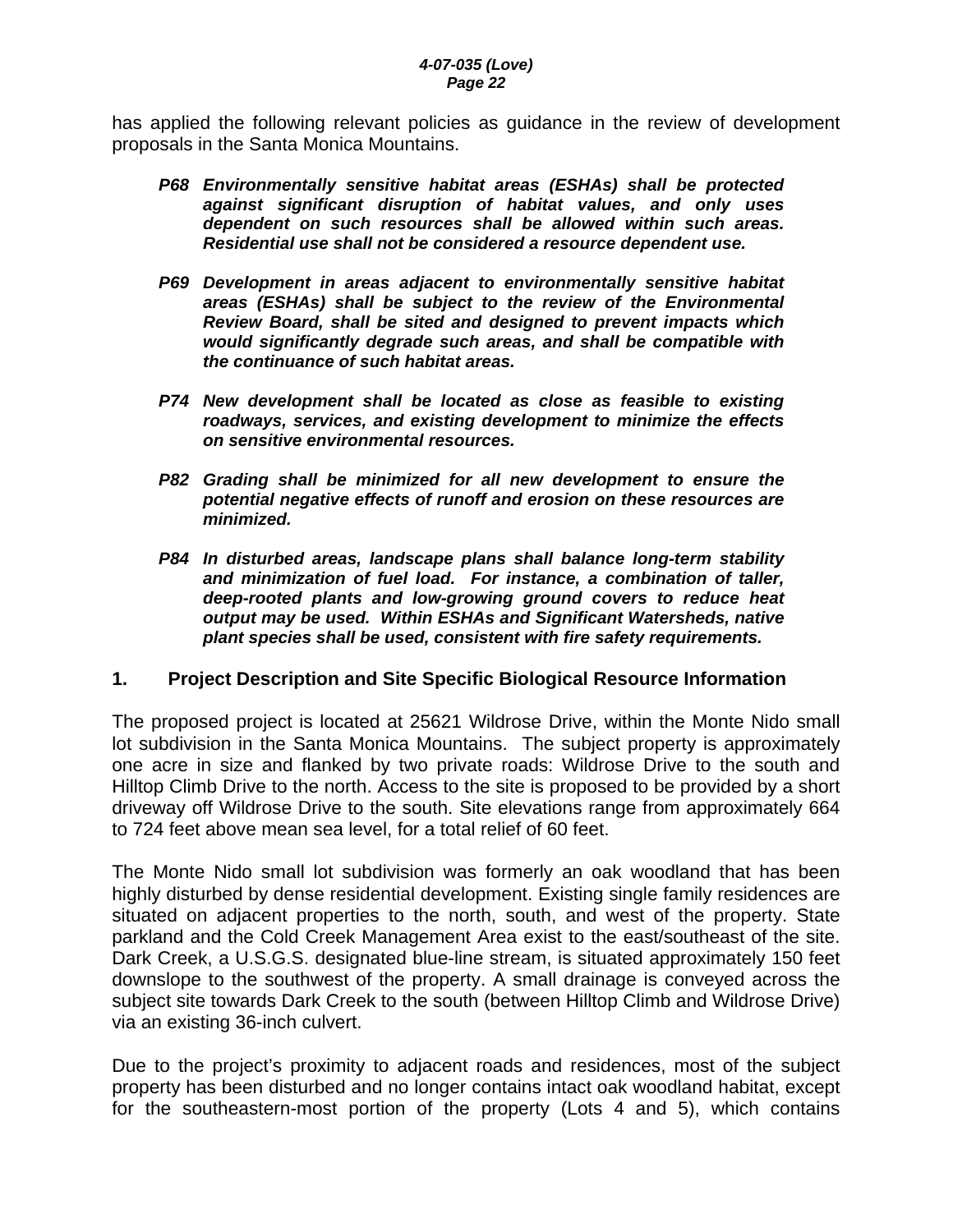undisturbed native chaparral/oak woodland vegetation that is contiguous with a larger area of similar habitat. All proposed development, except for required fuel modification for the proposed residence, is situated in disturbed portions of the site that had been cleared for fuel modification purposes associated with adjacent development. Several isolated oak trees are located near the proposed development area on the subject property; however, no development is proposed within the protected zones of those trees. The applicant has submitted a Biological Assessment and Oak Tree Report, listed in the Substantive File Documents, which addresses the habitats and native trees present on the project site. The report identifies two vegetation/habitat communities on the project site. The report describes these habitats thus:

#### *Disturbed Oak Woodland/Chaparral Habitat*

The majority of the property has largely been cleared of native vegetation due to adjacent road and residential development. Habitat value is remnant and now derived primarily from presence of several oak trees. The understory is open and comprised largely of non-native grasses and shrubs that support mostly ruderalfavored or disturbance-tolerant species.

#### *Chaparral Habitat*

Lots 4 and 5 of the subject property contain mature chaparral vegetation, typical of that surrounding the eastern margin of the site and extending into the adjacent parklands.

Based on Commission staff review of the Biological Assessment and aerial photographs of the site, Lots 4 and 5 in the southeastern-most portion of the subject property consists of undisturbed native chaparral vegetation that is part of a large, contiguous block of habitat to the south and east.

When the applicant purchased the subject parcel, the parcel was designated in the Los Angeles County Land Use Plan for residential use. The land use designation of the property is Residential I, which allows residential development at a maximum density of 1 dwelling unit per acre of land. The parcel is approximately one acre in size, and there are other scattered, residential developments in the same vicinity. There is currently no offer to purchase the property from any public park agency.

The project has been designed to place all development on the existing disturbed portion of the property. Any alternative location on the site would involve more grading and the removal of more native vegetation. The applicant's approved fuel modification plan (approved by the Los Angeles County Fire Department) shows the use of the standard three zones of vegetation modification. Zones "A" (setback zone) and "B" (irrigation zone) are shown extending in a radius of approximately 50 feet from the proposed structures. A "C" Zone (thinning zone) is provided for a distance of 150 feet beyond the "A" and "B" zones.

#### **2. ESHA Designation on the Project Site**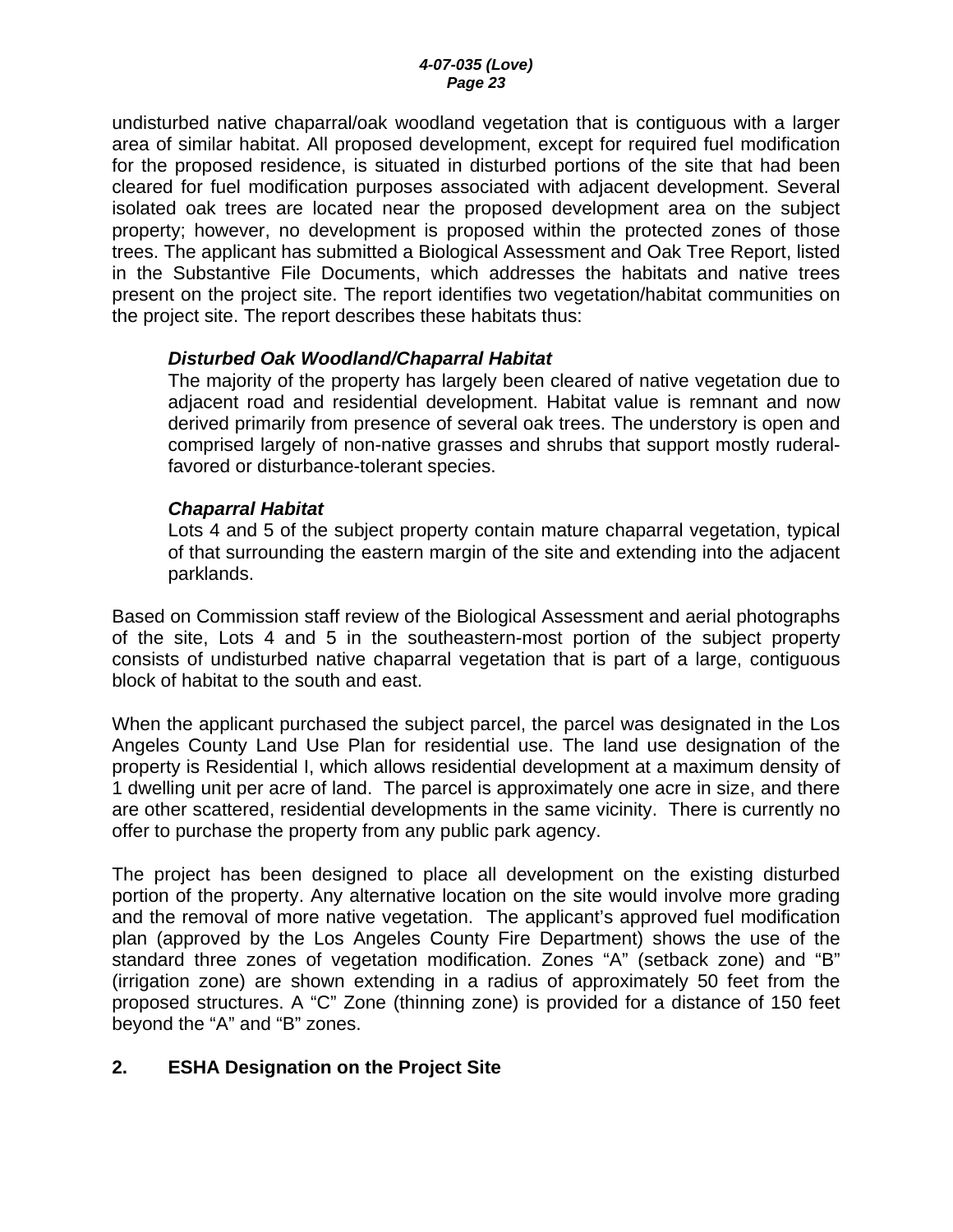Pursuant to Section 30107.5, in order to determine whether an area constitutes an ESHA, and is therefore subject to the protections of Section 30240, the Commission must answer three questions:

- 1) Is there a rare species or habitat in the subject area?
- 2) Is there an especially valuable species or habitat in the area, which is determined based on:
	- a) whether any species or habitat that is present has a special nature, OR
	- b) whether any species or habitat that is present has a special role in the ecosystem;
- 3) Is any habitat or species that has met either test 1 or test 2 (i.e., that is rare or especially valuable) easily disturbed or degraded by human activities and developments?

If the answers to questions one or two and question three are "yes", the area is ESHA.

The project site is located within the Mediterranean Ecosystem of the Santa Monica Mountains. The Coastal Commission has found that the Mediterranean Ecosystem in the Santa Mountains is rare, and valuable because of its relatively pristine character, physical complexity, and resultant biological diversity. Large, contiguous, relatively pristine areas of native habitats, such as coastal sage scrub, chaparral, oak woodland, and riparian woodland have many special roles in the Mediterranean Ecosystem, including the provision of critical linkages between riparian corridors, the provision of essential habitat for species that require several habitat types during the course of their life histories, the provision of essential habitat for local endemics, the support of rare species, and the reduction of erosion, thereby protecting the water quality of coastal streams. Additional discussion of the special roles of these habitats in the Santa Monica Mountains ecosystem are discussed in the March 25, 2003 memorandum prepared by the Commission's Ecologist, Dr. John Dixon<sup>1</sup> (hereinafter "Dr. Dixon Memorandum"), which is incorporated as if set forth in full herein.

Unfortunately, coastal sage scrub, chaparral, oak woodland and riparian habitats are easily disturbed by human activities. As discussed in the Dr. Dixon Memorandum, development has many well-documented deleterious effects on natural communities of this sort. These environmental impacts may be both direct and indirect and include, but certainly are not limited to, the effects of increased fire frequency, of fuel modification, including vegetation clearance, of introduction of exotic species, and of night lighting. Increased fire frequency alters plant communities by creating conditions that select for some species over others. The removal of native vegetation for fire protection results in the direct removal or thinning of habitat area. Artificial night lighting of development affects plants, aquatic and terrestrial invertebrates, amphibians, fish, birds and mammals. Thus, large, contiguous, relatively pristine stands of coastal sage scrub, chaparral, oak woodland, and riparian habitats are especially valuable because of their special roles in the Santa Monica Mountains ecosystem and are easily disturbed by

 $\overline{\phantom{a}}$ 

 $1$  The March 25, 2003 Memorandum Regarding the Designation of ESHA in the Santa Monica Mountains, prepared by John Dixon, Ph. D, is available on the California Coastal Commission website at http://www.coastal.ca.gov/ventura/smm-esha-memo.pdf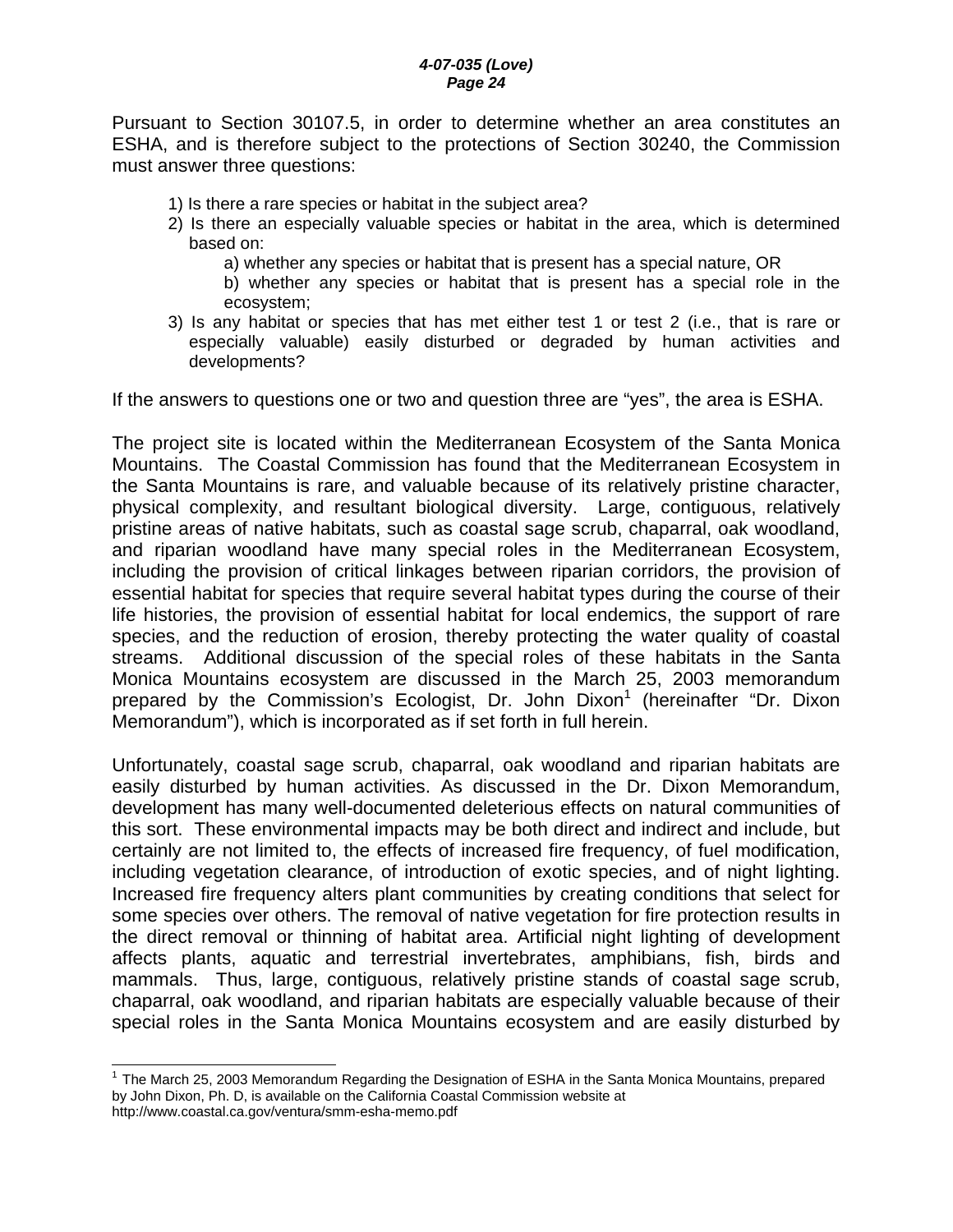human activity. Accordingly, these habitat types meet the definition of ESHA. This is consistent with the Commission's past findings in support of its actions on many permit applications and in adopting the Malibu  $LCP<sup>2</sup>$ .

As described above, a portion of the subject property contains mature chaparral habitat that is part of a large, contiguous block of pristine native vegetation. As discussed above and in the Dr. Dixon Memorandum, this habitat is especially valuable because of its special role in the ecosystem of the Santa Monica Mountains and it is easily disturbed by human activity. Accordingly, the Commission finds that the chaparral habitat on the project site meets the definition of ESHA in the Coastal Act.

### **3. Resource Dependent Use**

The Commission finds that a portion of the subject property and the surrounding area constitutes an environmentally sensitive habitat area (ESHA), with the exception of the proposed development area. However, fuel modification for fire protection around the proposed development will extend into ESHA areas. Section 30240 of the Coastal Act restricts development within ESHA to only those uses that are dependent on the resource. The applicant proposes to construct a single family residence on the parcel. As single-family residences do not have to be located within ESHA to function, singlefamily residences are not a use dependent on ESHA resources. Section 30240 also requires that ESHA be protected against significant disruption of habitat values. As the construction of a residence on the site will require removal of ESHA only from fuel modification for fire protection purposes around the proposed residence, the project would significantly disrupt the habitat value in those locations. Application of Section 30240, by itself, would therefore require denial of the project, because the project would result in significant disruption of habitat values and residential fuel modification is not a use dependent on those sensitive habitat resources.

However, the Commission must also consider Section 30010, and the United States Supreme Court's decision in *Lucas v. South Carolina Coastal Council* (1992) 505 U.S. 1003, 112 S.Ct. 2886. Section 30010 of the Coastal Act provides that the Coastal Act shall not be construed as authorizing the Commission to exercise its power to grant or deny a permit in a manner that will take private property for public use. Application of Section 30010 may overcome the presumption of denial in some instances. The subject of what sort of government action results in a "taking" was addressed by the Court in the *Lucas* case. In *Lucas*, the Court identified several factors that should be considered in determining whether a proposed government action would result in a taking. For instance, the Court held that where a permit applicant has demonstrated that he or she has a sufficient real property interest in the property to allow the proposed project, and that project denial would deprive his or her property of all economically viable use, then denial of the project by a regulatory agency might result in a taking of the property for public use unless the proposed project would constitute a nuisance under State law. Other Supreme Court precedent establishes that another factor that

 2 Revised Findings for the City of Malibu Local Coastal Program (as adopted on September 13, 2002) adopted on February 6, 2003.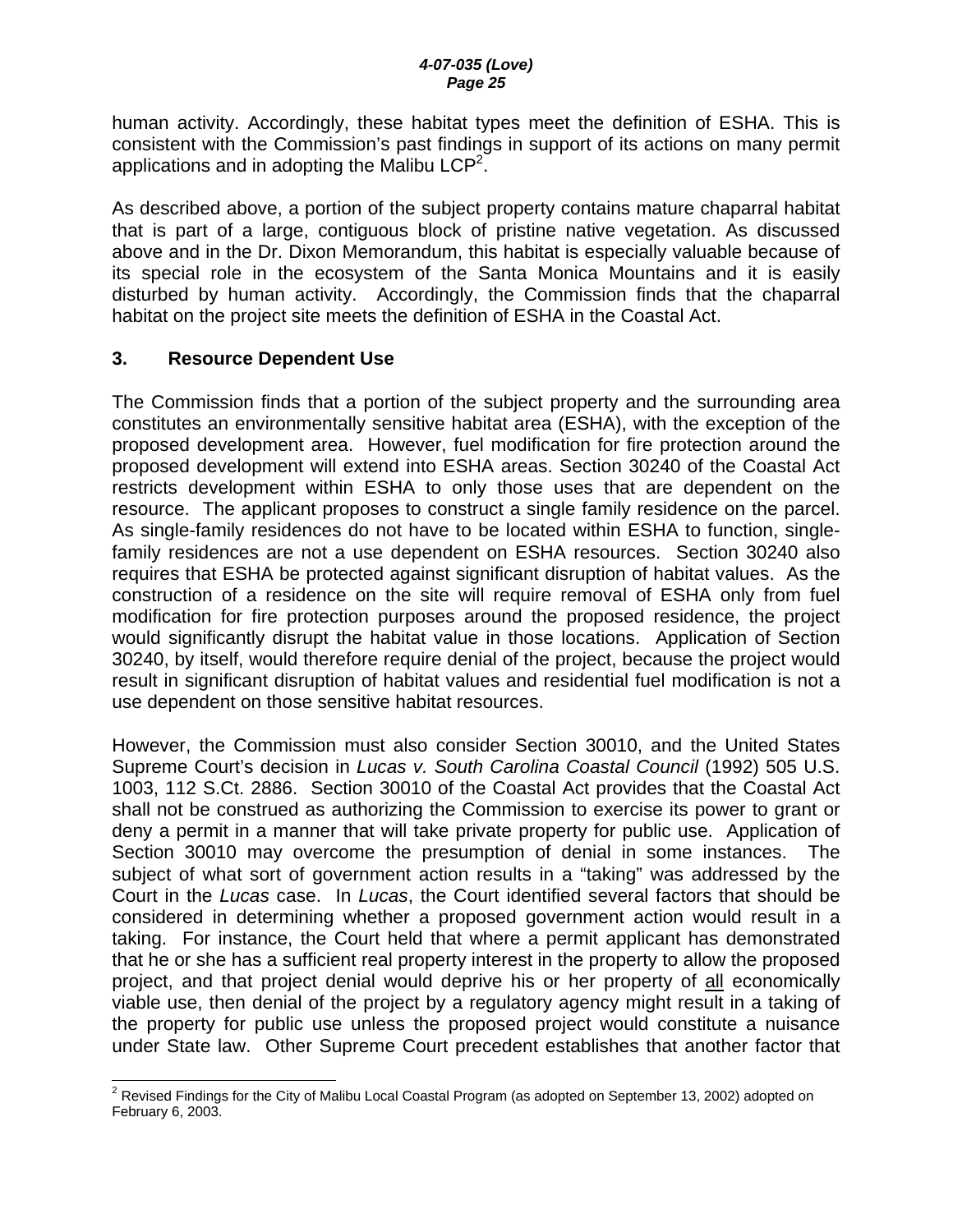should be considered is the extent to which a project denial would interfere with reasonable investment-backed expectations.

The Commission interprets Section 30010, together with the *Lucas* decision, to mean that if Commission denial of the project would deprive an applicant's property of all reasonable economic use, the Commission may be required to allow some development even if a Coastal Act policy would otherwise prohibit it, unless the proposed project would constitute a nuisance under state law. In other words, Section 30240 of the Coastal Act cannot be read to deny all economically beneficial or productive use of land because Section 30240 cannot be interpreted to require the Commission to act in an unconstitutional manner.

As described above, the subject parcel was designated in the Los Angeles County Land Use Plan for residential use. Residential development has been approved by the Commission on sites in the immediate area. At the time the applicant purchased the parcel, the County's certified Land Use Plan did not designate the vegetation on the site as ESHA. Based on these facts, along with the presence of existing and approved residential development in the area, the applicant had reason to believe that it had purchased a parcel on which it would be possible to build a residence.

The Commission finds that in this particular case, other allowable uses for the subject site, such as a recreational park or a nature preserve, are not feasible and would not provide the owner an economic return on the investment. There is currently no offer to purchase the property from any public park agency. The Commission thus concludes that in this particular case there is no viable alternative use for the site other than residential development. The Commission finds, therefore, that outright denial of all residential use on the project site would interfere with reasonable investment-backed expectations and deprive the property of all reasonable economic use.

Next the Commission turns to the question of nuisance. There is no evidence that construction of a residence on the project site would create a nuisance under California law. Other houses have been constructed in similar situations in similar habitat areas in Los Angeles County, apparently without the creation of nuisances. The County's Health Department has not reported evidence of septic system failures. In addition, the County has reviewed and approved the applicant's proposed septic system, ensuring that the system will not create public health problems. Furthermore, the use that is proposed is residential, rather than, for example, industrial, which might create noise or odors or otherwise create a public nuisance.

In conclusion, the Commission finds that, notwithstanding Section 30240, a residential project on the subject property must be allowed to permit the applicant a reasonable economic use of their property consistent with Section 30010 of the Coastal Act.

#### **4. Siting and Design Alternatives to Minimize Significant Disruption of Habitat Values**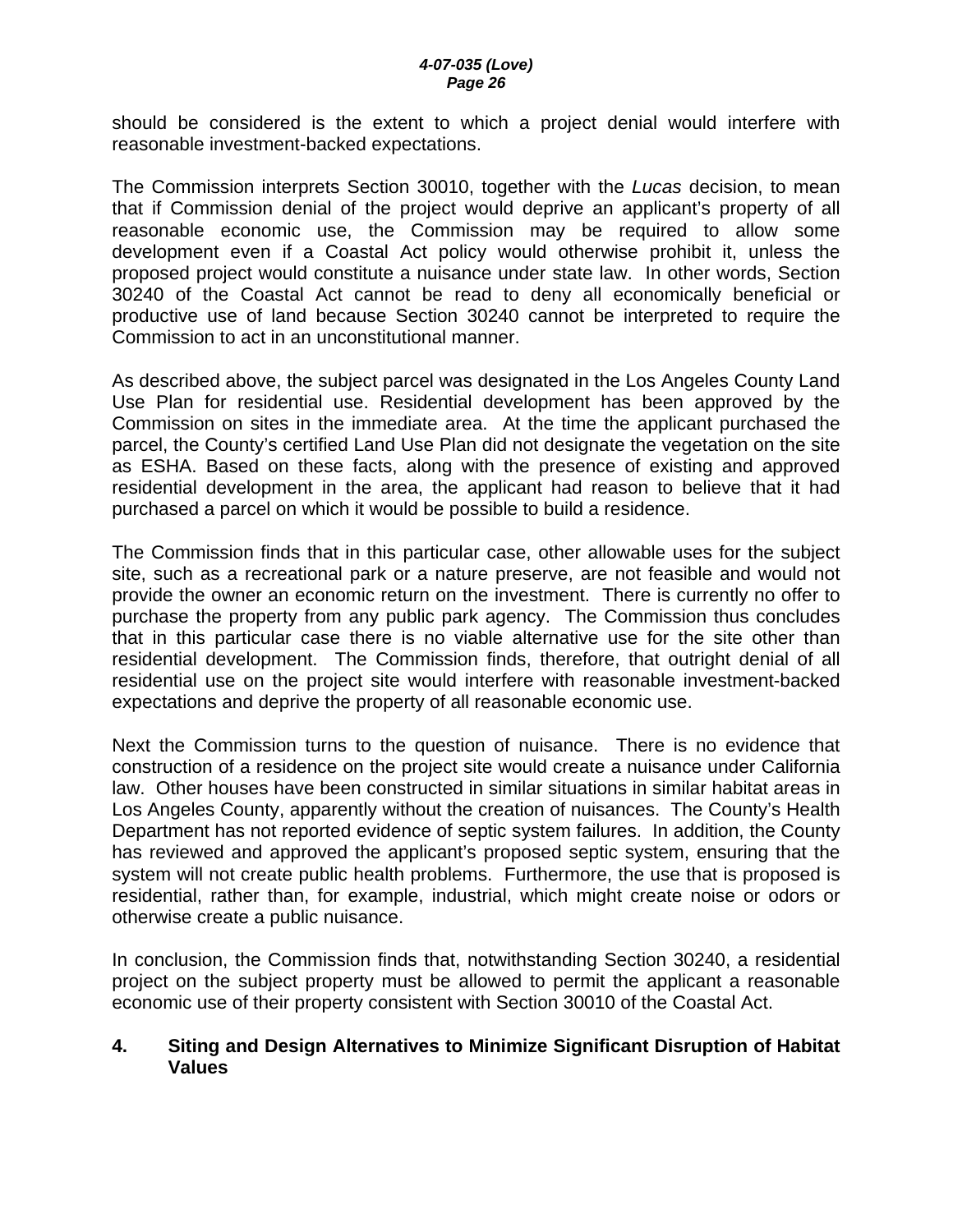While the applicant is entitled under Section 30010 to an assurance that the Commission will not act in such a way as to "take" the property, this section does not authorize the Commission to avoid application of the policies of the Coastal Act, including Section 30240, altogether. Instead, the Commission is only directed to avoid construing these policies in a way that would take property. Aside from this instruction, the Commission is still otherwise directed to enforce the requirements of the Act. Therefore, in this situation, the Commission must still assure compliance with Section 30240 by avoiding impacts that would significantly disrupt and/or degrade environmentally sensitive habitat, to the extent this can be done without taking the property.

Obviously, the construction of residential development, including vegetation removal for required fuel modification, will result in unavoidable loss of ESHA. The development can be sited and designed to minimize ESHA impacts by measures that include but are not limited to: limiting the size of structures, limiting the number of accessory structures and uses, clustering structures, siting development in any existing disturbed habitat areas rather than undisturbed habitat areas, locating development as close to existing roads and public services as feasible, and locating structures near other residences in order to minimize additional fuel modification.

In this case, siting and design alternatives have been considered in order to identify the alternative that can avoid and minimize impacts to ESHA to the greatest extent feasible. In past permit actions, the Commission has allowed up to 10,000 sq. ft. of development area for a residence on a parcel zoned for residential development in this area of the Santa Monica Mountains to avoid a taking of property. The proposed development area conforms to the maximum development area of 10,000 sq. ft. All proposed structures are located within this development area. Although a smaller development area would reduce the ESHA loss somewhat, the reduction would not be significant. Nor are there other resources such as streams, riparian areas, or visual resources that would be protected by a smaller development area. As such, the Commission concludes that the proposed siting and design of the project will minimize impacts to ESHA to the extent feasible. The Commission also finds that the proposed development area provides a reasonable economic use.

#### **5. Habitat Impact Mitigation**

While impacts resulting from development within ESHA can be reduced through siting and design alternatives for new development, they cannot be completely avoided, given the location of ESHA around the project site, the high fire risk in the Santa Monica Mountains, and the need to modify fuel sources to protect life and property from wildfire.

Fuel modification is the removal or modification of combustible native or ornamental vegetation. It may include replacement with drought tolerant, fire resistant plants. The amount and location of required fuel modification will vary according to the fire history of the area, the amount and type of plant species on the site, topography, weather patterns, construction design, and siting of structures. There are typically three fuel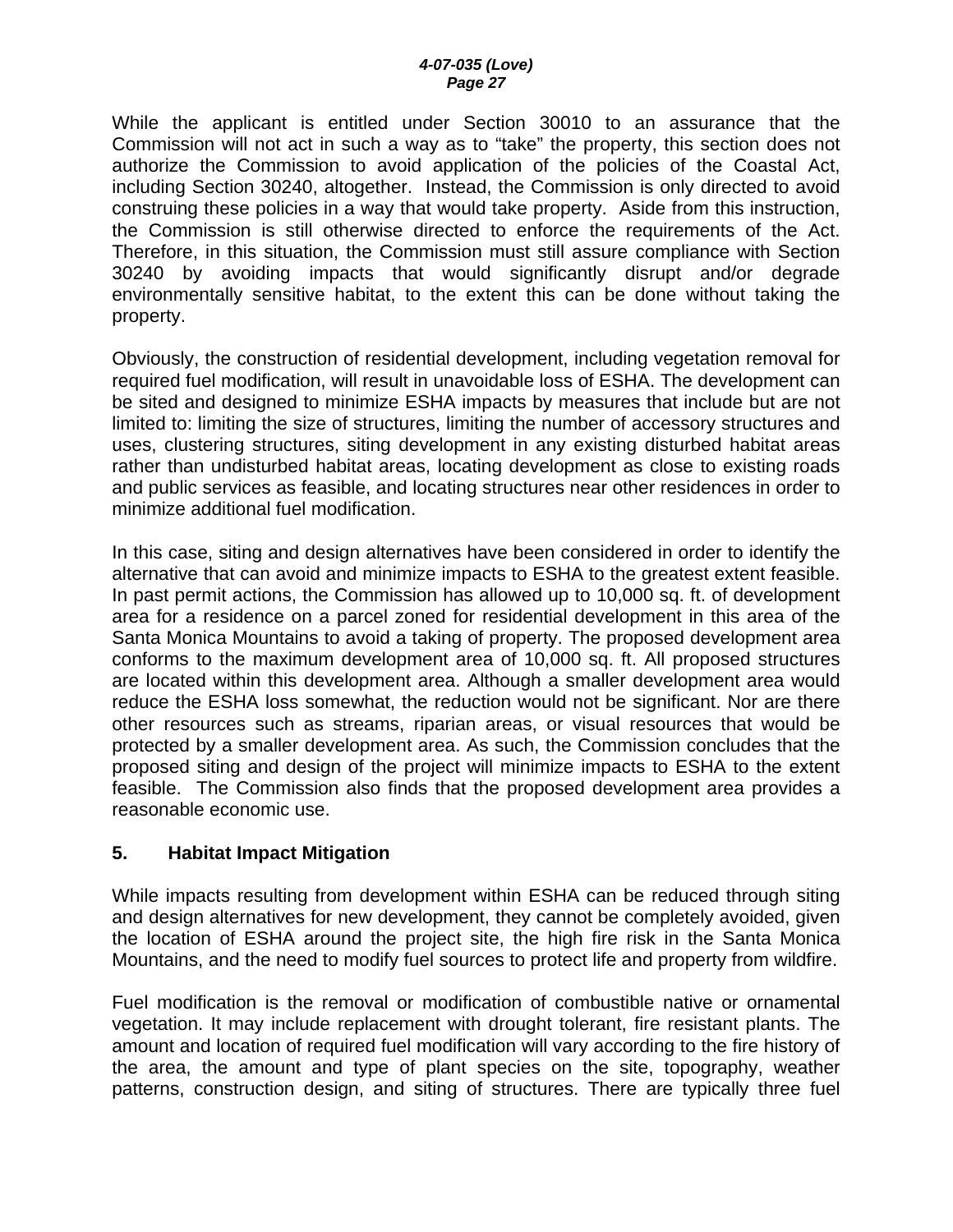#### *4-07-035 (Love) Page 28*

modification zones applied by the Los Angeles County Fire Department, which include a setback zone immediately adjacent to the structure (Zone A) where all native vegetation must be removed, an irrigated zone adjacent to Zone A (Zone B) where most native vegetation must be removed or widely spaced, and a thinning zone (Zone C) where native vegetation may be retained if thinned or widely spaced although particular highfuel plant species must be removed. The combined required fuel modification area around structures can extend up to a maximum of 200 feet. If there is not adequate area on the project site to provide the required fuel modification for structures, then brush clearance may also be required on adjacent parcels. In this way, for a large area around any permitted structures, native vegetation will be cleared, selectively removed to provide wider spacing, and thinned. The Commission has found in past permit actions, that a new residential development (with a 10,000 sq. ft. development area) within ESHA with a full 200 foot fuel modification radius will result in impact (either complete removal, irrigation, or thinning) to ESHA habitat of four to five acres.

Obviously, native vegetation that is cleared and replaced with ornamental species or substantially removed and widely spaced will be lost as habitat and watershed cover. As discussed in the Dr. Dixon Memorandum<sup>3</sup>, the cumulative loss of habitat cover also reduces the value of the sensitive resource areas as a refuge for birds and animals, for example by making them—or their nests and burrows—more readily apparent to predators. Further, fuel modification can result in changes to the composition of native plant and wildlife communities, thereby reducing their habitat value. Although the impacts from habitat removal cannot be avoided, the Commission finds that the loss of ESHA resulting from the removal, conversion, or modification of natural habitat for new development including the building site area, and fuel modification can be mitigated in order to ensure that ESHA impacts are minimized to the extent feasible.

The Commission has identified three appropriate methods for providing mitigation for the unavoidable loss of ESHA resulting from development; namely, habitat restoration, habitat conservation, and the payment of an in-lieu fee for habitat conservation. The Commission finds that any of these measures is appropriate in this case to mitigate the loss of ESHA on the project site. The first method is to provide mitigation through the restoration of an area of degraded habitat (either on the project site, or at an off-site location) that is equivalent in size to the area of habitat impacted by the development. A restoration plan must be prepared by a biologist or qualified resource specialist and must provide performance standards, and provisions for maintenance and monitoring. The restored habitat must be permanently preserved through the recordation of an open space easement.

The second habitat impact mitigation method is habitat conservation. This includes the conservation of an area of intact habitat of a similar type as that impacted equivalent to the area of the impacted habitat. The parcel containing the habitat conservation area must be restricted from future development and permanently preserved. If the mitigation

 3 The March 25, 2003 Memorandum Regarding the Designation of ESHA in the Santa Monica Mountains, prepared by John Dixon, Ph. D, is available on the California Coastal Commission website at http://www.coastal.ca.gov/ventura/smm-esha-memo.pdf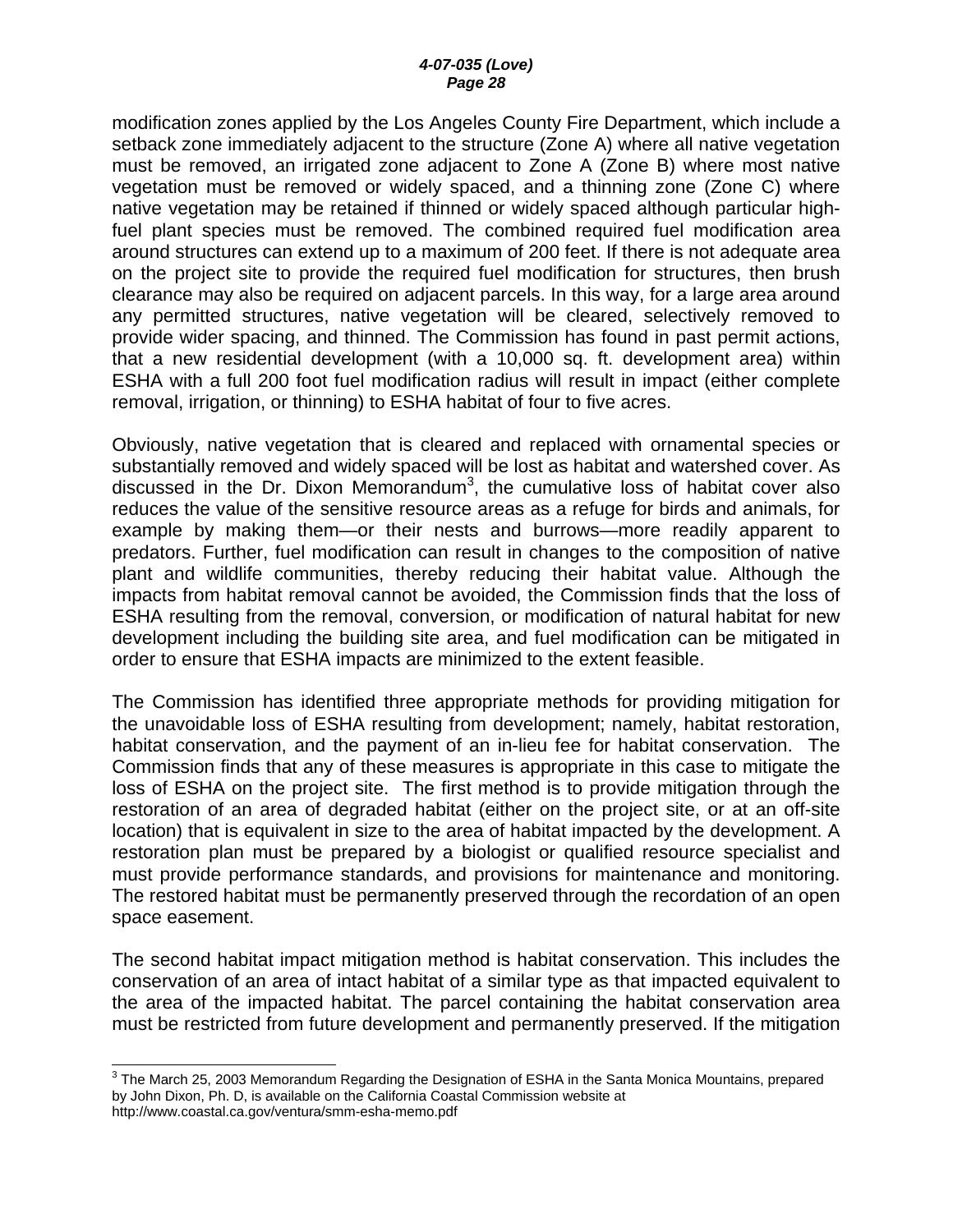parcel is larger in size than the impacted habitat area, the excess acreage could be used to provide habitat impact mitigation for other development projects that impact ESHA.

The third habitat impact mitigation option is the payment of an in-lieu fee for habitat acquisition, conservation, or restoration. The fee is based on the habitat types in question, the cost per acre to restore or create comparable habitat types, and the acreage of habitat affected by the project. The Commission has, in past permit decisions, determined the appropriate fee for the restoration or creation of chaparral and coastal sage scrub habitat, based on research carried out by the Commission's biologist. A range of cost estimates was obtained that reflected differences in restoration site characteristics including topography (steeper is harder), proximity to the coast (minimal or no irrigation required at coastal sites), types of plants (some plants are rare or difficult to cultivate), density of planting, severity of weed problem, condition of soil, etc.

The Commission has determined that the appropriate mitigation for loss of coastal sage scrub or chaparral ESHA should be based on the actual installation of replacement plantings on a disturbed site, including the cost of acquiring the plants (seed mix and container stock) and installing them on the site (hydroseeding and planting). The in-lieu fee found by the Commission to be appropriate to provide mitigation for the habitat impacts to ESHA areas where all native vegetation will be removed (building site, the "A" zone required for fuel modification, and off-site brush clearance areas), and where vegetation will be significantly removed and any remaining vegetation will be subjected to supplemental irrigation (the "B" zone or any other irrigated zone required for fuel modification) is \$12,000 per acre. Further, the Commission has required a fee of \$3,000 per acre for areas where the vegetation will be thinned, but not irrigated ("C" zone or other non-irrigated fuel modification zone).

The acreage of ESHA that is impacted must be determined based on the size of the development area, required fuel modification (as identified on the fuel modification plan approved by the Los Angeles County Fire Department) on the site, and required brush clearance off-site. The Commission finds that it is necessary to require the applicant to delineate the total acreage of ESHA on the site (and offsite brush clearance areas, if applicable) that will be impacted by the proposed development, and provide mitigation to compensate for this loss of habitat, through one of the three methods described above, and required by **Special Condition No. Ten (10)**. Only as conditioned will the proposed project minimize impacts to ESHA, pursuant to Section 30240 of the Coastal Act.

#### **6. Additional Mitigation Measures to Address Additional ESHA Impacts**

The Commission finds that the use of non-native and/or invasive plant species for residential landscaping results in both direct and indirect adverse effects to native plant species indigenous to the Malibu/Santa Monica Mountains area. Direct adverse effects from such landscaping result from the direct occupation or displacement of native plant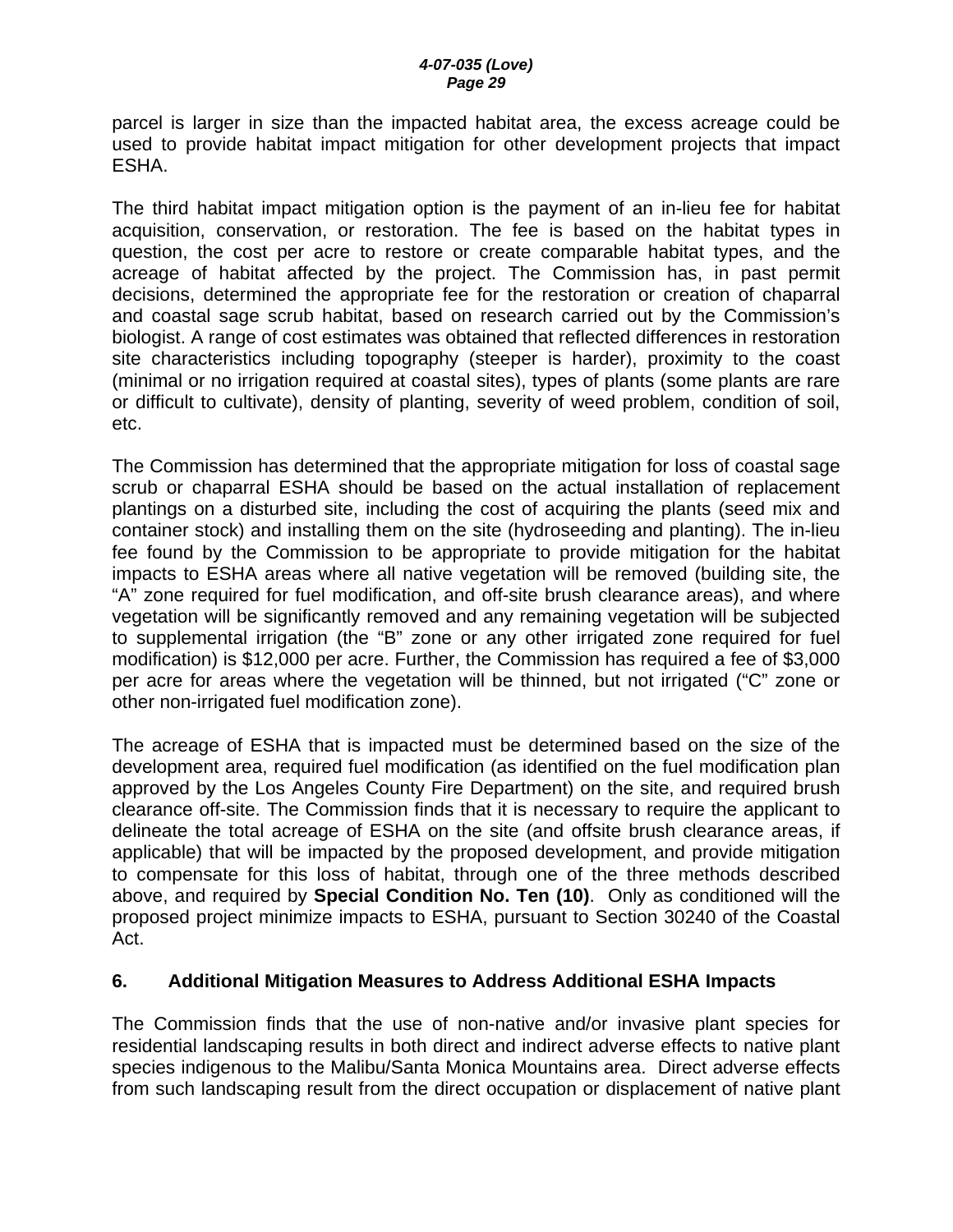communities by new development and associated non-native landscaping, and mitigation for that effect was discussed in the previous section. Indirect adverse effects include offsite migration and colonization of native plant habitat by non-native/invasive plant species (which tend to outcompete native species) adjacent to new development. The Commission notes that the use of exotic plant species for residential landscaping has already resulted in significant adverse effects to native plant communities in the Malibu/Santa Monica Mountains area. This sort of impact was not addressed in the prior section. Therefore, in order to minimize adverse effects to the indigenous plant communities of the Malibu/Santa Monica Mountains area that are not directly and immediately affected by the proposed development, **Special Condition Four (4)** requires that all landscaping consist primarily of native plant species and that invasive plant species shall not be used.

In addition, the Commission has found that night lighting of ESHA areas in the Malibu/Santa Monica Mountains may alter or disrupt feeding, nesting, and roosting activities of native wildlife species. Therefore, **Special Condition Nine (9)**, Lighting Restriction, limits night lighting of the site in general; limits lighting to the developed area of the site; and requires that lighting be shielded downward. Limiting security lighting to low intensity security lighting will assist in minimizing the disruption of wildlife that is commonly found in this rural and relatively undisturbed area and that traverses the area at night.

The Commission notes that the use of rodenticides containing anticoagulant compounds have been linked to the death of sensitive predator species, including mountain lions and raptors, in the Santa Monica Mountains. These species are a key component of chaparral and coastal sage scrub communities in the Santa Monica Mountains considered ESHA. Therefore, in order to avoid adverse impacts to sensitive predator species, **Special Condition Four (4)**, disallows the use of rodenticides containing any anticoagulant compounds on the subject property.

Further, as discussed above, there are several oak trees near the proposed development area. Through past permit actions on residential development in the Santa Monica Mountains the Commission has found that native trees are an important coastal resource. Native trees prevent the erosion of hillsides and stream banks, moderate water temperatures in streams through shading, provide food and habitat, including nesting, roosting, and burrowing to a wide variety of wildlife species, contribute nutrients to watersheds, and are important scenic elements in the landscape. The oak trees on the site do provide some habitat for a wide variety of wildlife species and are considered to be an important part of the character and scenic quality of the area. The applicant has submitted plans that map the drip line of on-site oak trees in relation to the proposed development. The proposed project has been designed to not require removal or encroachment of the oak trees. However, to ensure the oak trees are not adversely affected by irrigation or inappropriate landscaping, **Special Condition Four (4)** includes a provision that prohibits permanent irrigation within the dripline or within the five-foot protected zone of oak trees and limits landscaping within the dripline and protected zone to native oak tree understory plant species. To ensure that the oak trees are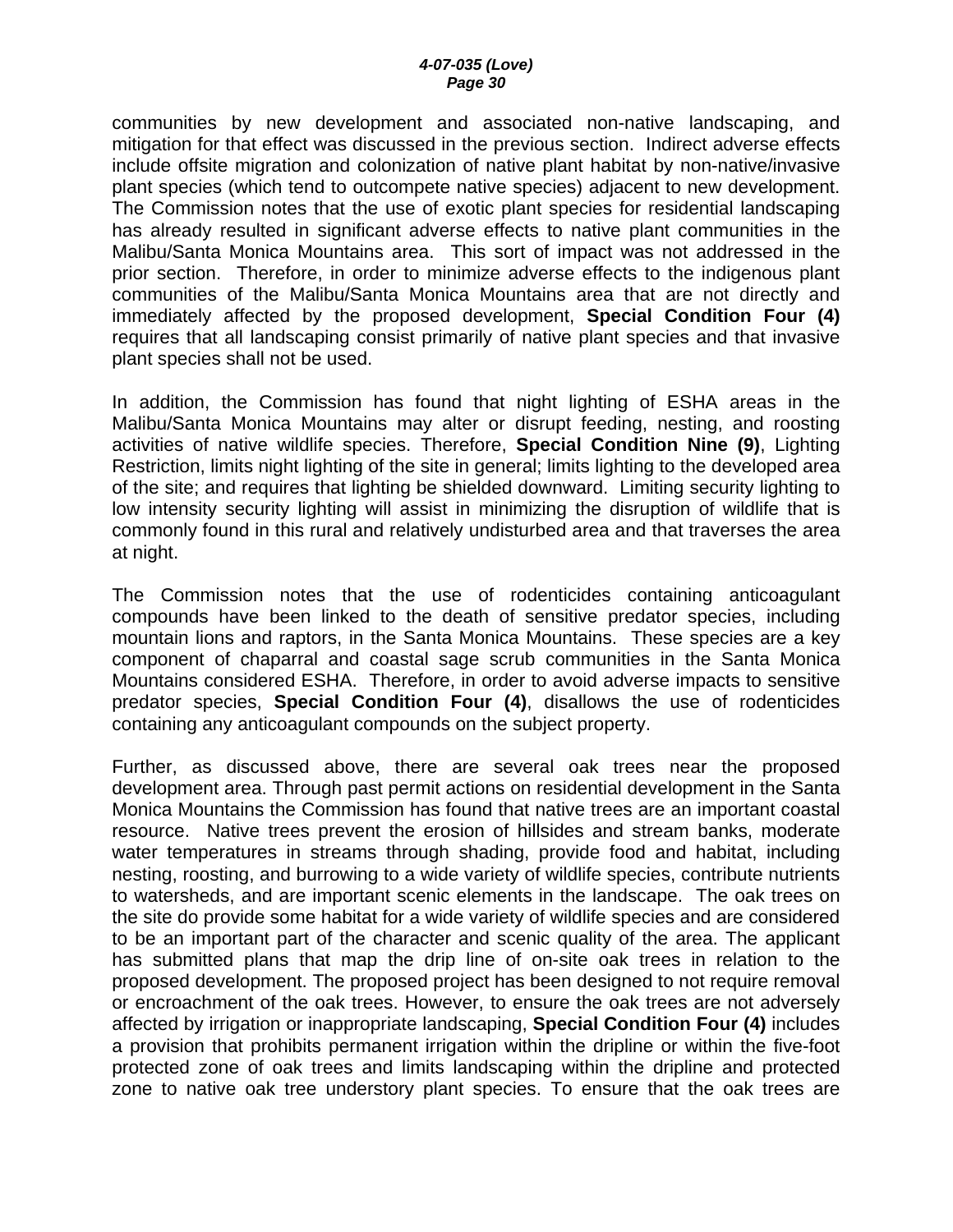protected during grading and construction activities, **Special Condition Five (5)** requires the applicant to install protective barrier fencing around the dripline of on-site oak trees during construction operations.

Finally, given the relatively small size of the property, the requirement of an open space easement or restriction is not appropriate in this case. The maximum size of the residence is restricted to the maximum allowable gross structural area, as discussed above. Further, the Commission finds that the amount and location of any new development that could be built in the future on the subject site consistent with the resource protection policies of the Coastal Act is significantly limited by the unique nature of the site and the environmental constraints discussed above. Therefore, the permitting exemptions that apply by default under the Coastal Act for, among other things, improvements to existing single family homes and repair and maintenance activities may be inappropriate here. In recognition of that fact, and to ensure that any future structures, additions, change in landscaping or intensity of use at the project site that may otherwise be exempt from coastal permit requirements are reviewed by the Commission for consistency with the resource protection policies of the Coastal Act, **Special Condition Eleven (11)**, the future development restriction, has been required.

Lastly, **Special Condition Twelve (12)** requires the applicant to record a deed restriction that imposes the terms and conditions of this permit as restrictions on use and enjoyment of the property and thereby provides any prospective purchaser of the site with recorded notice that the restrictions are imposed on the subject property.

For the reasons set forth above, the Commission finds that the proposed project, as conditioned, is consistent with Section 30240 of the Coastal Act.

# **E. Water Quality**

Section 30231 of the Coastal Act states that:

*The biological productivity and the quality of coastal waters, streams, wetlands, estuaries, and lakes appropriate to maintain optimum populations of marine organisms and for the protection of human health shall be maintained and, where feasible, restored through, among other means, minimizing adverse effects of waste water discharges and entrainment, controlling runoff, preventing depletion of ground water supplies and substantial interference with surface water flow, encouraging waste water reclamation, maintaining natural vegetation buffer areas that protect riparian habitats, minimizing alteration of natural streams.* 

The Commission recognizes that new development in the Santa Monica Mountains has the potential to adversely impact coastal water quality because changes such as the removal of native vegetation, the increase in impervious surfaces, and the introduction of new residential uses cause increases in runoff, erosion, and sedimentation and the introduction of pollutants such as petroleum, cleaning products, pesticides, and other pollutants, as well as effluent from septic systems.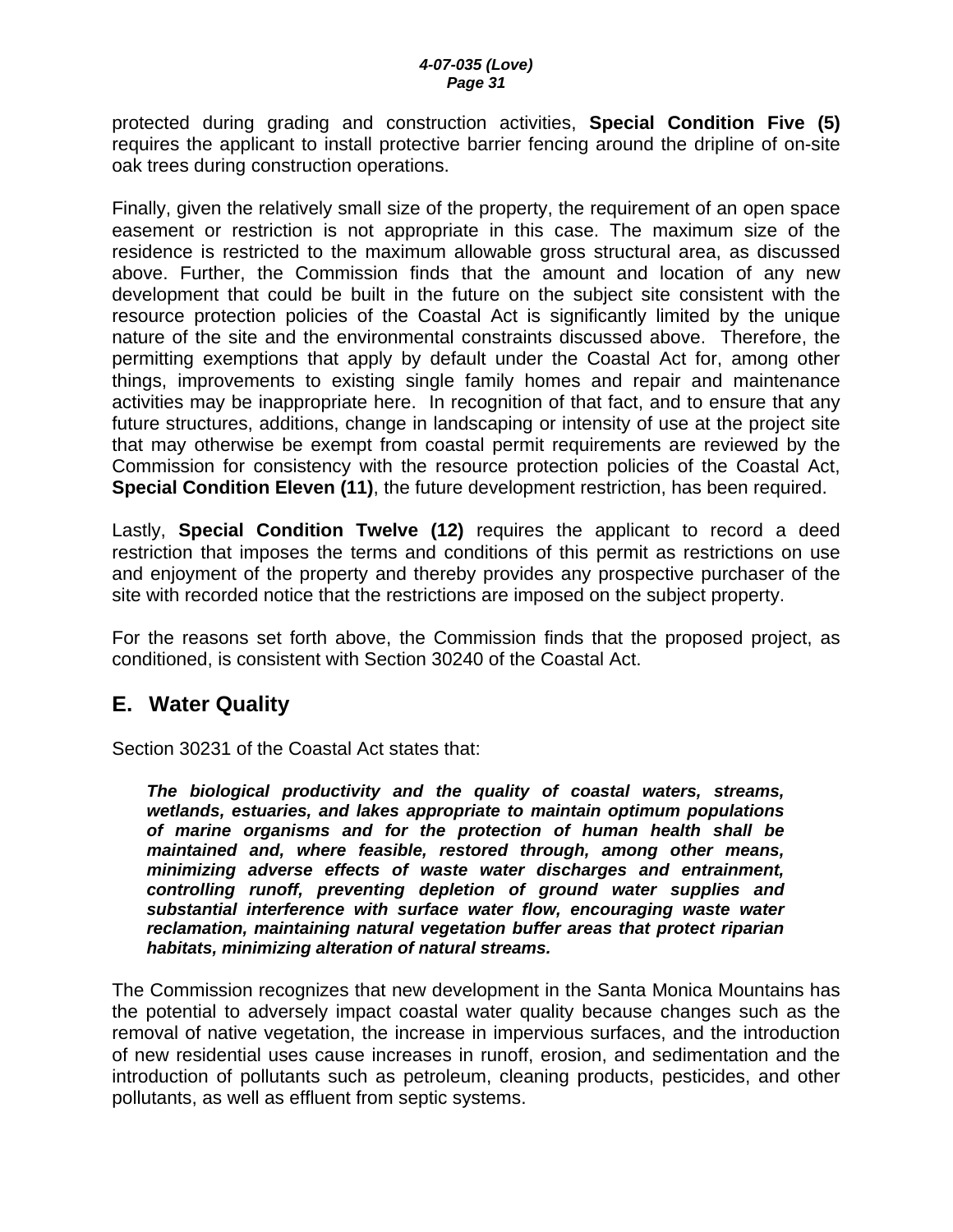The proposed development will result in an increase in impervious surfaces, which leads to an increase in the volume and velocity of stormwater runoff that can be expected to leave the site and eventually be discharged to coastal waters, including streams, wetlands, and estuaries. The pollutants commonly found in runoff associated with residential use can reduce the biological productivity and the quality of such waters and thereby reduce optimum populations of marine organisms and have adverse impacts on human health.

Therefore, in order to minimize the potential for such adverse impacts to water quality resulting from drainage runoff both during construction and in the post-development stage, the Commission requires the incorporation of Best Management Practices designed to control the volume, velocity and pollutant load of stormwater leaving the developed site, including: 1) sizing post-construction structural BMPs to accommodate (infiltrate, filter, or otherwise treat) the runoff from all storms up to and including the  $85<sup>th</sup>$ percentile storm runoff event; 2) implementing erosion control measures during construction and post construction; and 3) revegetating all graded and disturbed areas with primarily native landscaping.

Additionally, the applicant's geologic consultants have concluded that the site is suitable for the proposed septic system and that there would be no adverse impact to the site or surrounding areas from the use of a septic system. The County of Los Angeles Environmental Health Department has given in-concept approval of the proposed septic system, indicating that it meets the plumbing code requirements. The Commission has found that conformance with the provisions of the plumbing code is protective of water resources.

The following special conditions are required, as determined in the findings above, to assure the project's consistency with Section 30231 of the Coastal Act:

Special Condition 3. Drainage and Polluted Runoff Control Plan Special Condition 4. Landscaping, Interim Erosion Control, and Fuel Modification Plans

Therefore, the Commission finds that the proposed project, as conditioned, is consistent with Section 30231 of the Coastal Act.

# **F. Visual Resources**

Section 30251 of the Coastal Act states:

*The scenic and visual qualities of coastal areas shall be considered and protected as a resource of public importance. Permitted development shall be sited and designed to protect views to and along the ocean and scenic coastal areas, to minimize the alteration of natural land forms, to be visually compatible with the character of surrounding areas, and, where feasible, to restore and enhance visual quality in visually degraded areas.*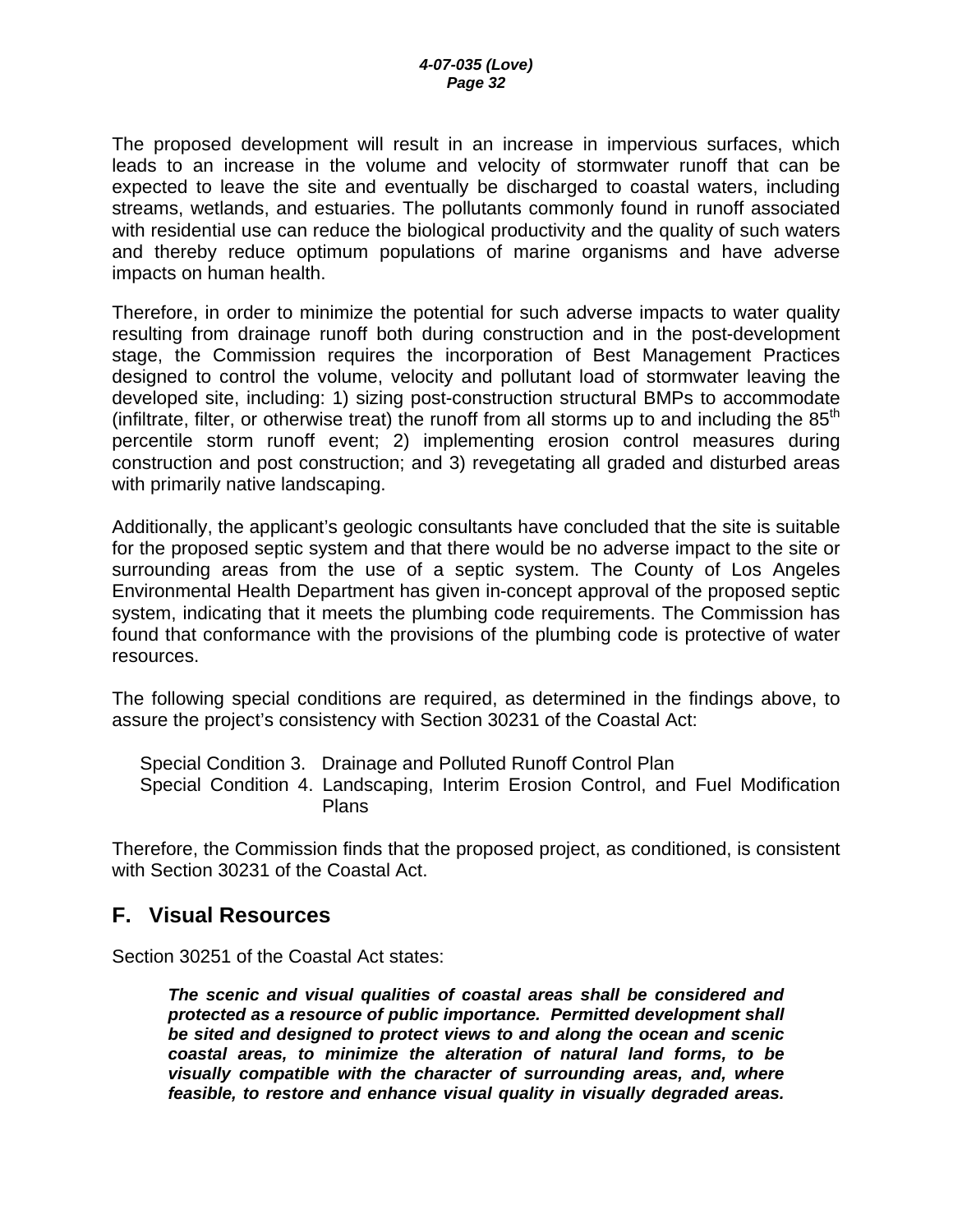#### *New development in highly scenic areas such as those designated in the California Coastline Preservation and Recreation Plan prepared by the Department of Parks and Recreation and by local government shall be subordinate to the character of its setting.*

Section 30251 of the Coastal Act requires scenic and visual qualities to be considered and preserved. Section 30251 also requires that development be sited and designed to protect views of scenic areas, minimize alteration of landforms, and be visually compatible with the surrounding area.

The proposed project site is located on a one acre property within the Monte Nido small lot subdivision in the Santa Monica Mountains. To assess potential visual impacts of projects to the public, the Commission typically investigates publicly accessible locations from which the proposed development is visible, such as beaches, parks, trails, and scenic highways. The proposed 2,022 sq. ft. development will be located on a hillside slope that is in close proximity to existing residential development. The proposed development has been sited and designed to minimize visual impacts and to be consistent with development existing in the area. State parkland exists to the east/southeast of the property, and the site is partially visible from trails within this nearby public parkland area. The Commission has, in past decisions, required that development visible from scenic roads or other public areas minimize impacts to visual resources. Due to the visible nature of the proposed development from a public viewing area, the Commission finds it necessary to require mitigation measures to minimize visual impacts associated with development of the project site.

The visual impact of the proposed structure can be minimized by requiring the structure to be finished in a color consistent with the surrounding natural landscape and, further, by requiring that windows on the proposed residence be made of non-reflective glass. To ensure visual impacts associated with the colors of the structure and the potential glare of the window glass are minimized, the Commission requires the applicant to use colors compatible with the surrounding environment and non-glare glass, as detailed in **Special Condition Eight (8)**.

Visual impacts associated with the proposed structure can be further reduced by the use of appropriate and adequate landscaping. **Special Condition Four (4)** requires the applicant to prepare a landscape plan relying mostly on native, non-invasive plant species to ensure that the vegetation on site remains visually compatible with the native flora of surrounding areas. In order to ensure that the final approved landscaping plans are successfully implemented, Special Condition 4 also requires the applicant to revegetate all disturbed areas in a timely manner, and includes a monitoring component, to ensure the successful establishment of all newly planted and landscaped areas over time.

In addition, the Commission has found that night lighting of areas in the Malibu/Santa Monica Mountains area creates a visual impact to nearby scenic roads and trails. Therefore, **Special Condition Nine (9)** limits night lighting of the site in general; limits lighting to the developed area of the site; and specifies that lighting be shielded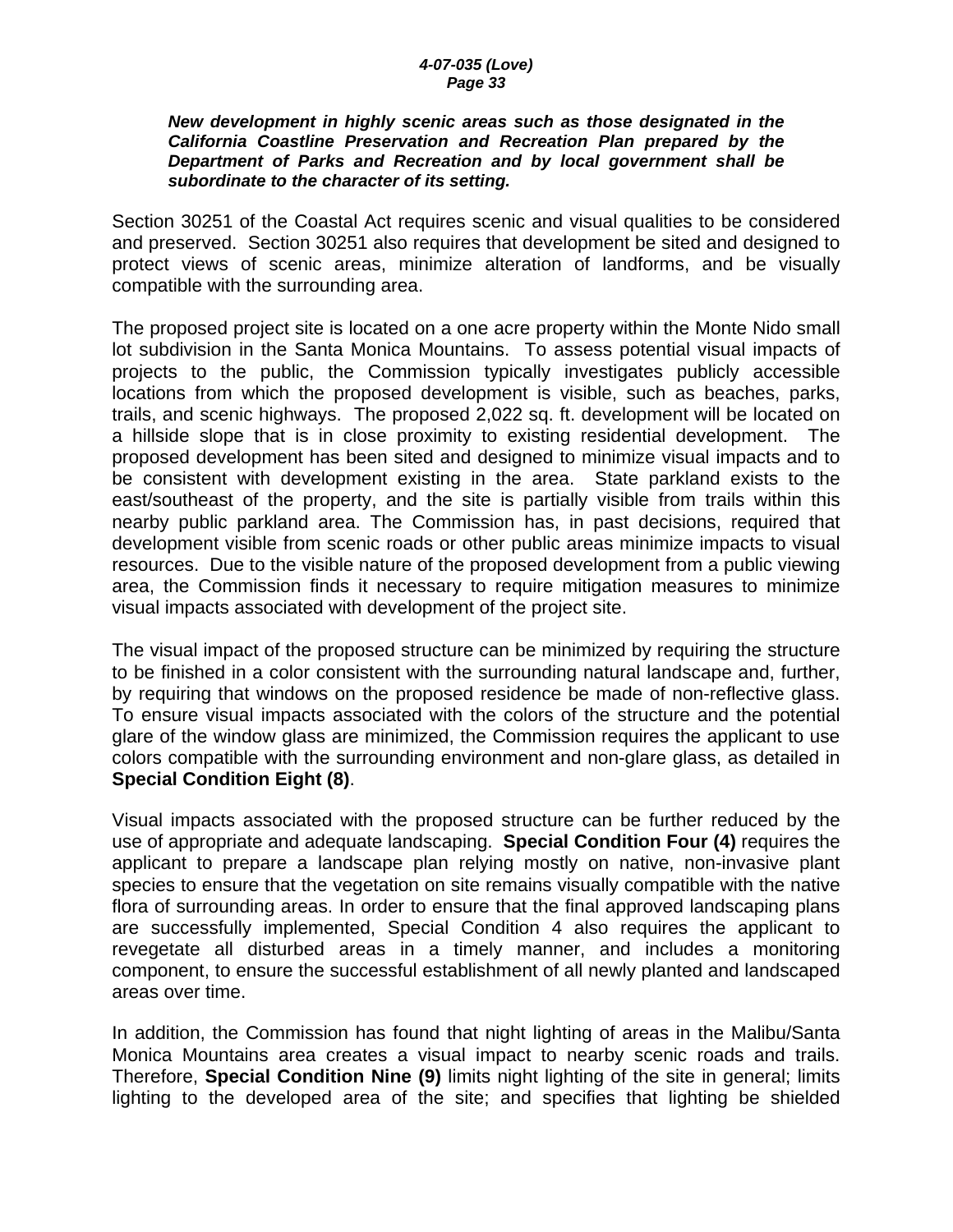downward. The restriction on night lighting is necessary to protect the nighttime rural character of this portion of the Santa Monica Mountains consistent with the scenic and visual qualities of this coastal area.

Therefore, the Commission finds that the proposed project, as conditioned, minimizes adverse effects to public views to and along the coast and minimizes the alteration of natural landforms. Therefore, the Commission finds that the proposed project, as conditioned, is consistent with Section 30251 of the Coastal Act.

# **G. Unpermitted Development**

Unpermitted development has occurred on the subject parcel prior to submission of this permit application including, but not limited to, grading for creation of an approximately 3,000 sq. ft. fenced corral area and placement of a 100 sq. ft. portable horse shed. The subject permit application addresses the unpermitted development, as well as the new development proposed in the subject application.

Although development has taken place prior to submission of this permit application, consideration of this application by the Commission has been based solely upon the Chapter 3 policies of the Coastal Act. Commission review and action on this permit application does not constitute a waiver of any legal action with regard to the alleged violations nor does it constitute an admission as to the legality of any development undertaken on the subject site without a coastal permit.

# **H. Local Coastal Program**

Section 30604 of the Coastal Act states:

*a) Prior to certification of the local coastal program, a coastal development permit shall be issued if the issuing agency, or the commission on appeal, finds that the proposed development is in conformity with the provisions of Chapter 3 (commencing with Section 30200) of this division and that the permitted development will not prejudice the ability of the local government to prepare a local program that is in conformity with the provisions of Chapter 3 (commencing with Section 30200).* 

Section 30604(a) of the Coastal Act provides that the Commission shall issue a Coastal Development Permit only if the project will not prejudice the ability of the local government having jurisdiction to prepare a Local Coastal Program, which conforms to Chapter 3 policies of the Coastal Act. The preceding sections provide findings that the proposed projects will be in conformity with the provisions of Chapter 3 if certain conditions are incorporated into the projects and are accepted by the applicant. As conditioned, the proposed development will not create adverse impacts and is found to be consistent with the applicable policies contained in Chapter 3. Therefore, the Commission finds that approval of the proposed development, as conditioned, will not prejudice the County of Los Angeles' ability to prepare a Local Coastal Program for this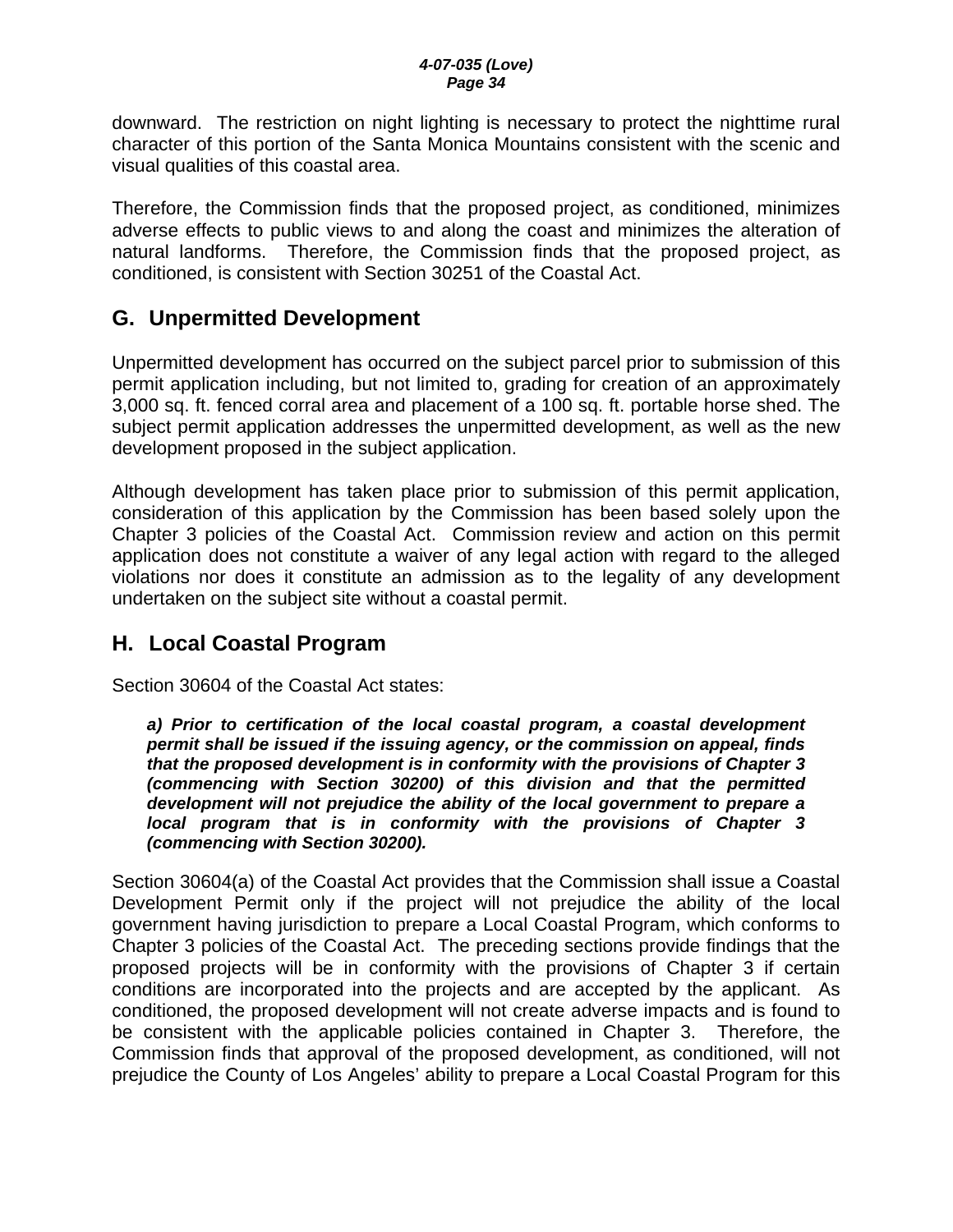area which is also consistent with the policies of Chapter 3 of the Coastal Act, as required by Section 30604(a).

# **I. California Environmental Quality Act**

Section 13096(a) of the Commission's administrative regulations requires Commission approval of a Coastal Development Permit application to be supported by a finding showing the application, as conditioned by any conditions of approval, to be consistent with any applicable requirements of the California Environmental Quality Act (CEQA). Section 21080.5(d)(2)(A) of CEQA prohibits a proposed development from being approved if there are feasible alternatives or feasible mitigation measures available which would substantially lessen any significant adverse effect that the activity may have on the environment.

The Commission incorporates its findings on Coastal Act consistency at this point as if set forth in full. These findings address and respond to all public comments regarding potential significant adverse environmental effects of the project that were received prior to preparation of the staff report. As discussed in detail above, project alternatives and mitigation measures have been considered and incorporated into the proposed project. Five types of mitigation actions include those that are intended to avoid, minimize, rectify, reduce, or compensate for significant impacts of development. Mitigation measures required as part of this coastal development permit include the avoidance of impacts to ESHA through siting and clustering development. Mitigation measures required to minimize impacts include requiring drainage best management practices (water quality), interim erosion control (water quality and ESHA), native tree protection (ESHA), limiting lighting (ESHA), requiring future improvements to be considered through a CDP, and employing construction best management practices (water quality). Finally, habitat impact mitigation is a measure required to compensate for impacts to ESHA. As conditioned, there are no feasible alternatives or feasible mitigation measures available, beyond those required, which would substantially lessen any significant adverse impact that the activity may have on the environment. Therefore, the Commission finds that the proposed project, as conditioned to mitigate the identified impacts, can be found to be consistent with the requirements of the Coastal Act to conform to CEQA.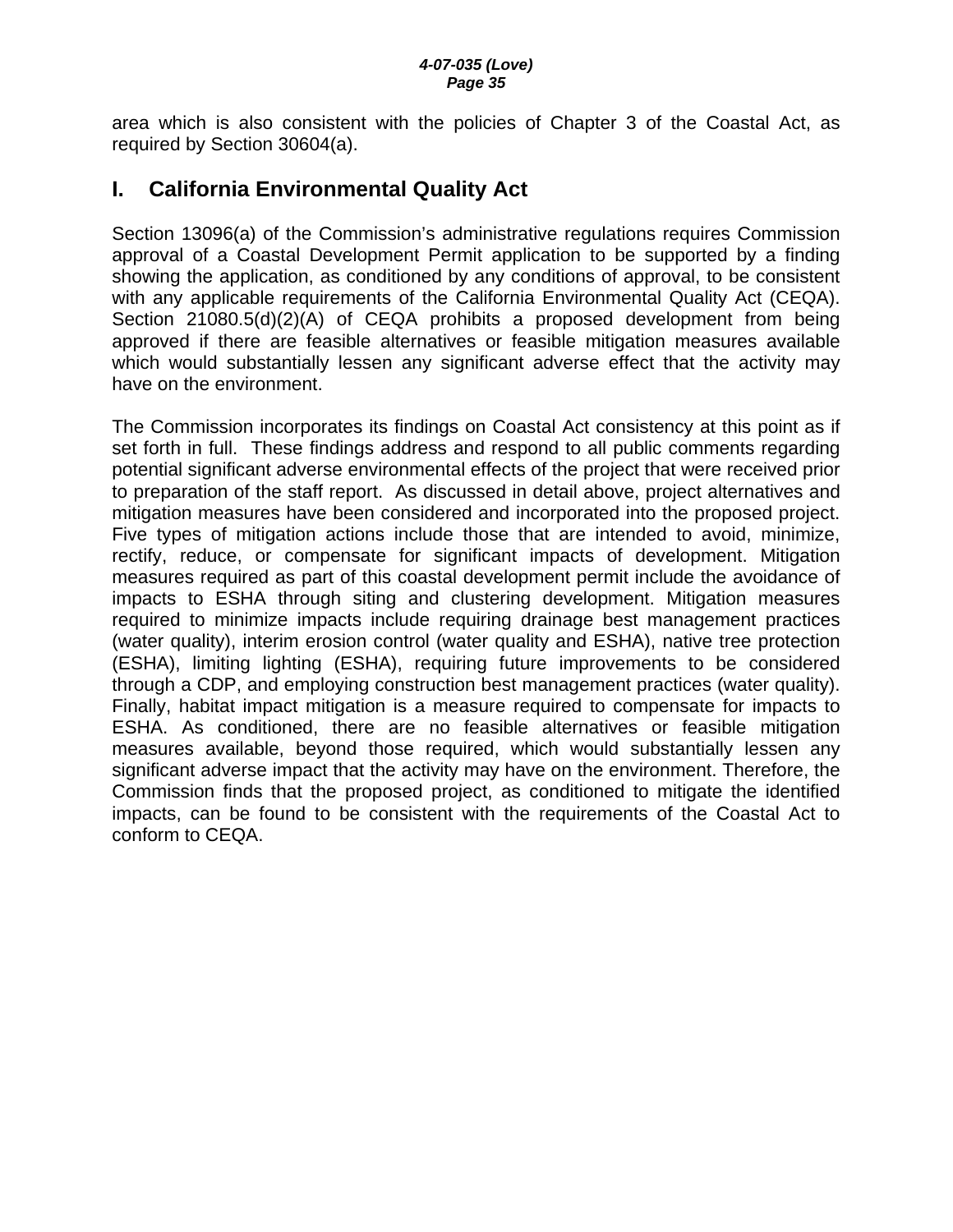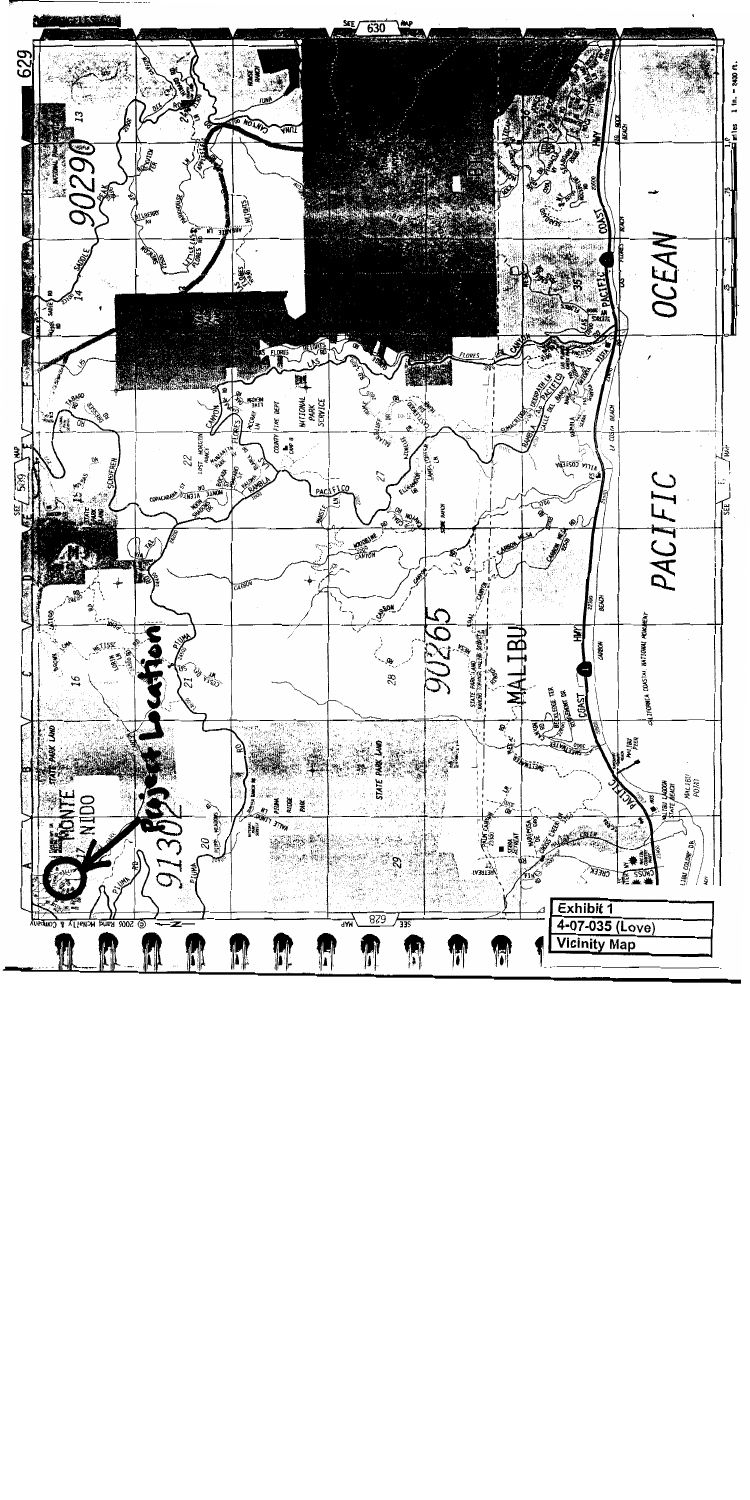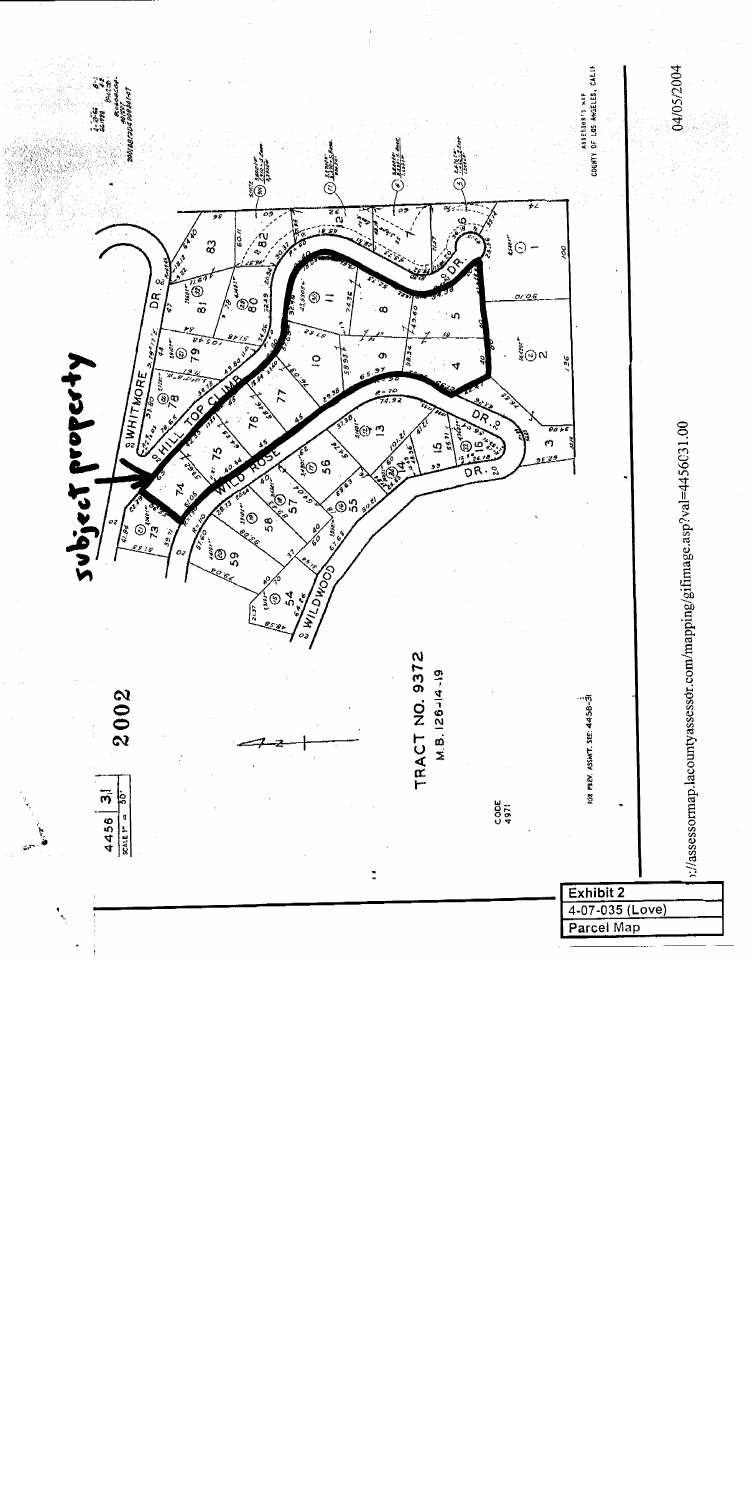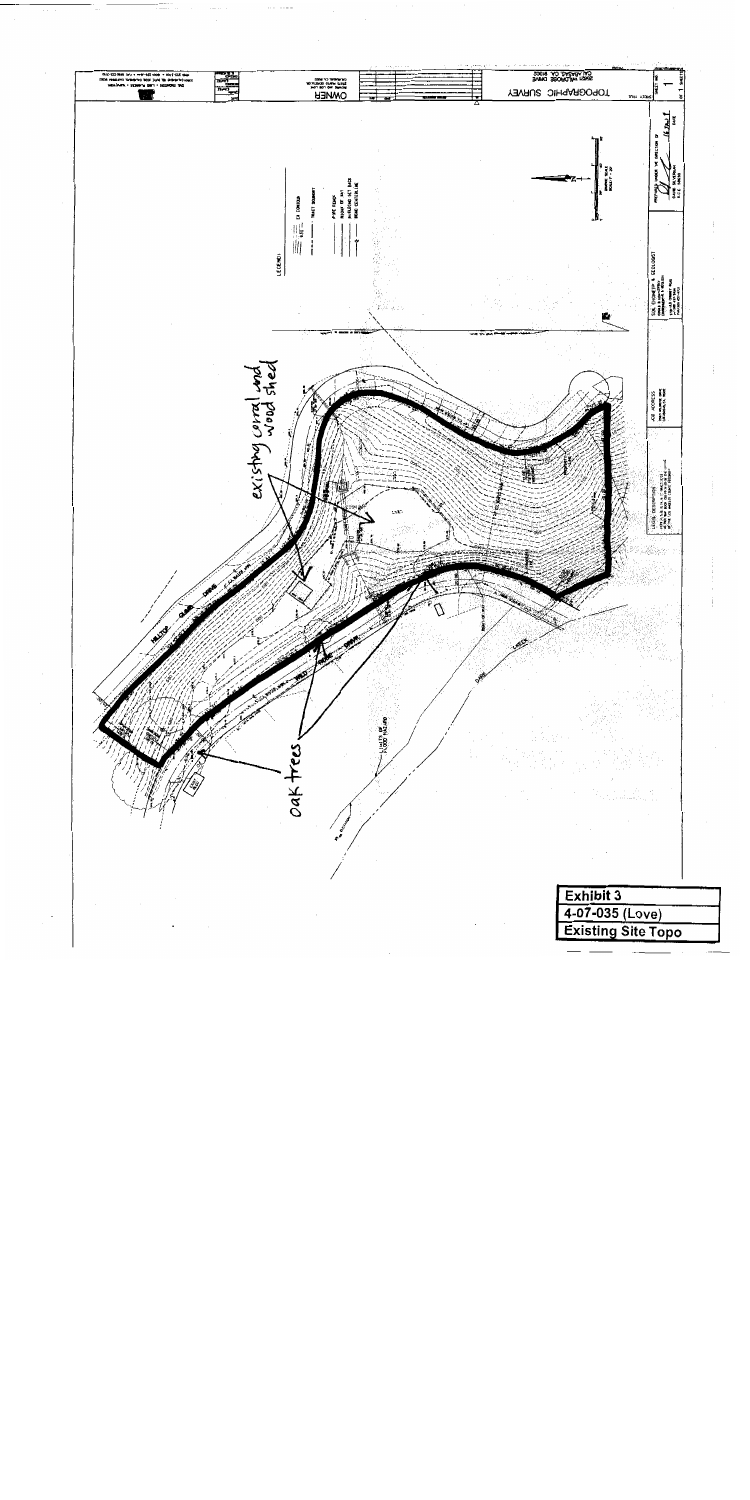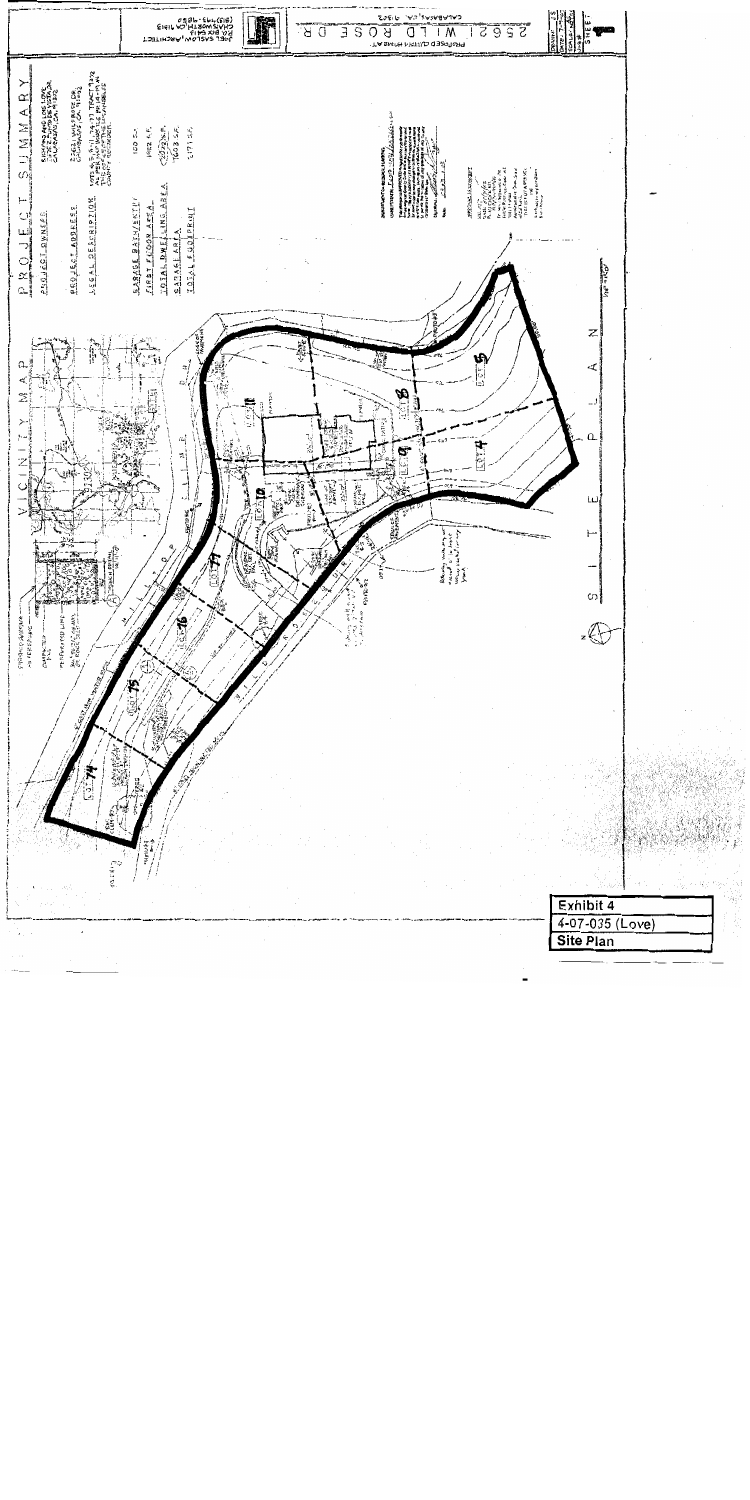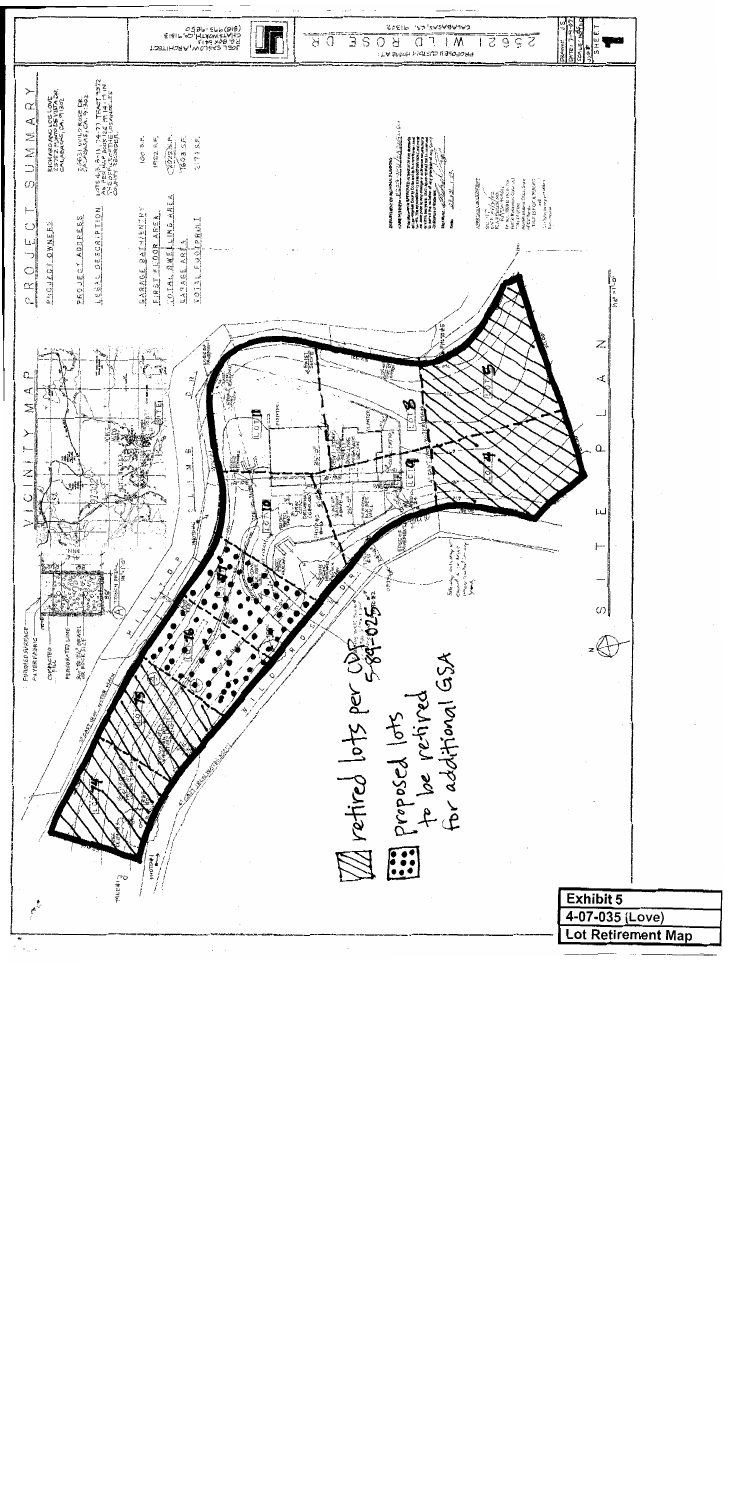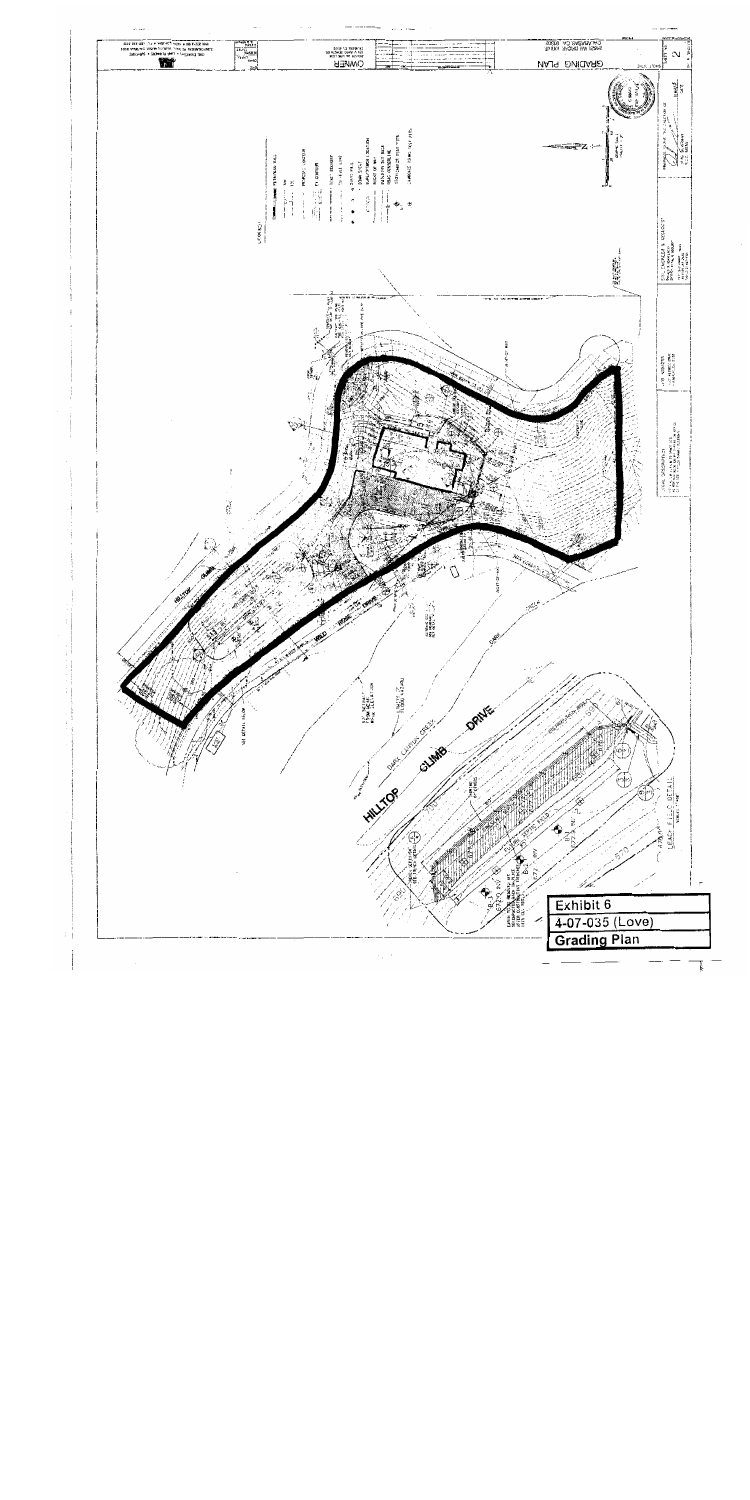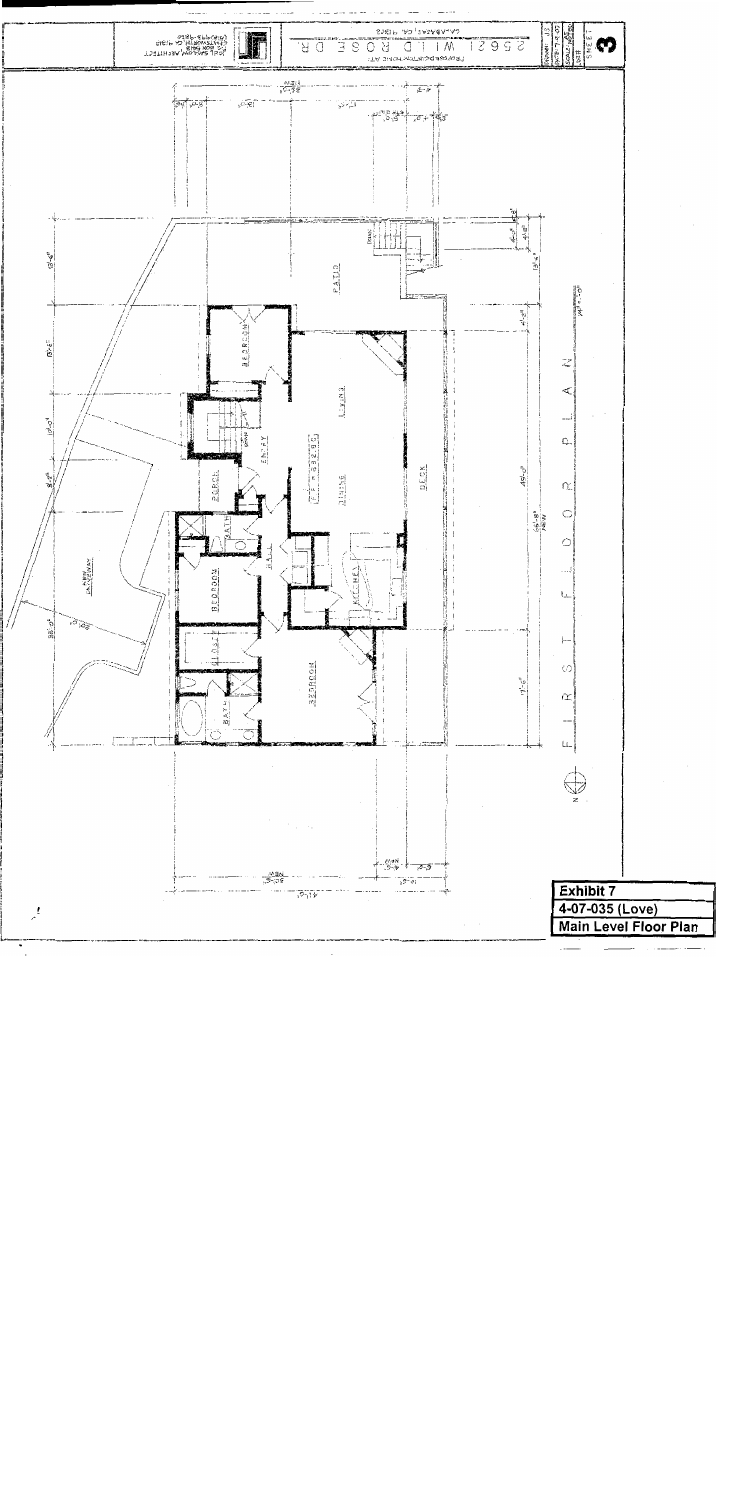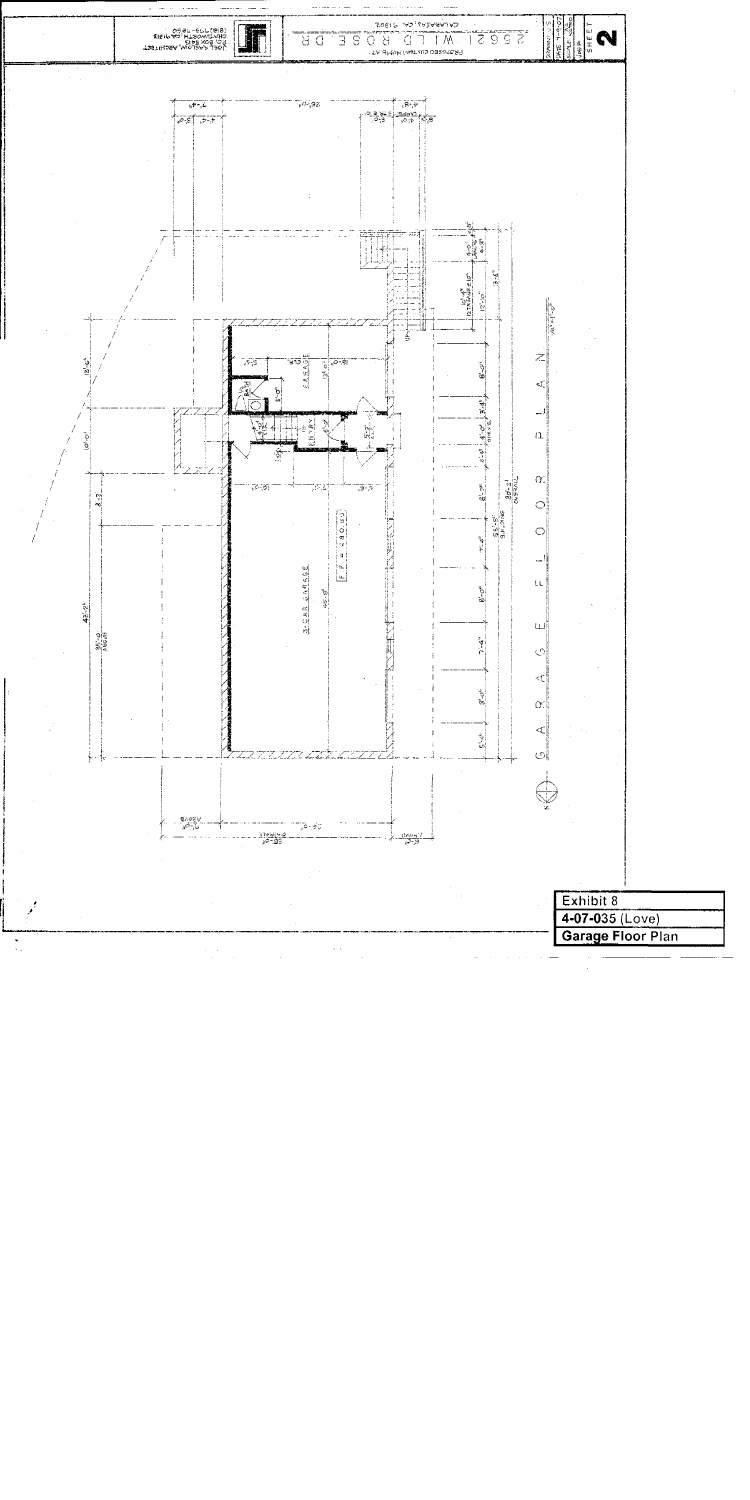